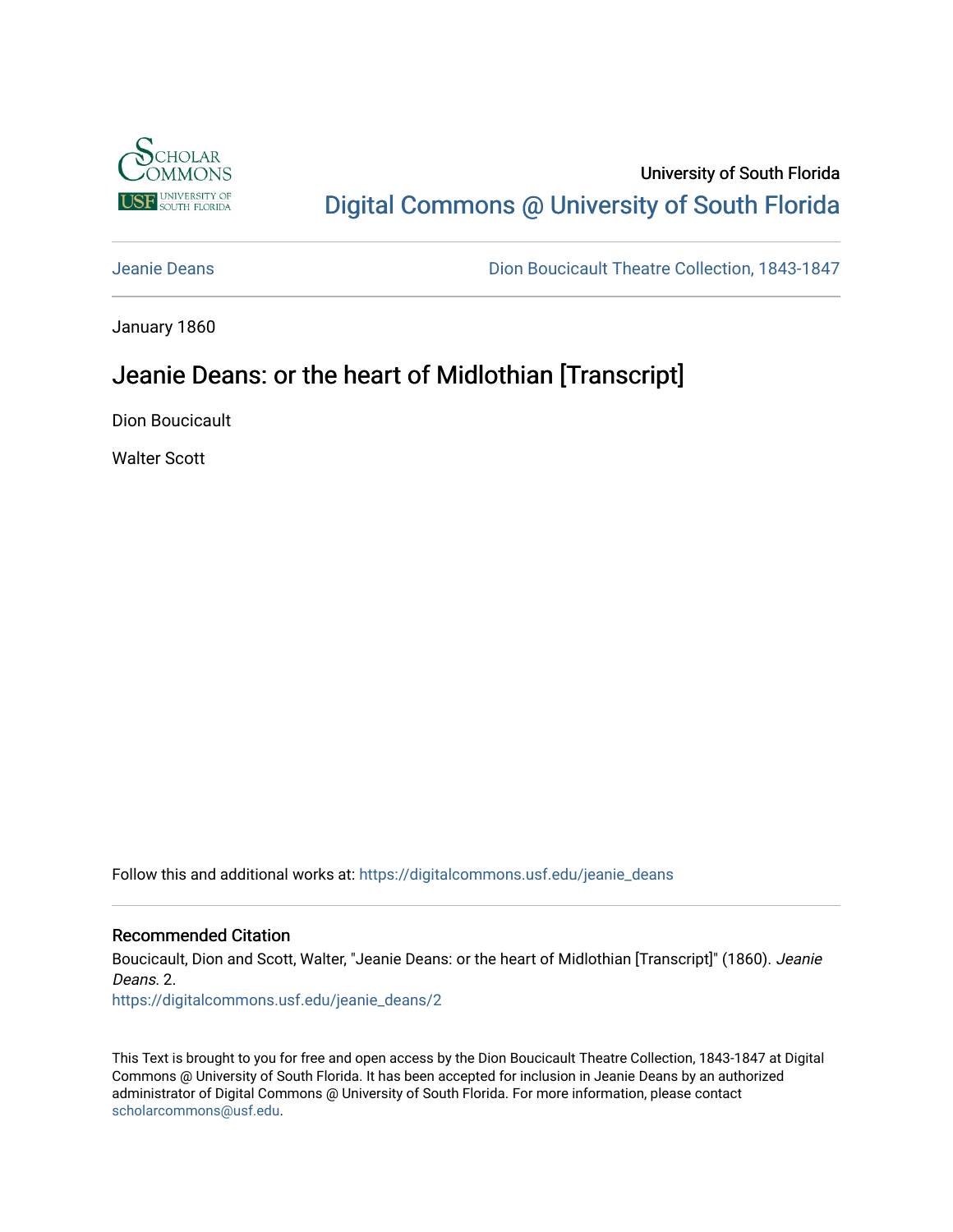## **Jeanie Deans, or, the Heart of Midlothian**, by Dion Boucicault, 1860

## **ACT I**

**SCENE I**—St. Leonard's Craigs. Exterior of David Dean's cottage. The cottage R.H. Edinburgh in the distance. Enter Geordie Robertson R.U.E. He glances hastily around, and then conceals himself in the shed. Enter Ratcliffe L.U.E. and two officers. They search round; look in at window, R.H. Then Ratcliffe knocks at door of cottage; as he does so, he waives the officers away. They retire behind house R.3.E. Enter David Deans R.3.E. from cottage.

DAV: Well, sir, what's your will?

RAT: A criminal has escaped from his escort. We are in pursuit of him.

DAV: Why d'ye seek him in my house? Is the roof of David Deans a den for thieves? Gang yer gate, mon.

RAT: It would na be the first time that Geordie Robertson sought shelter here in St. Leonard's Craigs.

DAV: Geordie Robertson?

RAT: We are on his track; he has escaped from the Tolbooth, and there is a hundred pounds offered for his capture.

(Effie screams within the house R.3.E)

DAV: 'Tis Effie's voice! (Runs to door) Effie, lass, Effie!

(Enter Effie R.3.E)

EFF: Father, two rough-looking men are searching the house.

RAT: (Aside) Those fellows of mine have been trying the back door. (Re-enter two officers by cottage door R.3.E)

DAV: By what authority do you come here?

RAT: Dinna fash yersel, Davie. Yer daughter Effie there can tell you, if shThet's yer daughter Effie, eh? The Lily of St. Leonards, as she's called by the bullies of the Canongate.

DAV: How cam my daughter's name in sic light mouths?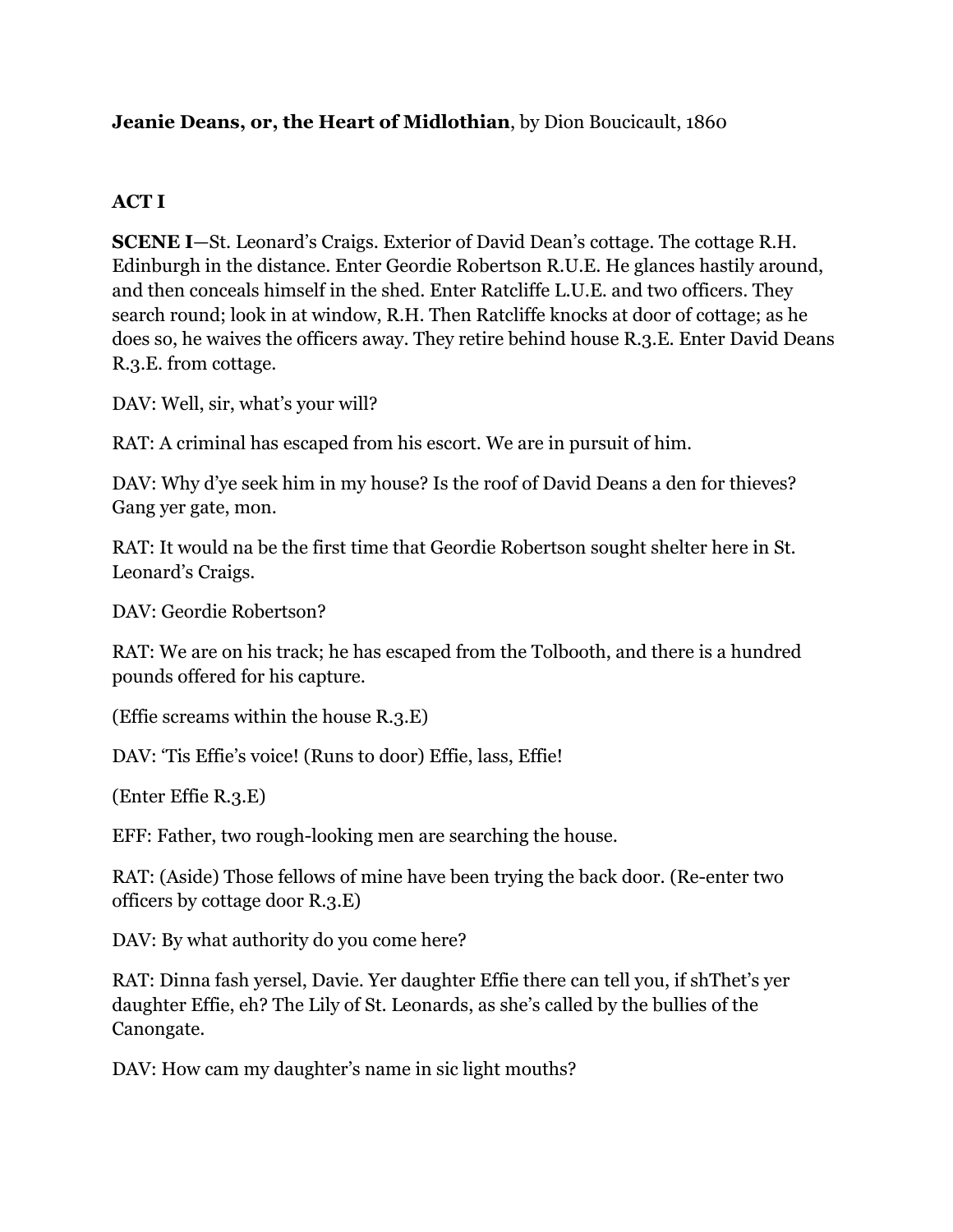RAT: (Going) Ask Geordie Robertson.

DAV: What has a doomed felon to do with my lassie?

RAT: You'll ken that soon enough. Come, lads.

(Exeunt Ratcliffe and two officers R.U.E)

DAV: Effie, ye tremble. What know ye of this rake-hell, Robertson?

EFF: Eh, father, it's na fault o' mine if, as I trip along the Grassmarket or doun the Canongate, the folk say, there gangs Effie Deans, the Lily of St. Leonards—the blithest lassie between the Forth and the Clyde.

DAV: Haud your tongue, ye jillet. The De'il invented looking glasses to make idolatry perpetual; for while there's a woman in the world, she'll say her prayers night and mornin' to a brazen image she sees in her mirror. The day is closing: to work! To work! See! (Looking off R.U.E) Yonder comes Jeanie driving the kye hame to the byre. Help her to herd them. (Exit into cottage R.3.E)

EFF: He is gone! How my heart beats!

(Re-enter Geordie Robertson R.2.E)

GEO: Hist, Effie!

EFF: Geordie!

GEO: Escaped! But the ban-dogs are at my heels. I must remain concealed here till dark, then I can gain the Salisbury Craigs. Our schooner lies at Kirkcaldy. She can drop across to Leith in the morning, and to-morrow night I'll creep on board, then hey for the coast of France!

EFF: What can I do to aid you?

GEO: Meet me to-night at Muschat's Cairn, in the Salisbury Craigs; then I'll give you a letter which must be conveyed to-night across the Firth. Can you find a messenger?

EFF: I'll take it myself.

GEO: Alone?

EFF: Alas! I have nothing to fear now—nothing, except my father's discovery of our love—of my ruin! Nothing to dread but the hour when my sister will look on me with shame, and I shall be cast forth from yonder door.

GEO: That shall never be! Let us fly together.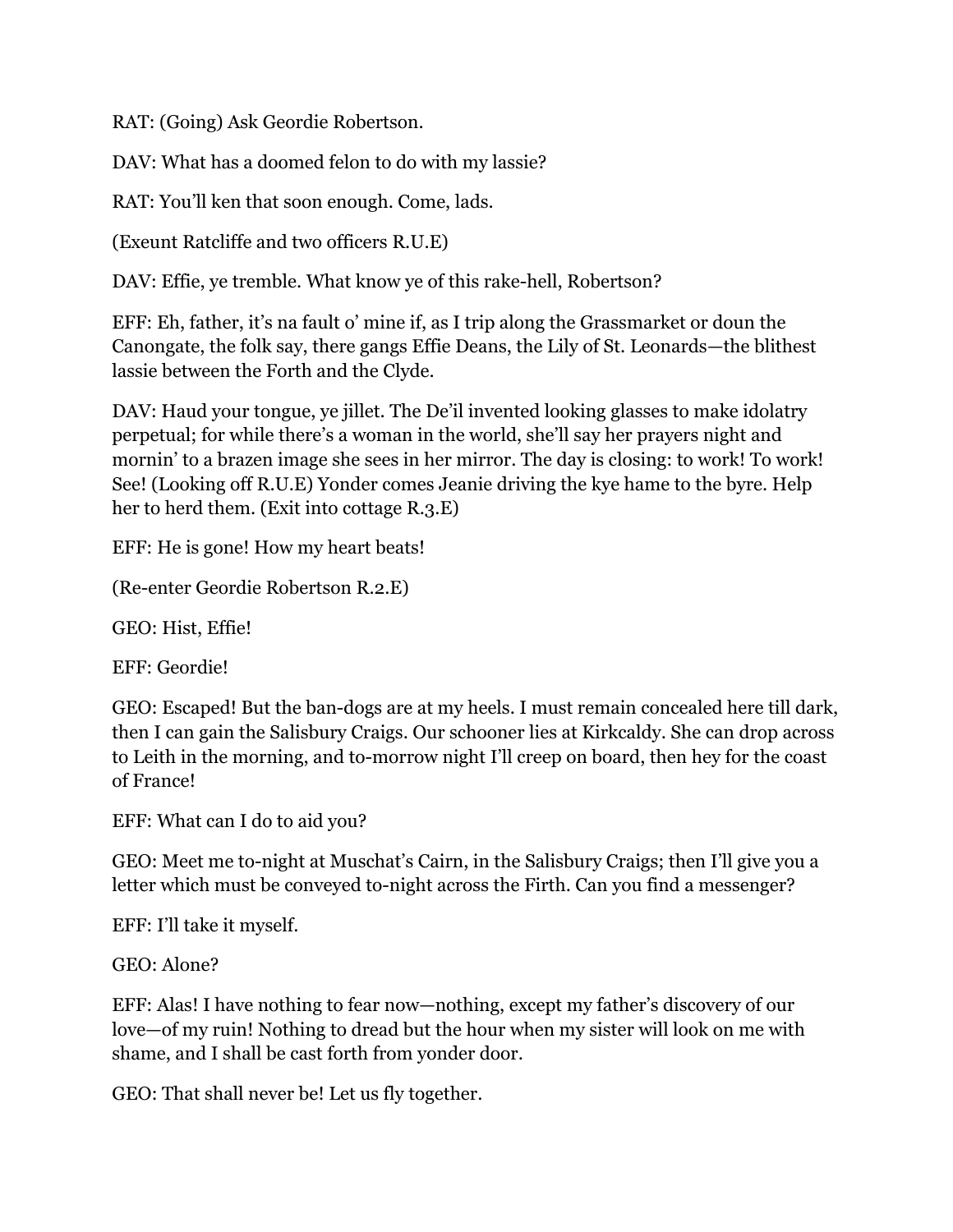EFF: And our child, Geordie? Our wee bairn! (Geordie turns) You turn from me! Oh! Geordie, when I sleep I hear its cry! I feel it here upon my breast—a weight—a dead weight.

GEO: Hush, girl! That woman, Meg Murdockson, and her mad daughter Madge have stolen the child.

EFF: But it lives, Geordie, it lives; they would not harm it?

GEO: If I could get the old hag's weazen in my five fingers, I'd tell ye that—(Jeanie sings outside R.U.E)

EFF: Hark! 'Tis my sister Jeanie's voice! Conceal yourself. Quick!

GEO: Recollect—tonight at Muschat's Cairn, at Muschat's Cairn.

(Geordie exit into shed R.2.E. Re-enter Jeanie Deans R.U.E. with pail of milk)

JEAN: Hey, Spot! Noo, Fanny! The kine are peering over the byre after me, as if I had stole their milk. Effie, lassie, wha was that parted wi' ye noo?

EFF: (Aside) She saw him! (Aloud) Naebody.

JEAN: Naebody?

EFF: If ye ask me no questions, I'll tell ye no lies. I never ask what brings the Laird of Dumbiedikes glowering round like a wull cat.

JEAN: He's our laird and landlord, and comes to see our father.

EFF: And Donnie Butler, the young curate, does he come to see our father? Is it our father, Jeanie, that meets ye beside St. Ronan's Well in the gloamin'; wi' naebody by, and hush. (Sings) "Gin a body meet a body coming frae the well, Gin a body kiss a body, need a body tell?" Ha, ha! Eh, Jeanie! What's the matter, lass? I was only joking.

JEAN: Oh, Effie, if ye wull learn fule songs ye might make a kinder use of them.

EFF: (Embracing her) So I might! Oh! Have I hurt ye? I wish my tongue had blistered ere I had vexed--

JEAN: Never mind that, Effie. I canna be muckle vexed in 'ony thing ye say to me. But, oh! My sister, dinna sorrow our poor father. He loves ye mair than he likes to show. His auld heart is laid up in ye, for all the beauty our mither had she gave ye. Eh, Effie, I canna please him as you can, but I fear me I can love him mair.

EFF: Oh, Jeanie!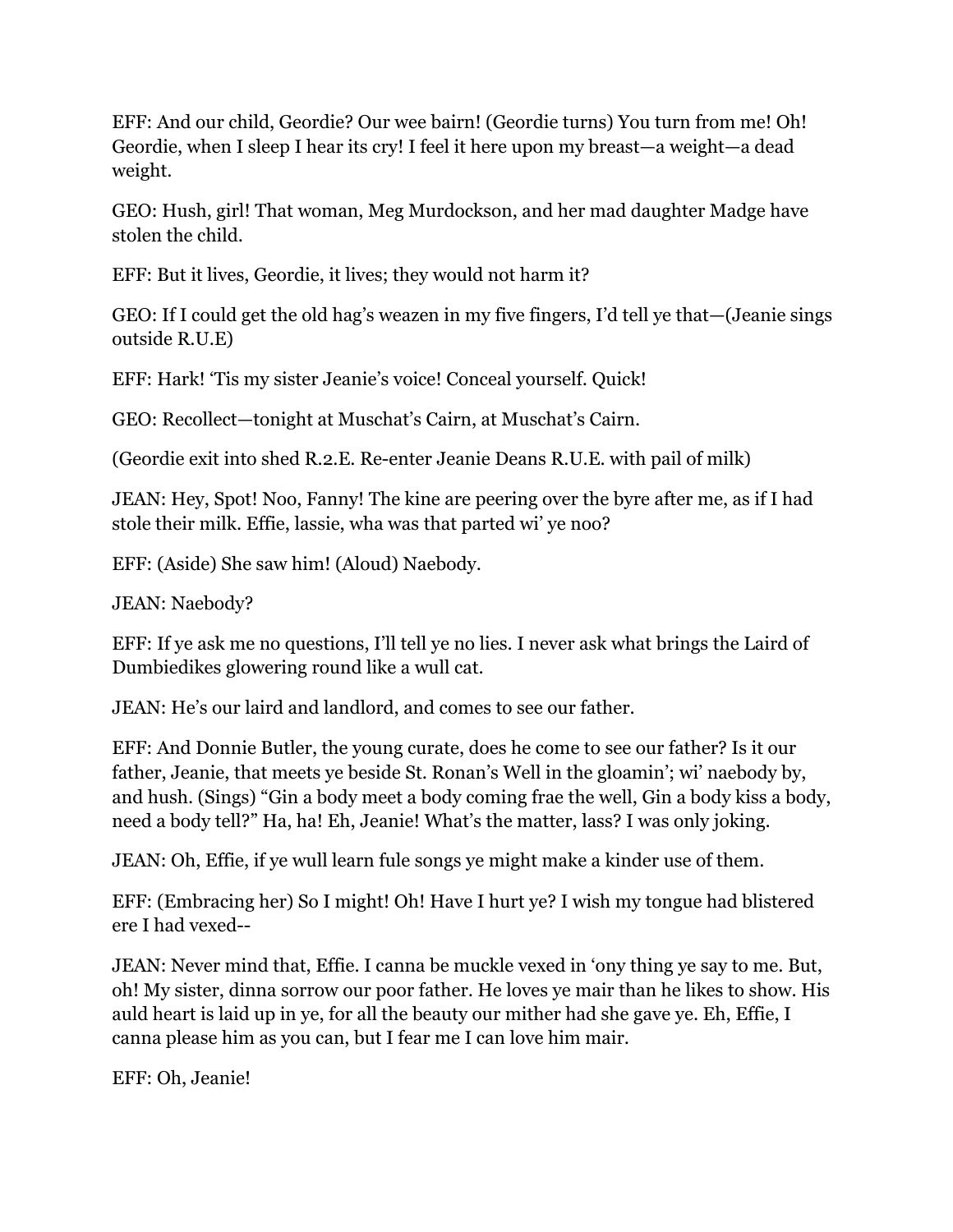JEAN: For mony a day gane a change has come o'er ye, dearie; ye are na the same blithe gaysome thing ye used to be. Oh, Effie, if ye hae a sorrow, winna ye gie me a share on't?

EFF: Do not ask me, Jeanie, for I will na lie, and I canna speak the truth.

JEAN: D'ye remind, Effie, lang ago when ye were a wee bairn, ye strayed awa in the craigs above and lost yersel? I sought ye through the night and found ye greetin' in your little heed on a cauld stane by the brookside. I brought ye home again.

EFF: Dear, good Jeanie!

JEAN: And when we had to cross the skirling stream ye were frighted; but I took ye in my arms and I carried ye safely over. Well, Effie, I fear me, ye have strayed away once mair. Oh, if ye hae done so, let me take ye in my arms and carry ye home again.

EFF: Jeanie, dear, dear Jeanie, do not ask me. I canna tell ye.

JEAN: Do, Effie, do!

EFF: No, I canna; I canna. I have made my bed, and I must lie on it. These tears are not for myself, Jeanie, dear, but for my father and for you. Oh, if I could bear all the sorrow, all the shame; but I canna, and that's what makes it bitter. Nae, do not ask me more, the truth will out soon enough. (Effie exit into the cottage R.3.E)

JEAN: The lass has gotten married heels owre gowdie to some bletherin' ne'er do well, and daur not say it out. Yet she wears the blue snood round her hair as if she waur a lassie still. (Enter Reuben Butler, L.U.E) Hey! Reuben, is that you?

REU: Am I not welcome, Jeanie? (Holds out hand)

JEAN: Do you doubt it?

REU: I passed the Laird of Dumbiedikes on the Dalkeith road; his pony's head was turned this way.

JEAN: De'il tak the laird! (Taking up milk pails)

REU: Jeanie!

JEAN: I canna help it, Reuben. That gowky laird will coom the morn and set watchin' me all day wi' out a word. The laddie's fou! Then he'll draw a sigh that'll come up like a bucket frae the well and mak the doors slap and the window shake.

REU: But your father sees his love and favours his suit. I am only a poor curate, and he is a rich laird.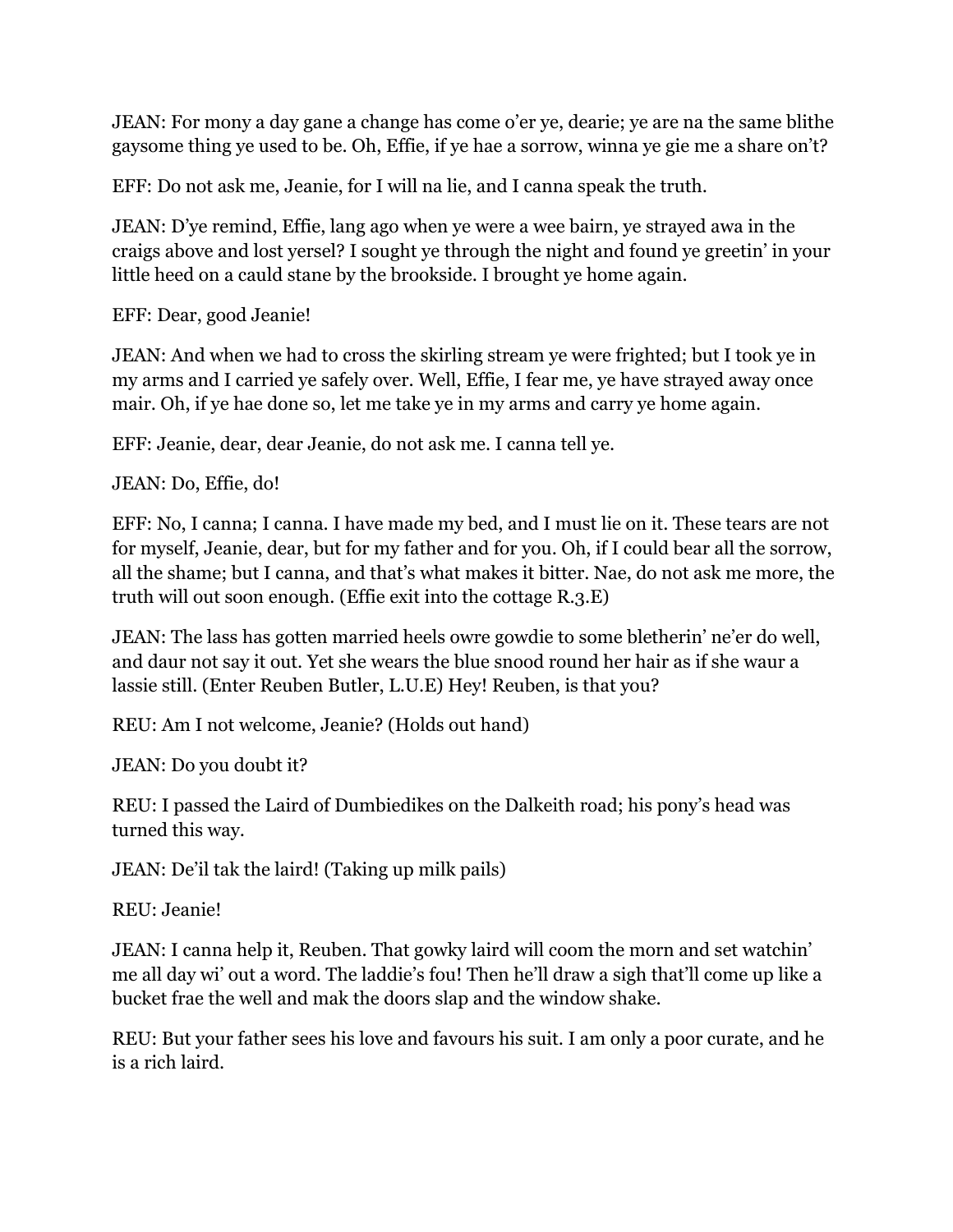JEAN: D'ye think it's for his siller that I bear wi' him? Na! Na! I'd hae gi'en him his wages land ago if he brought nothing but his lands and his gowd to shew me.

REU: I can see nothing else to recommend him.

JEAN: I can see an honest heart, Reuben; fulish, may be, but soft. But I na mair turn away a heart from my love than I would a beggar from my door, but I'd thank them baith for taking comfort from my hands. Coom in! It's ower dark for us to be abroad.

REU: Jeanie, stay! A word—will ye marry me?

JEAN: You are a curate, Reuben, and your calling is the care of souls. If I marry you, I shall be robbing the parish. (Exeunt Reuben with Jeanie into cottage R.3.E)

**SCENE II**—Salisbury Craigs. Night. Enter Ratcliffe R.1.E

RAT: Where is Sharpitlaw? (Whistle heard outside L.1.E) That's the signal. (Whistles)

(Enter Sharpitlaw L.1.E)

SHAR: Hist! Ratcliffe—is that you?

RAT: It is so dark I can scarce tell.

SHAR: What news of young Robertson?

RAT: Ne'er fear—he won't leave the neighborhood of St. Leonard's while the Lily is there. I never knew a trap baited with a woman fail in catching one of his kidney.

SHAR: Here is the warrant for the arrest of Effie Deans!

RAT: We must hold that off until we can nab 'em both in the same net. We can always make sure of her. (Madge sings outside R.1.E)

SHARP: Hark! What's that?

RAT: Madge Wildfire, a mad creature who followed us from the city. We could not shake her off.

(Enter Madge R.1.E)

MADGE: Good e'een, gentles. You are up in the mornin' airly. (Sings) "Up in the morning airly, I'd rather be gang supperless to bed, than be up in the morning airly"

SHARP: Hold yer skirling! De'il take the wench! She'll gap all round us like a cocker spaniel and warn off the game. Come!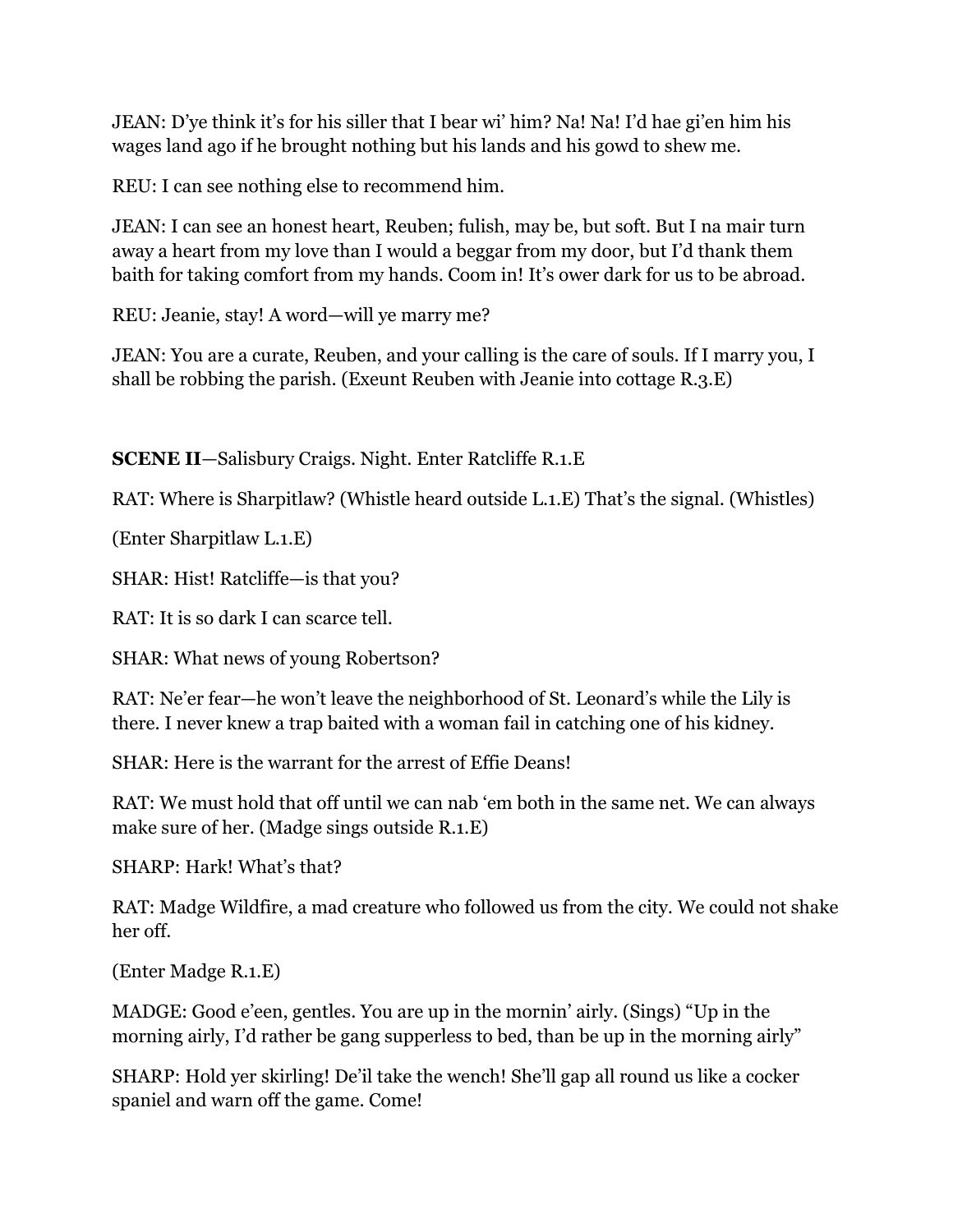RAT: Stay, Madge, my beauty—what d'ye call these rocks?

MADGE: It's Muschat's Cairn by daylight.

RAT: We'll find our game higher up in this cover. Look to your pistols. (Exeunt Ratcliffe and Sharpitlaw L.1.E)

(Enter Meg Murdockson R.2.E)

MEG: Have they gone?

MADGE: Ay! And now the moon will come out. She was over modest before folk!

MEG: Shut your fool's mouth and clear your brains, ye limmer, for there's work to do tonight.

MADGE: Work, mother? Nae work for me. I'm a leddy. I do no work. I'm Geordie Robertson's wife—that is, I would hae been if he'd married me.

MEG: Are ye so mad that even revenge can't rouse ye? Listen. To-night Geordie will take ship for France.

MADGE: Eh, but he shan't, though, for the lawyers are after him, and I'll show them where he lies, and they'll catch him, and keep him till I want him.

MEG: Ye fool! They would twist his neck! Hark ye! D'ye mind the mother o'Geordie's bairn?

MADGE: Ay, Madge—Madge Murdochson.

MEG: No, child! You were his first victim. I mean his last; the girl that he brought to us; the golden-haired thing, Effie Deans.

MADGE: Ay, poor lassie! She that greeted and sobbed for her little one that we took awa!

MEG: She's guilty of concealment, and that by Scottish law is death. The hangman's rope is after her like a serpent, I tell ye, and I've done it, Madge. I've moved her from your road. It's brewin' and doing—wait a wee, and then you'll see! Geordie shall escape, but ere I let him pass, he shall marry you, Madge, as he swore to do. He has to choose between you and the gibbet.

MADGE: Oh, that's brave! And shall we be married in a gaol or a church, mother?

MEG: Go! Follow those men, and when they come near this cairn, skirl a snatch o' song to warn the laddie they are near.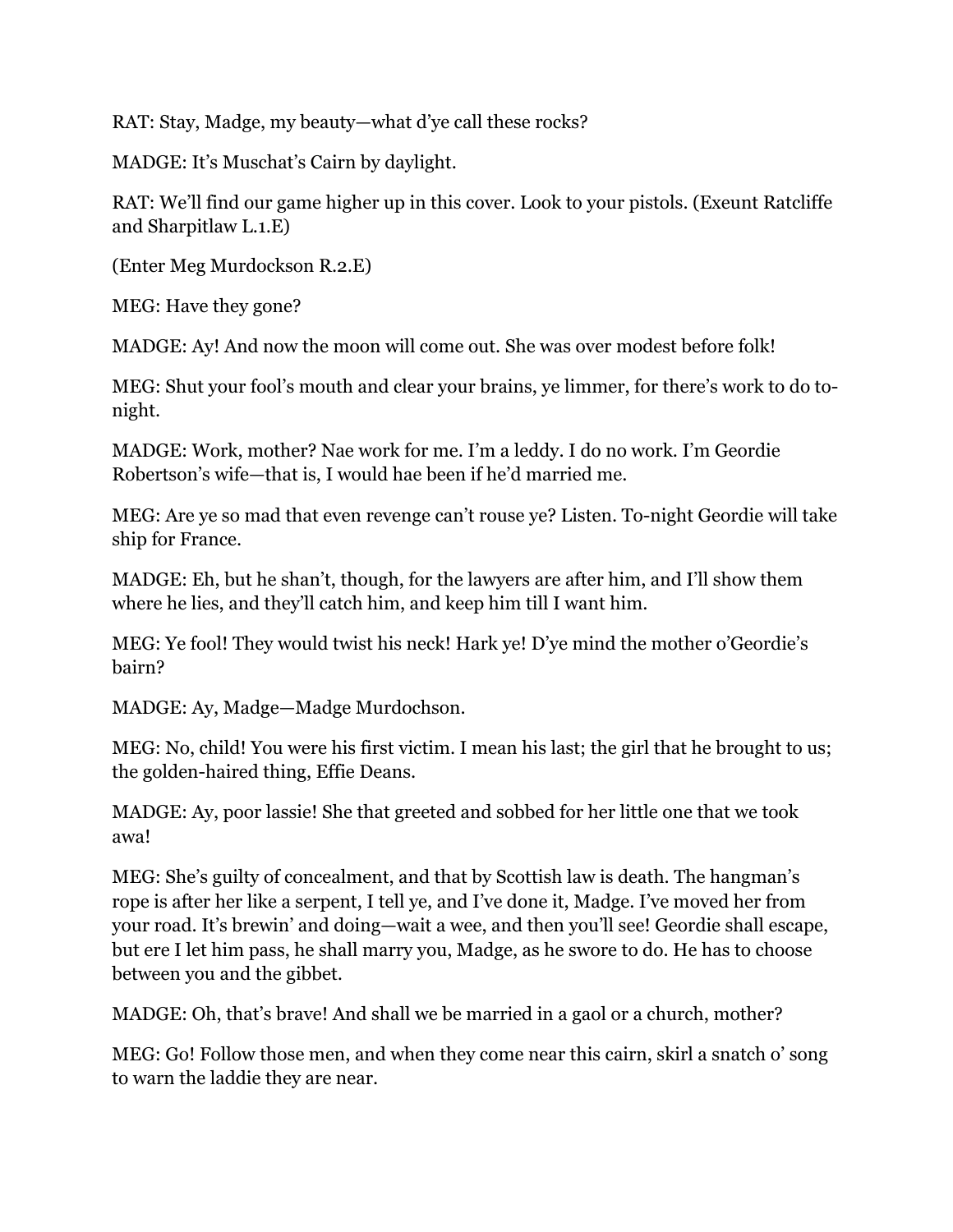MADGE: Oh! This is rare! Huntin' a lawyer in the gloamin' (Exit Madge L.2.E)

MEG: Now I'll rouse Geordie from his den, and—ho! What's comin' yonder like a wraith in the mist? It is a woman. (She retires behind a rock, R.2.E)

(Enter Effie R.1.E)

EFF: Here is the cairn! Hist! Geordie! Surely I saw a figure moving on this spot.

MEG: (Looking out) Effie!

EFF: Eh? (Meg disappears) I heard my name.

GEO: (Outside L.2.E) Effie! (Enters)

EFF: Quick, dear! I have run all the way! How my heart beats!

GEO: Here is the letter. (Gives her a paper)

EFF: When all are asleep to-night, I'll slip from my window. An hour will take me to Leith. There Sandy McPherson will cast me in his boat across to Kirkcaldy. I can be back an hour before daylight, and ne'er be missed.

GEO: No, Effie! You shall never return to your father's roof. Remain on board the schooner until I join you there.

EFF: Oh, Geordie! Must I leave my home to-night--forever?

GEO: Nonsense, you little fool! You can write from France to the old man, tell him you are my wife; you will soon forget and be forgotten.

EFF: Never! Never! I should be unworthy of your love if I could forget my dear father, and my gentle sister, Jeanie.

GEO: Well, remember them as much as you like. You have to choose between them and me; between my love and protection, and your shame and ruin if you remain here.

EFF: Oh, Geordie!

GEO: Besides, that devil, Meg Murdockson, will set the lawyers on your track; she has stolen the child that she may accuse you of making away with it.

EFF: Oh, wretch that I am! What shall I do?

GEO: Fetch the schooner round, and be in here when I reach her deck; then hey! For the coast of France, liberty and love. Come! Farewell, Effie, dear!

EFF: Farewell! (They embrace. Exit Effie R.1.E.)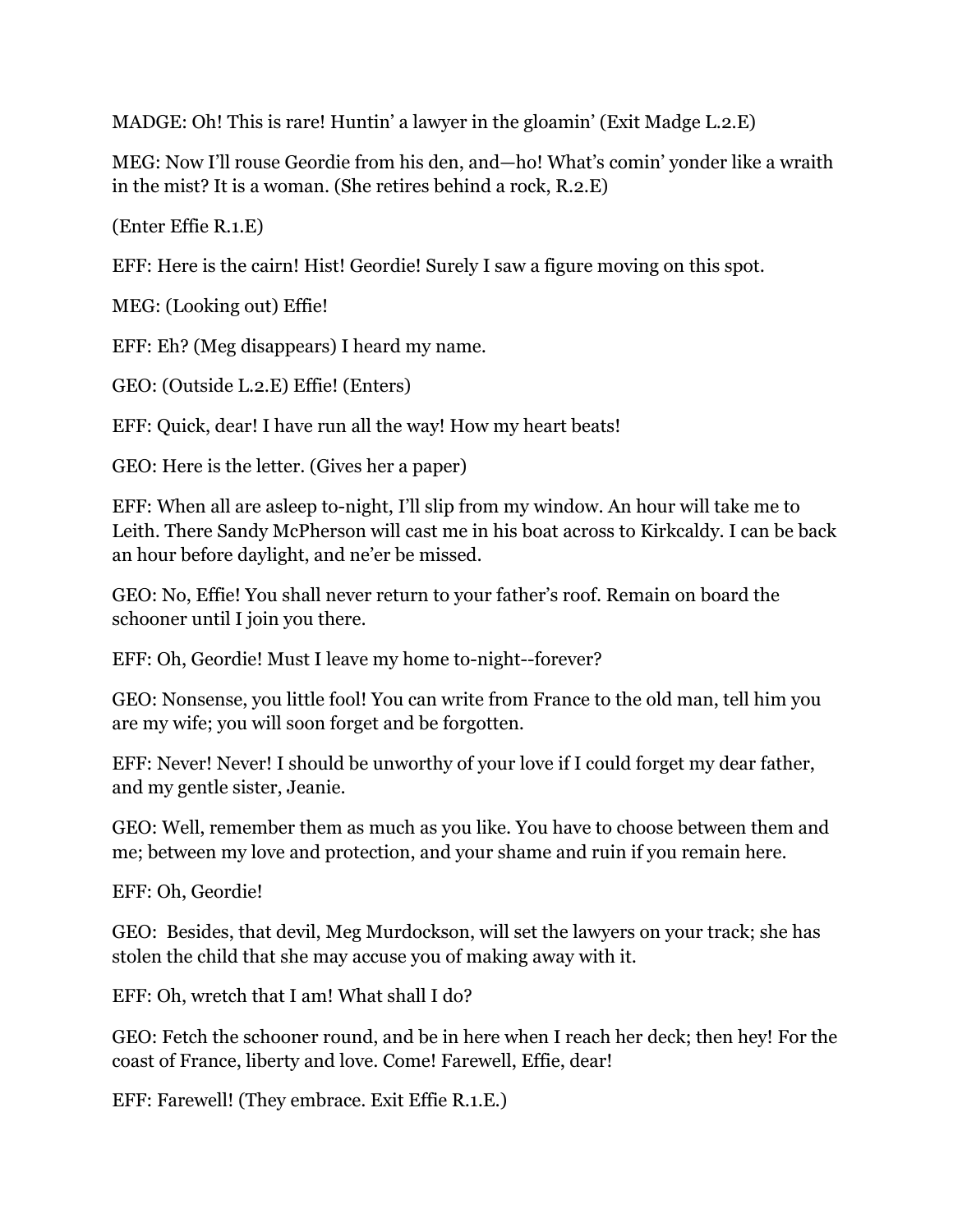GEO: She's a brave girl! (Meg advances R.2.E)

MEG: The devil speed her!

GEO: Meg!

MEG: Ay! Meg Murdockson, your nurse! And little did I think, when you lay on my breast four and twenty years ago, what a fiend I was nourishing.

GEO: It never occurred to me where I got the bad qualities of my nature; now I recognize their source.

MEG: I hold ye now as I held ye then, helpless, and in my power.

GEO: I defy you to harm me. (Crosses to L.)

MEG: Do ye, then, do ye? When one cry from my lips would do it. The crags are full of law dogs.

GEO: Shout for 'em, Meg! Why don't ye shout? You would sooner throttle yourself than do it.

MEG: I don't know whether it's love or hate that keeps me still.

GEO: And I don't care!

MEG: You ruined my child!

GEO: You tempted me with her.

MEG: Was my ambition any excuse for your crime? But now, a condemned felon, she is your equal; will you marry her?

GEO: No! D'ye think I'll be led by you to the altar with a rope round my neck?

MEG: Then take your doom, for you shall never escape with that leman yonder. (Madge sings outside) They're coming—that's the warning. D'ye hear it?

GEO: I do, nurse, and do not tremble. No! But you shake with fear for the life of your foster-child.

MEG: Devil! Devil! Go—go—hide yourself. You'll be seen—caught—taken to gaol. They come—they come!

GEO: Ha! Ha! I knew it.

MEG: I could not do it—my heart shook when I tried. But he shall marry Madge yet.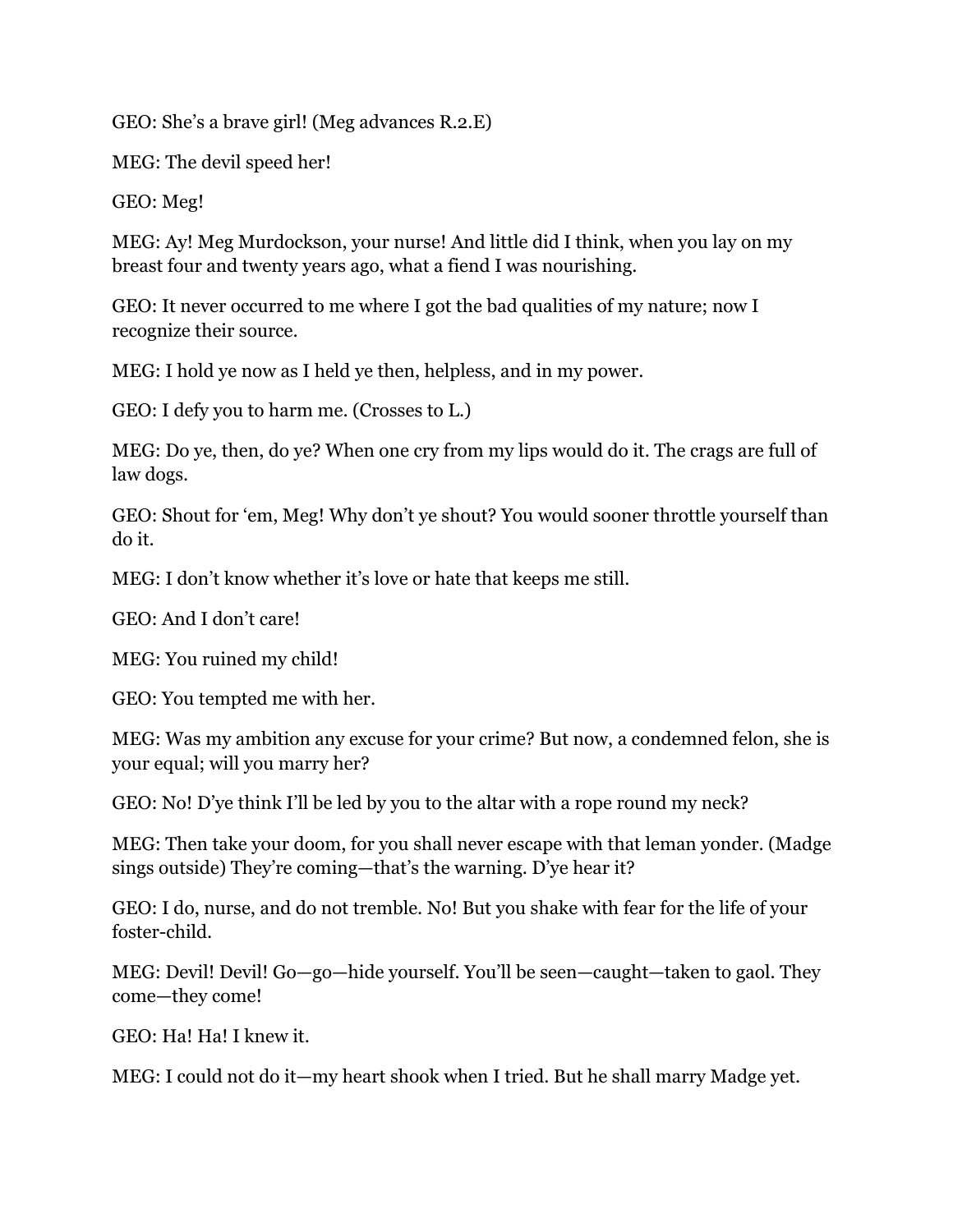DUM: (Outside L.2.E) De'il tak the pny! Ho!

MEG: There's a struggle in the dark yonder—two figures! Ha! One falls—the other flies down the mountain. (She retires behind rock. Enter Dumbiedikes, L.1.E)

DUM: The devil's in my pony. I had his head turned for Dumbiedikes, when round he twisted and set for St. Leonard's. "Home!" says I—"Nay", says he. "Supper!", says I in a wheedlin' tone, "Jeanie!", says he in a whinny. His heels went up and went down—so he left me sprawlin' like a fish on dry land, and I'll warrant he's half way to David Deans's cottage by this time.

(Enter Ratcliffe L.2.E. with Sharpitlaw and officers)

RAT: Hush! There he is!

SHAR: Have you the manacles?

RAT: All right—but take care—he's a devil! Look to your arms.

SHAR: And think of the hundred pounds that is on his head.

DUM: What'll Jeanie say when Rory knocks at the door? She'll say—

SHAR: In the King's name you're my prisoner.

RAT: (Seizing Dumbledikes) Drop your weapons, or you're a dead man!

DUM: Don't—don't shoot! Take all I've got. There's a silver watch in my breeches' fob, and twa pennies and a bawbie in my auld leather pouch. Take it all, but don't shoot.

RAT: This is not our man.

SHAR: I tell you I saw a struggle.

DUM: Ye did! And ye saw I got the worst of it!

RAT: It is some fellow on the same scent wi' ourselves. Then yoe had hold of him, had ye?

DUM: Wi' baith hands and knees.

RAT: Ah! You tried to hold him fast?

DUM: I did! I stuck to him, but he threw me o'er his head and was off like a shot.

RAT: Can you guess the road he took?

DUM: I'll tak me oath on it, he's trotted off to Davie Deans' cottage.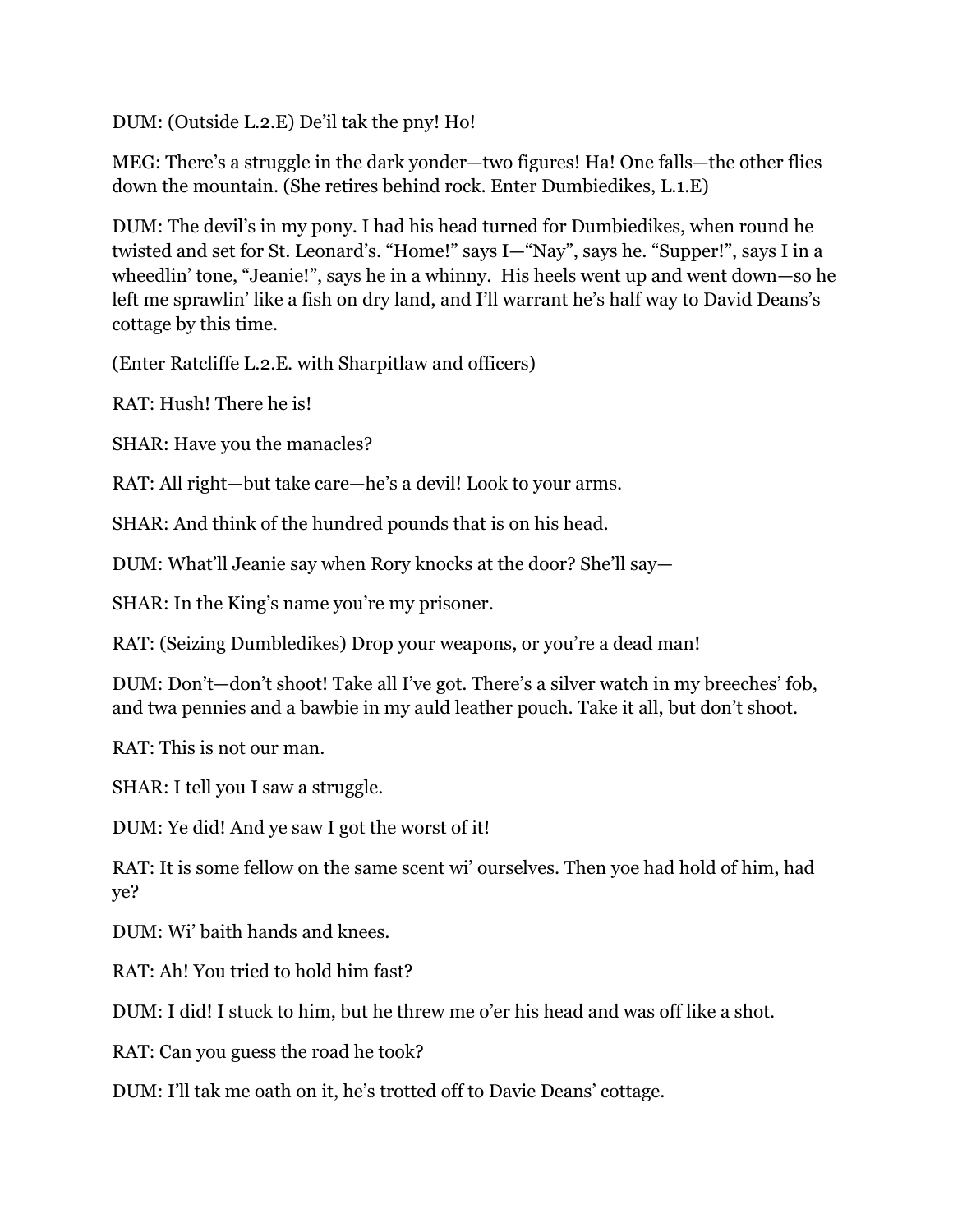SHARP: You were right, Ratcliffe. That's the trap to catch him.

RAT: I suppose you are on the same job as we are? I mean you are after the fugitive.

DUM: Well, I'd like to put a good halter round his neck!

RAT: And you know there's a hundred pounds offered for him?

DUM: A hundred pound! Whew! I'll sell him for ten, and I'll tell you how to catch him. Just go to Davie Deans's cottage, and you'll find him munching hay in the stable.

SHAR: What! Geordie Robertson?

DUM: No! My pony—Rory Bean!

RAT: Why, now I look again, it is the laird of Dumbiedikes! (lantern)

DUM: Every inch of him!

SHAR: Fool! Have we been losing precious time with you?

DUM: That's what surprises me!

RAT: You take that side of the rocks. We'll descend by this path. (Exit Ratcliffe and officers L.1.E, and Sharpitlaw and the other officers R.1.F)

DUM: That's four maniac folk, just escaped from Bedlam! (Madge advances) One hundred pounds for Rory Bean! (Bows)

MADGE: (Taking his arm) It's a braw night, Laird o' Dumbiedikes!

DUM: Is it a woman or a grenadier?

MADGE: Hush! Whisper. There's wild folk in the Craigs to-night. I've watched them; they won't harm ye while I'm nigh.

DUM: Then I'll stick to you! I'm thinking those were all madmen!

MADGE: Mad as hares!

DUM: Thank Heaven I've found somebody in their senses at last! (Bus. Then sings)

MADGE: (Crossing to R.H. and taking his arm) Come, stop! What have you done with the child?

DUM: The child!

MADGE: Hush! Step soft, or you'll waken it up. Softer!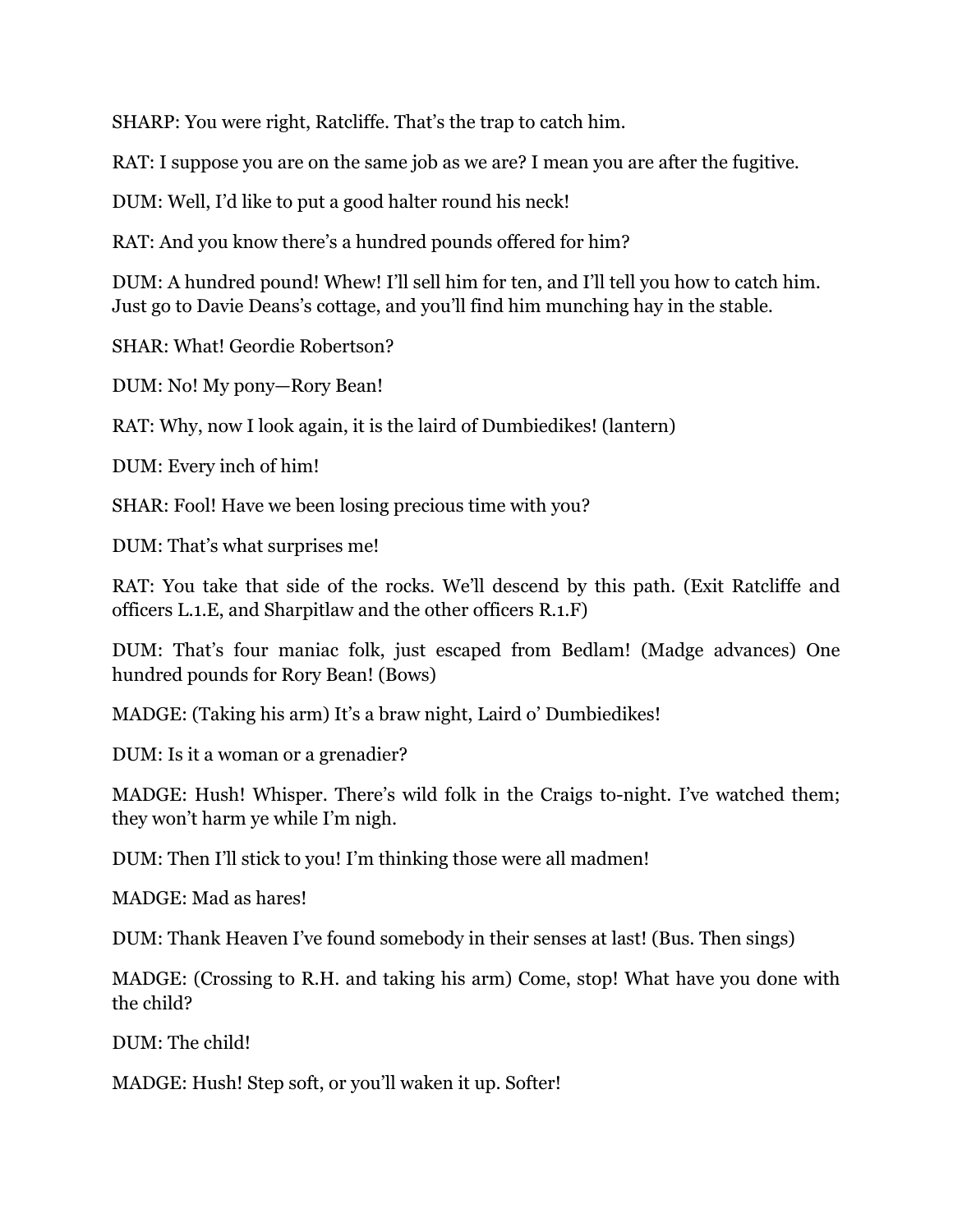DUM: Don't you see I'm treading on pigeons' eggs!

MADGE: Hush! (Exeunt R.1.E)

**SCENE III**—David Deans' cottage. David Deans is discovered, Jeanie Deans is laying the supper.

REU: I have little to offer your daughter, sir, but a fair name and an honest effort.

DAV: That's better than siller or high rank, Reuben.

REU: It is better; but more people say than think it, or act by it.

DAV: Reuben Butler, you ask me for my daughter's hand. Jeanie, d'ye hear him?

JEAN: Ay, father, I've heard him these twa years.

DAV: And what d'e say?

JEAN: I'm willing when you can spare me better.

DAV: Eh, sir, it's a hard thing for an auld mon to part wi' all he has in life! My two bairns—my Leah and my Rachel. For twenty years they have grown beside me—Jeanie so good, and Effie so winsome. The fireside will be aye lonely for the auld father when they're gane.

JEAN: But why needs go? Reuben can live here, father.

REU: And instead of taking away a daughter, you will have a son.

JEAN: Ay, father.

DAV: Na, na, Jeanie. It's owre much for a girl to be a daughter, wife, and mother too. I wouldna ask it.

JEAN: Then I'll be a daughter ainly. I wad nae gi' up that name for the proudest in the land, and I wouldna change my home for the palace of Dalkeith. (Crosses to fire L)

(Enter Effie, D. in F. down R.H).

DAV: Come here, my bit lassie. Why, the dew is on yer gowden hair, and you are cauld, Effie.

JEAN: You look as if ye'd seen a bogle. (Effie half rises)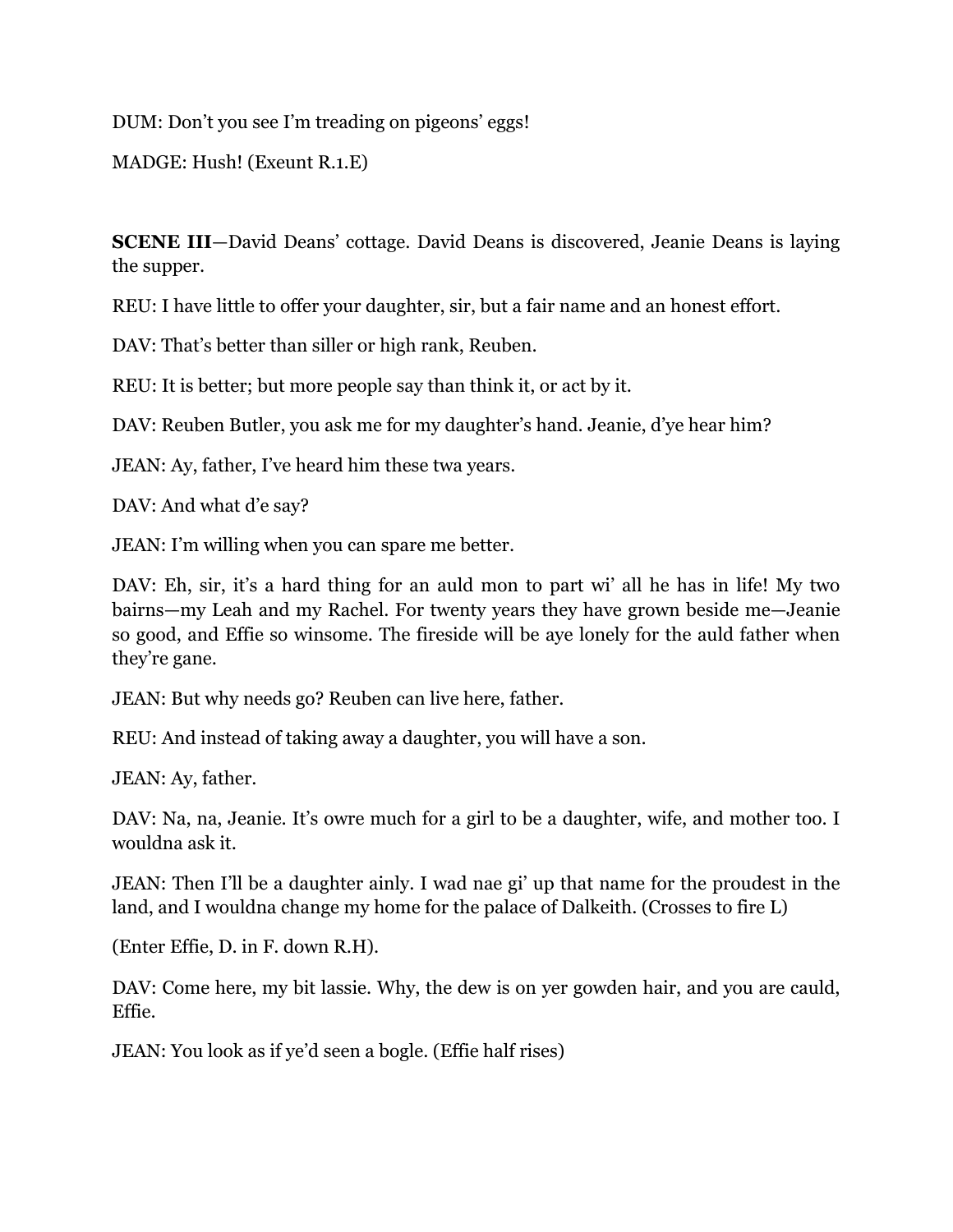DAV: No, sit there, and let me look into your face. Look there, Reuben. There is all my wealth, all my pride. The King of Scotland could gie a man titles and estate, but he ne'er could make him father of two such children.

JEAN: What's that groapin' and snuffin' at the window? Hae the kine broke loose? (She opens the window) Why, it's Rory, the laird's pony; there he trots straight to the stable. But where's the laird?

(Enter Dumbiedikes D. in F)

DUM: Here, Jeanie; and I'm droukit to the skin wi' fear. Eh! sirs, there's a regiment of thieves and murderers in the Craigs, wi' pistols and whingers, who wanted to gie a hundred pounds for Rory, and shoot me because I wasn't somebody else. Then a mad woman took me in charge, and led me in search of dead babbies, that seemed buried under every stone in Salisbury Craigs. I've had an awfu' night!

JEAN: Sit down, laird, and compose your legs.

DUM: If you had the smallest drap of strong waters, it might stay the wobbles in me, for I'm shook indeed.

DAV: Sit to the board and put food in you; there's more courage in that than in drink. Water is truth, and every other drink is a lie; water cleaneth a man, and makes of him a Christian; water brings up his food from the earth, and it is the only earthly thing that God has permitted to rise up and inhabit the heavenly sky. There is a blessing in it, and in everything that lives by it.

JEAN: Effie, winna ye come?

EFF: Na, na; let me bide here on the hearth; I've na appetite for food.

JEAN: (Aside to her) Why, Effie, ye are greetin'.

EFF: Hush! Let me greet; I must, I must, or my heart will break: keep them from seeing it.

DUM: Food is better than drink—so it is, David. Well, here's your health in a slice of mutton. (Eats)

DAV: Eat, laird—eat Reuben, and then we'll gather round the fire, and Reuben shall read to us from the Bible, and instead of the draught of death, ye shall drink the waters of life.

(Effie kneels beside the hearth R.H. as if in prayer, and then creeps behind her father's chair, and kisses his plaid)

DUM: Where's Effie?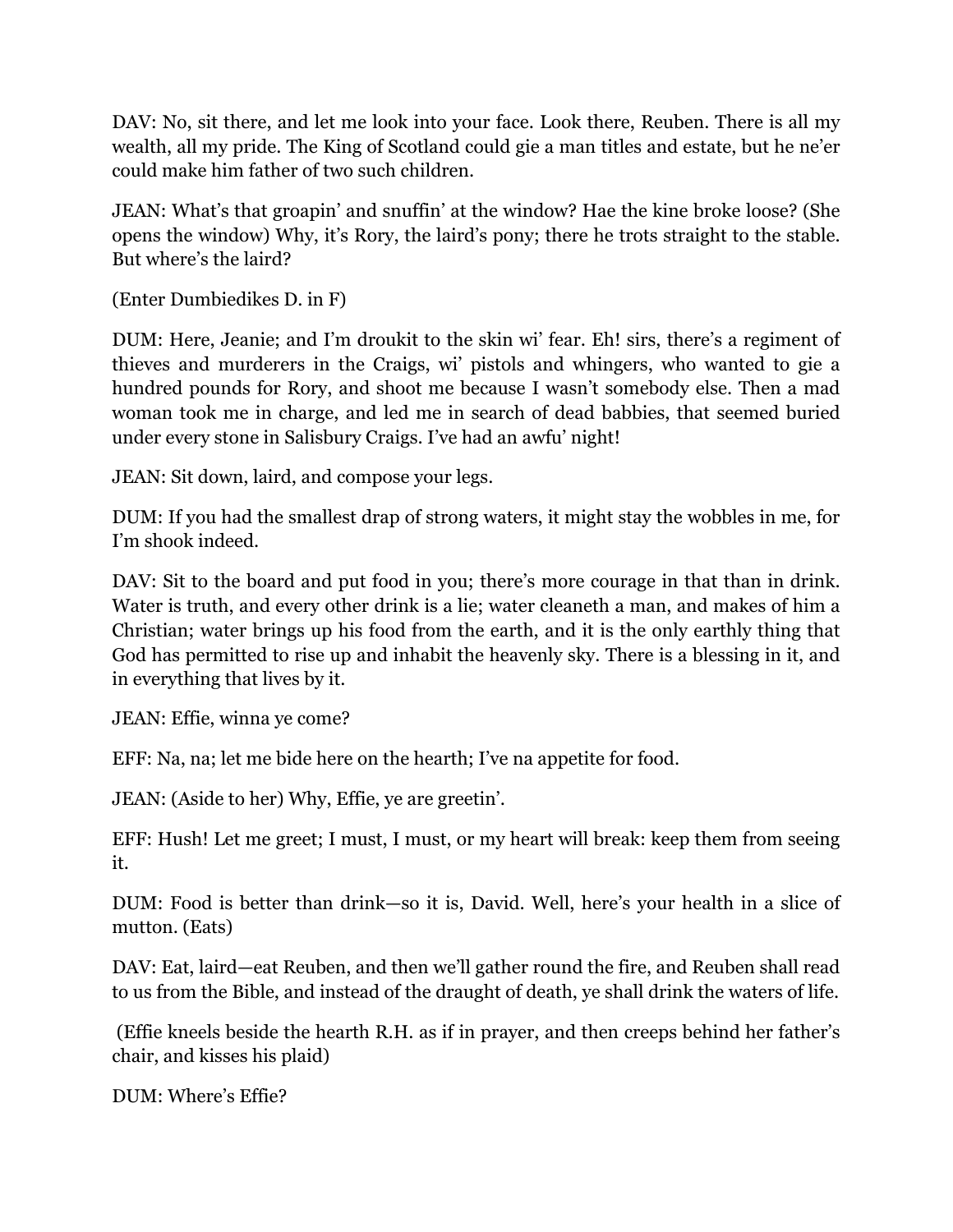EFF: (Rising) Here. But I—I—am sick, and I would go—go to rest. But do not let me hinder you; no, don't rise, father, but kiss me, and bless me, if you will. (Kneels)

DAV: Bless you, my bit lassie; may Heaven keep you! (Effie rises and staggers as exit to L)

JEAN: Effie, you can scarce walk. What's the matter?

EFF: Naething! Good night, Jeanie—good night! (She is going, but returns, and embraces Jeanie)

(Enter Ratcliffe D. in F)

RAT: I'm sorry to intrude on ye at meal-time.

DUM: That's the fellow that wanted to give a hundred pounds for my pony.

DAV: What's your business here at sic an hour at night?

EFF: We may hinder the gentleman, Jeanie, let us go.

RAT: No, my pretty lassie; you must stop. (Enter Sharpitlaw D. in F. and officers) Your name, I think, is Euphemia Deans?

DAV: Well, sir, she'll no deny it.

SHAR: Then, Euphemia Deans, in virtue of this warrant, made by the High Court of Judicature, duly instructed in the premises for the crime of murder, done on the body of your infant child, within the jurisdiction of this Court, and against the peace of the realm, and the dignity of our Sovereign Lord and King. You are my prisoner.

JEAN: Effie, my sister? It cannot be.

DAV: Murder! My—my lassie—my Effie? Speak—speak! Why don't ye? If ye can't—if your wrath chokes ye, as mine does, look—look at me, and—

EFF: Oh, take me awa'—take me awa'!

JEAN: Oh, no! No! Don't harm her.

RAT: It is a sorry formality, lassie; but in capital cases it is my duty to do this.

DAV: Murderess? She, my child! Let me look at her. Stand back, laird. Hands off there, Reuben Butler. Let me look at this thing I have made to blast my auld age. Murderess? And ye have dared to haunt my house—to sleep under my roof—to pollute my hearthstone? Begone! And following your steps you father's curse! (Effie utters a cry)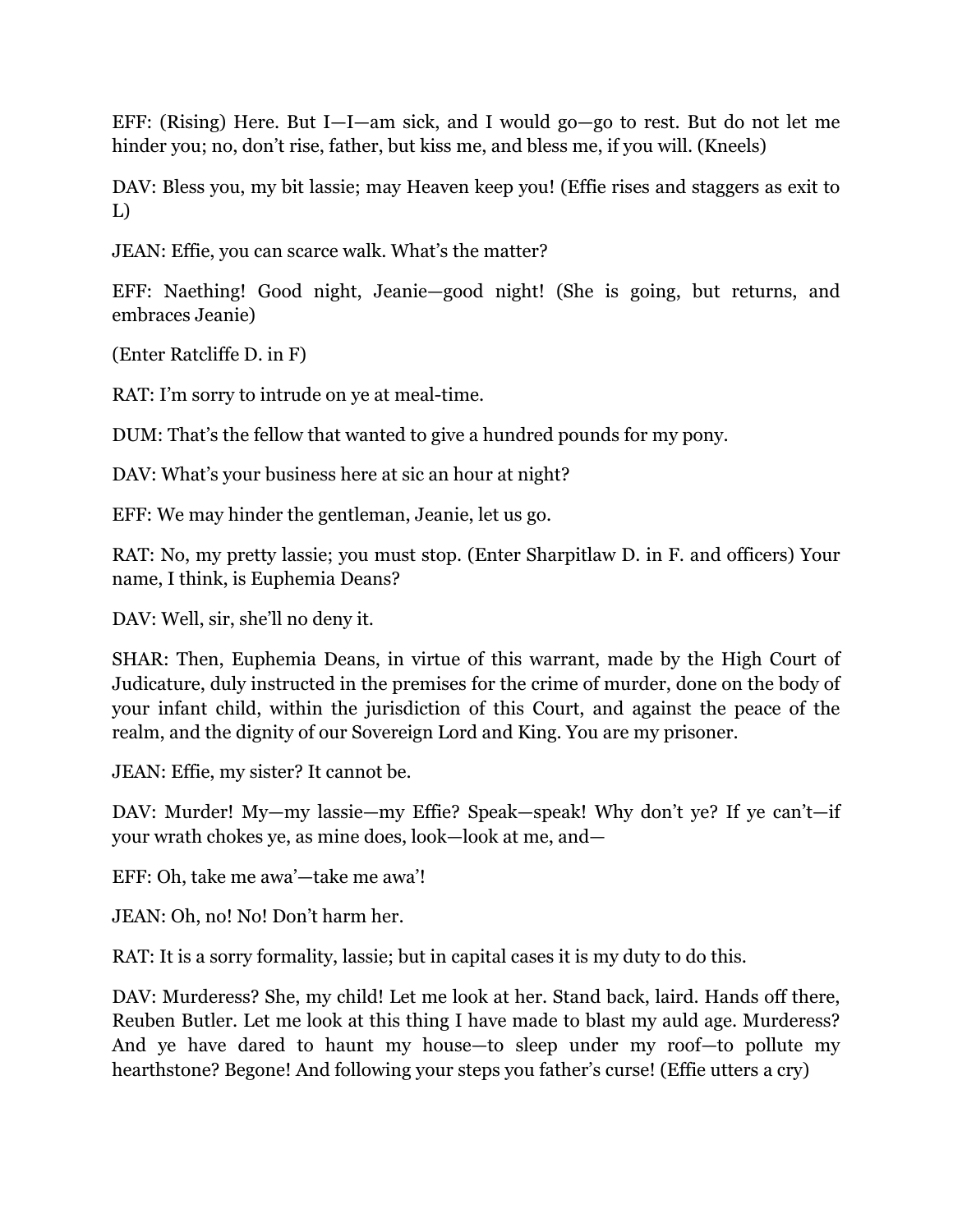JEAN: No, no. (Throws herself on David's neck) Do not curse your child!

DAV: My child! My--

(After a brief struggle, he bursts into tears, and sits at table in convulsive grief. Jeanie kneels at his feet. Tableaux)

#### **ACT II**

(Salisbury Craigs—same as Scene 2, Act I. Enter Jeanie, R.1.E with a letter)

JEAN: This maun be the spot this letter bids me: "As you value your sister's life, meet the writer at Muschat's Tower before sunrise." Yonder is the Cairn.

(Enter Geordie, L.1.E)

GEO: Are you she that I seek?

JEAN: I am the sister of Effie Deans. Oh! Sir, as you hope for mercy, tell me, if you can, what can be done to save her?

GEO: I don't hope for mercy, here, or hereafter, for I was the destruction of the mother that bore—more, of the friend that loved me, and of the woman that trusted me.

JEAN: Then you are the wicked cause of my sister's ruin?

GEO: Curse me for it, if you will—I deserve it; but swear to me that you will follow my counsel, and take the only course by which her life may be saved.

JEAN: Is she innocent or guilty?

GEO: Innocent of all but having loved a villain. But that innocence you alone can prove.

JEAN: How? Tell me, and I'll forgive ye all the misery ye hae made.

GEO: Harken to me. Your sister is innocent of the crime charged against her: yet she must die. The disappearance of the child, and her concealment of its birth, is crime enough, by their bloody code, to convict and sentence her to death.

JEAN: Oh, my puir Effie! Oh, my sister!

GEO: Stay your howling and listen: still you alone can save her. What is so natural as that she should have made you the confidant of her sorrow? Had she done so, it would take the case from under the statute, by removing the fact of concealment. She must have spoken to you—think—reflect. I am positive she did.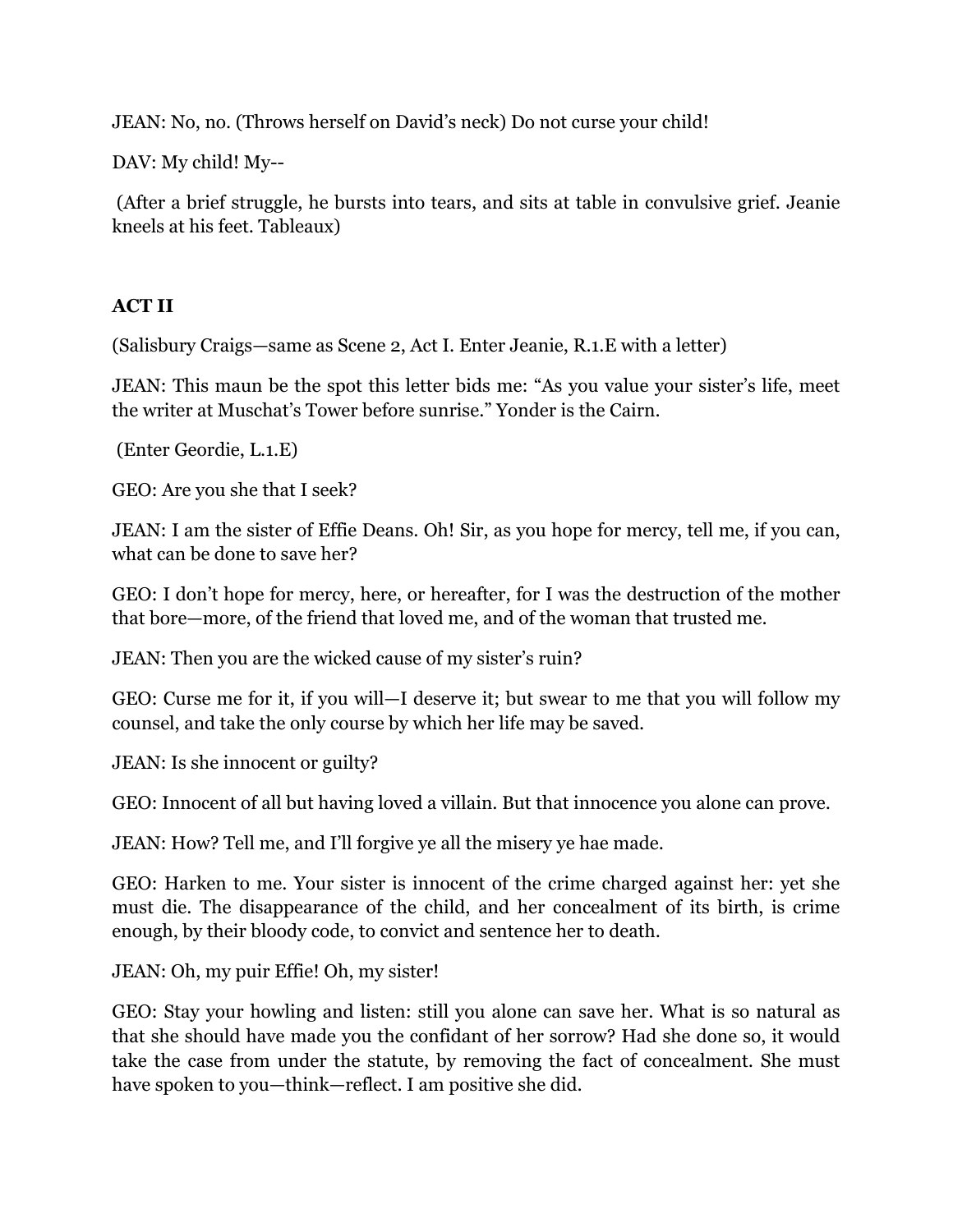JEAN: Nay, sir. She never said a word about it, but greeted sadly whenever I spoke to her of her altered looks, or broken spirits.

GEO: I tell you, you must remember it! You pressed her on the subject, and at last she confessed that she had been ruined by a wretch—a villain—a cruel, false villain—call me by every name that I deserve, you cannot make me worse than I am. Remember this and swear to it; that is all that is necessary.

JEAN: But how can I remember that which Effie never tauld me?

GEO: You must remember it—all of it—whether she told you so or not. You must repeat this tale before the justiciary, or whatever they call that blood-thirsty Court, and save your sister from being murdered, and them from becoming murderers.

JEAN: But I shall be mansworn.

GEO: Will you let her die, when the breath of your mouth can give her back to life?

JEAN: I would gie the best bluid in my body to keep her skathless, but I canna change right into wrong, nor make that true which is false.

GEO: Cruel, hard-hearted girl. What are you afraid of? Why, even these bloodhounds of the law will rejoice at the escape of a creature so beautiful—so young. The judges themselves will silently praise you in their hearts.

JEAN: And the Judge in Heaven, whose name I call on to witness the truth of my lie, will He praise? Will He rejoice?

GEO: Oh, Jeanie, He will forgive.

JEAN: He has given us a law, and my wrong can never make Effie right.

GEO: Curse your stubborn Scotch blood! Will you obey me? (Draws pistol)

JEAN: (Falls on her knees) Oh! Dinna kill me sir!

GEO: Will you swear she told you this?

JEAN: No, I'll tell the truth, na more.

GEO: What a villain have I become. No, Jeanie, I am a desperate wretch, but not wicked enough to do you any harm. Do as you will. I must seek Effie's safety elsewhere. Go, leave me. Oh! If I cannot rescue her, I can die with her on the scaffold. (Exits.)

JEAN: He loves her—bad as he is, he loves her. That will be some comfort to her in her sorrow. There comes the morning light, and before the sun goes down the trial of Effie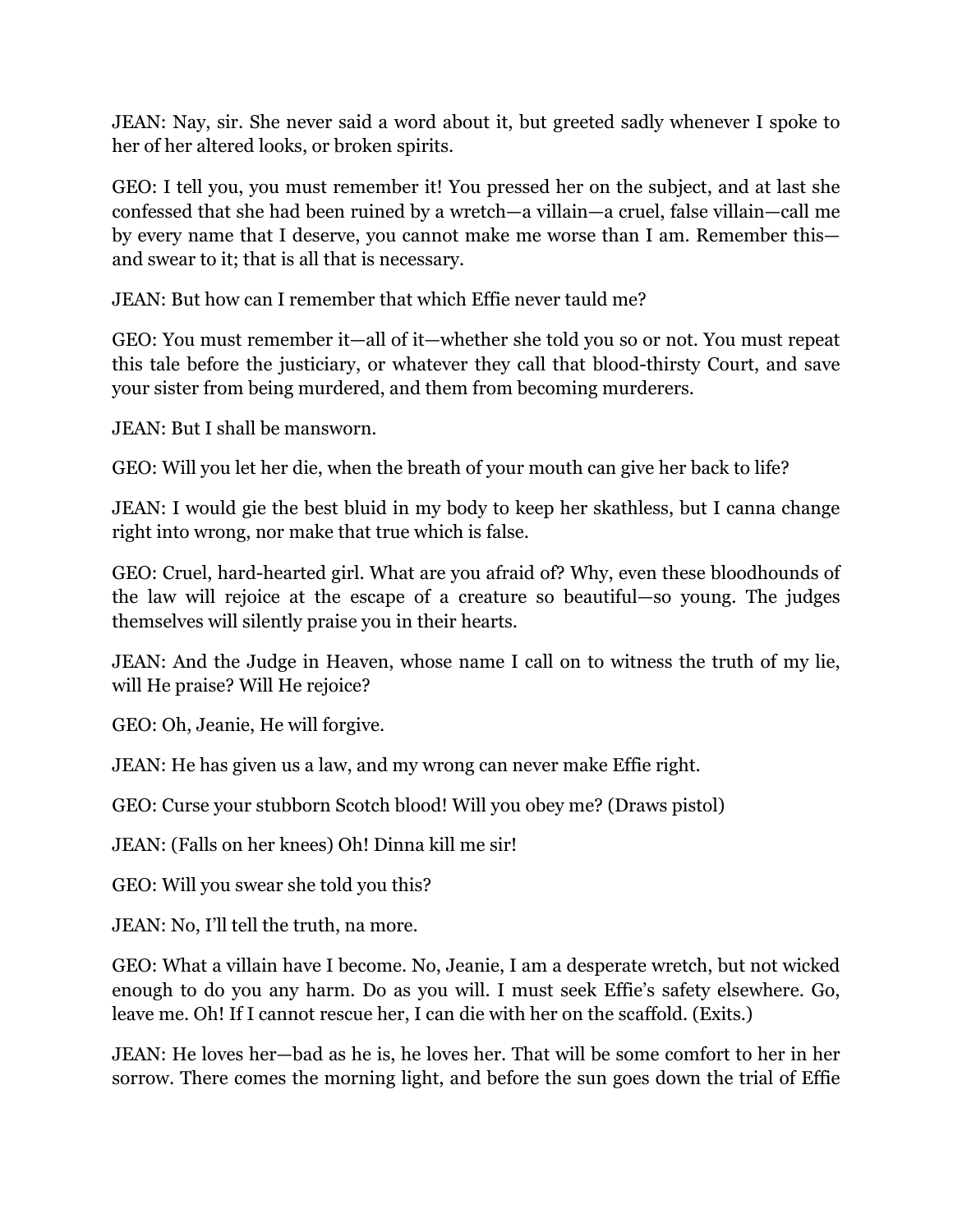will be over, and her doom will be spoken. By daylight the prison doors will be open, and I must be there. (Exit R.1.E)

**SCENE II**—A cell in the Tolbooth. Effie discovered lying on a pallet. Enter Radcliffe, R.

RAT: Come, Effie, my bonnie doo, rouse yourself.

EFF: I was na sleepin', sir.

RAT: Ye'll sleep well after judgment, lassie; that's the way of it. The night before trial a prisoner always frets and wakes, but the night before death aye sleeps like a top.

EFF: D'ye know if Geordie escaped? Is he free?

RAT: He has got away, surely.

EFF: That's some comfort. (Enter Sharpitlaw R.H and officer)

SHARP: Pluck up, Effie, you will have a fine trial. All Edinboro is full of your name. Ye ought to feel proud. There's a lassie outside wants to see you.

EFF: 'Tis Jeanie! 'Tis my sister! (Enter Jeanie R.H. Effie embraces her) Oh, Jeanie!—oh, my darling Jeanie! How long it seems since we parted!

JEAN: Effie—Effie! Oh! Dinna greet. Hae courage. Ye will want it, Effie, dear.

EFF: Oh, let me look at ye! It helps me. Come and stay by me.

SHARP: Stay by them, Ratcliffe. (Exits R.H)

JEAN: Ye are ill, Effie, dear—ye are vera ill.

EFF: Oh, what would I give if I were ten times worse!—to be cold—dead—beside our mother in Newbattle kirkyard.

RAT: Hout, lassie! Don't be so sown-hearted! Ye are a bonnie lass. Brisk up, and look your best. Why, a jury would quit you on your good looks alone, when they'd strap up a gowk like me for the fifteenth part of a flea's hide and tallow.

JEAN: Oh! If you had tauld me of your sorrow, Effie! If I were free to swear ye had tauld me all, they could na hae touched your life this day.

EFF: Oh! Who told you that, Jeanie?

JEAN: Him who brought this to pass.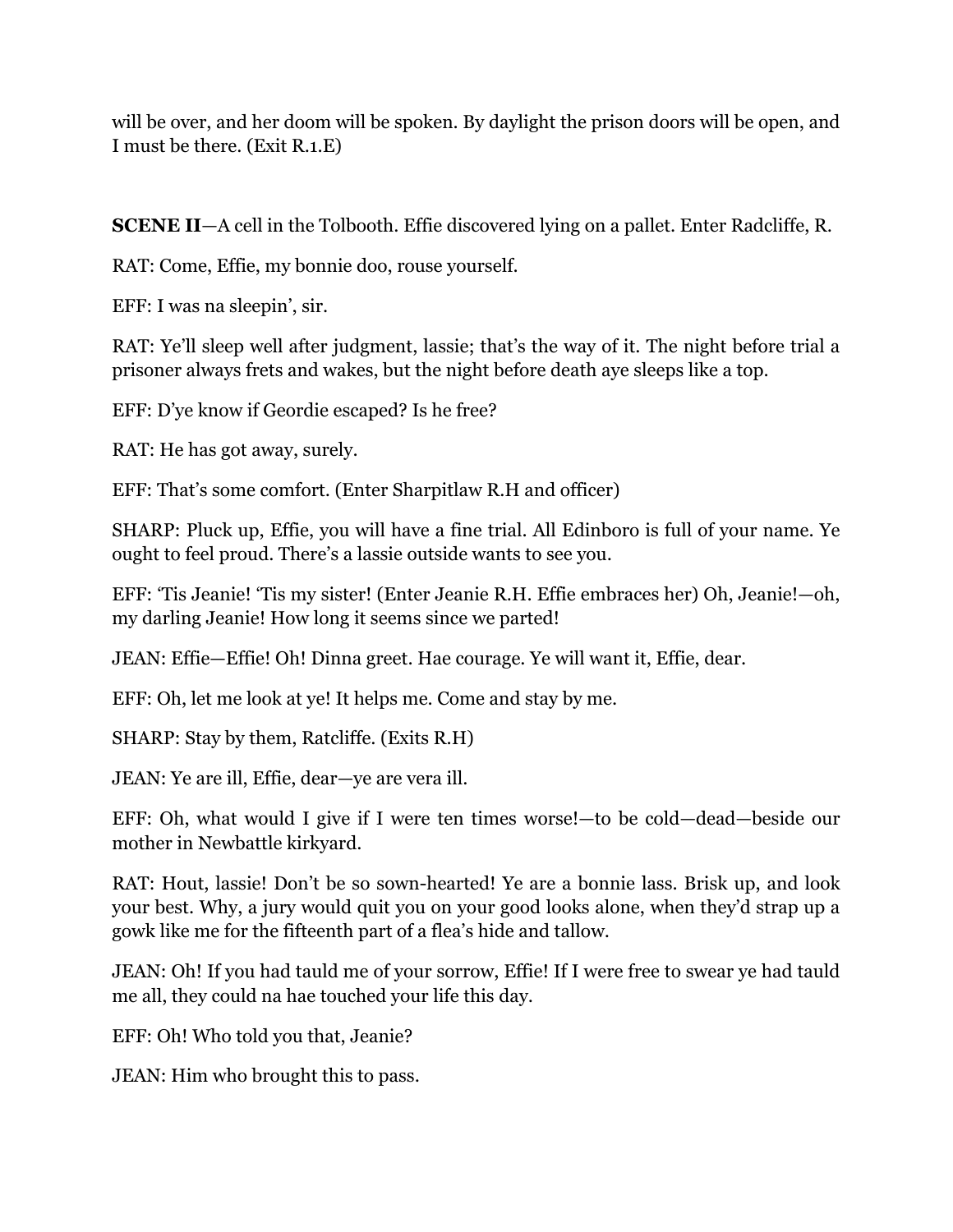EFF: Him? Then he is here? Where—where is he? (Sees Ratcliffe) Oh! No—no—hush dinna say where he is.

RAT: Speak up! May I die if I betrat ye!

JEAN: I have just parted with him.

EFF: And he stayed here near me: even at the peril of his life he has not left me. My brave Geordie!

JEAN: He said if he couldna save ye, he would gie himself up, and die on the scaffold beside ye.

EFF: (Embracing Jeanie) Did he say so?—did he say so? Oh, Jeanie, tell me. How looked he? Was he sorry for his poor Effie?

JEAN: He wanted me should be mansworn to save ye.

EFF: And ye tauld him that one breath of your mouth was worth more than all the breath of my body.

JEAN: I told him that I couldna tell a lie!

EFF: And yet ye ask me why I love him?—him that would peril soul and liberty both for me. (Goes up and sits on stool)

JEAN: Oh, Effie! I dinna deserve this fra ye.

RAT: I needs must say it is damn hard that, if three words would give the girl a chance of necking the law, you make such a mouth over slapping them out. Why, I've kissed calfskin fifty times to save a keg of whiskey; but then, I was in the smuggling business, and, being used to a thing, don't mind it.

EFF: Oh! It is not death I fear, but the trial. To be set there for men's eyes to glower at to hear my shame branded from lip to lip; the shame!—the shame! (Bell heard off R.1.E)

RAT: That's your hour, Effie, tolled by the bell of old St. Giles.

(Enter Sharpitlaw, and two officers L.H., who takes Effie's chains off)

SHARP: Come, lassie, are ye ready now? Ye must pass to the Court-house.

EFF: Oh, must I go? Cannot they condemn me, and let me die? If I confess all—all—will they not spare me this public shame?

JEAN: Effie--Effie, speak to me. Oh! Say what ye would hae me do, and I could find in my heart to do it.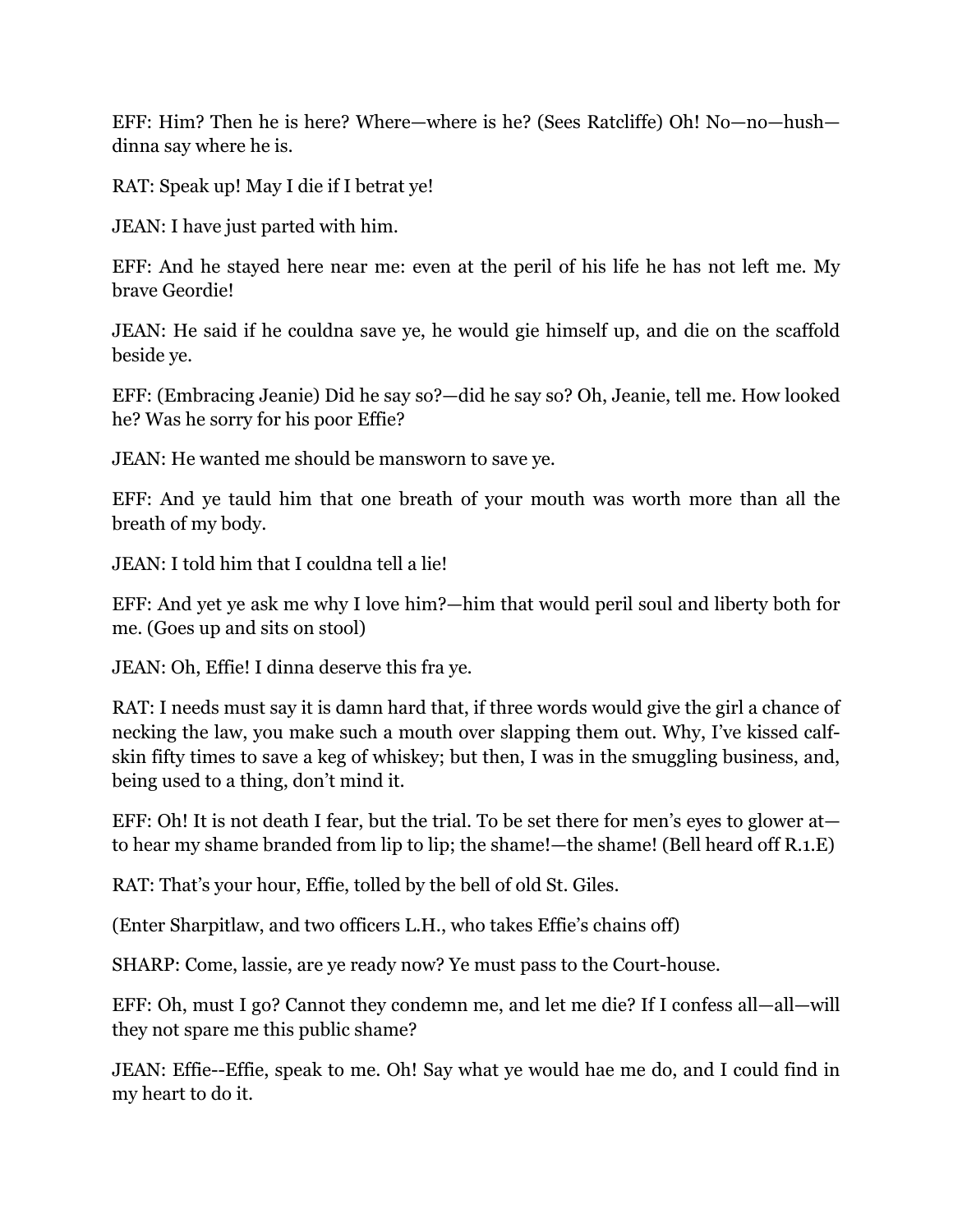SHARP: Come, girl, let's have no skirling; we don't want to employ force, so don't be foolish. You will only make a bad case worse.

EFF: I will go, sir; indeed I will.

RAT: Of course she will. There, don't cry—cheer up! Lord love ye! I've been tried four times, sentenced twice, and I'm none the worse for it.

EFF: The law is no gentile, sirs, to lead a poor lassie through the open streets for all the world to gape at.

JEAN: Let me gang wi' ye, Effie. I care not for the shame sae muckle as the sin. Let me go wi' ye, and maybe the folk winna ken whilk of us is to suffer.

SHARP: That may not be.

EFF: No, Jeanie, no. Farewell.

JEAN: Farewell. (They embrace. Scene closes in on tableau, and bells toll during change)

**Scene III–** The Close. Exterior of Tolbooth Prison. Enter David Deans, Reuben Butler, and Dumbiedikes L.1.E

REU: Let me entreat you, sir, do not attend the trial. You are weak and suffer.

DAV: I canna keep away! It is my own flesh that has sinned—it is my own blood that must be spilled upon the scaffold.

REU: And yet there is no counsel provided to defend her!

DAV: Heaven will defend her! I will have no lawyer, no juggler of lies and quirks to make her guilt seem white! Shew me an honest, God-fearing man, who has suffered for the kirk and the covenant!

DUM: The man's daft! Whoever heard of a lawyer suffering for anybody? (Enter Jeanie R.1.E) He's throwing the lassie's life away.

DAV: You have seen her, Jeanie. What hope?

JEAN: She is innocent, father. Innocent of bluid; love blinded her, and she fell!

DAV: My poor bairn!

DUM: Eh, sirs! If that's to be a hanging matter, there's many a bonnie neck in the noose this day!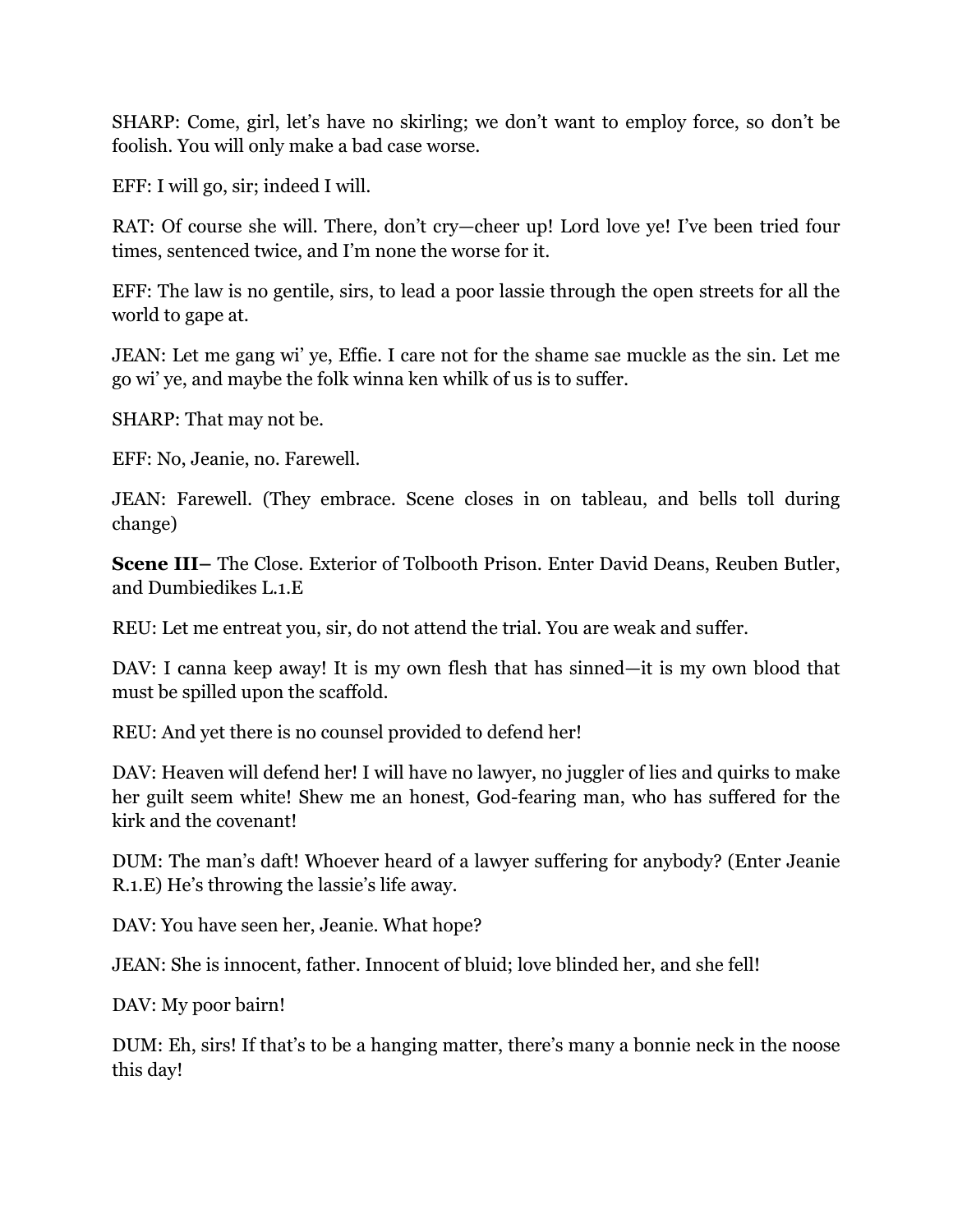REU: I gathered the few pounds I had, and went to lawyer Fairbrother.

DAV: A good man, a good man.

REU: He knew the case, and would assure her aquitted, if she should only prove she had not concealed her error.

DAV: Ay! If she had been brazen and shameless, she might have escaped; but if she hid her crime with the rags and tatters of her old innocence, she might suffer; her blush is her guilt in the eye of the law.

JEAN: Will this counselor Fairbrother defend her, Reuben? Or, did he say he would?

REU: I could not ask him, Jeanie. I had not the money to buy his pleading.

DUM: Will siller do ye any good? Effie shall not die if that will serve her. I'll go as far as 20 l. (Draws out purse)

REU: That will do bravely. (Enter Ratcliffe R.1.E)

RAT: Here's a letter for Mr. reuben Butler. (Gives it)

REU: For me! (Opens it)

RAT: It's from Counsellor Fairbrother! The Court is open and they are calling the jury! There hasn't been such a crowd in the High Court since Jock Porteous was tried for murder! (Exits)

REU: (Reads) "I accept the case of Effie Deans without fee or hope, beyond the pleasure of rescuing this poor creature from the penalties of a cruel law. Evidence has been obtained from the ravings of a mad creature, called Madge Wildfire, that tends to exculpate the prisoner. We have arrested this woman, and may extract from her some matter favorable to our case. The sister of the prisoner, I hear, will testify in her behalf. If she can swear that she was in Effie's confidence, acquittal follows, as of course. I think favorably of the issue." Do you hear that, Jeanie? He gives us hope!

DUM: And takes naething for it! (Puts up his purse) I'll discharge Michael Novit, my attorney, and put my cases in this man's hands!

DAV: And he says, then, if ye'll speak for her, Jeanie, the poor thing will escape.

JEAN: I know it, father! I know it! Oh, what shall I do? What shall I do?

DAV: Leave us, Laird. Go, Reuben! (Exit Dumbiedikes and Reuben R.1.E) Daughter, in all things doubtful, a Christian conscience should be her only guide. Descend into your heart, and if you find anything there that may be for Effie's weal.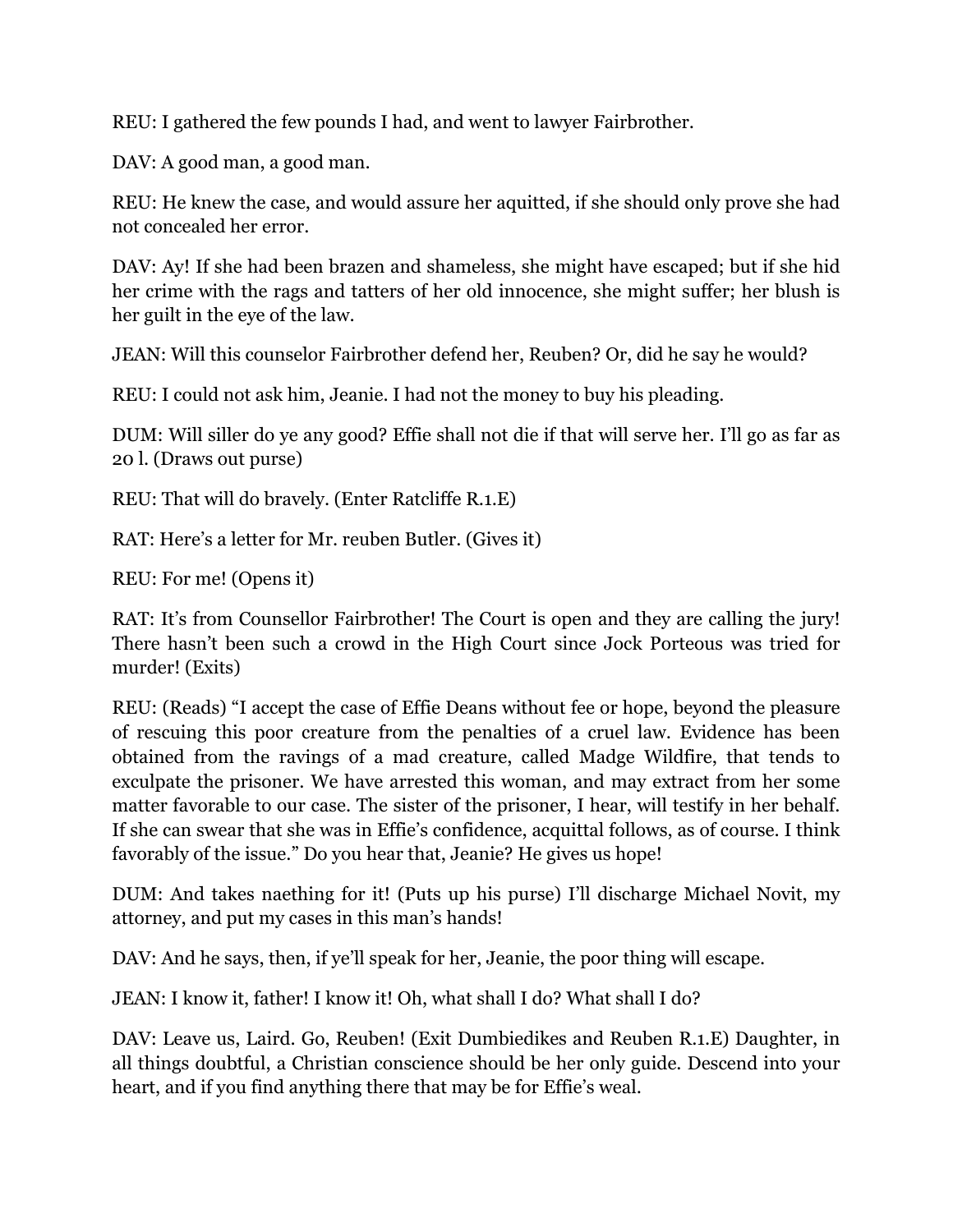JEAN: Oh, father! I find only one thing!

DAV: What is that?

JEAN: The Ninth Command, ye shall not bear false witness.

DAV: The path o' our duty in life is not free from stumbles, Jeanie, and this act that now distresses ye may be in some sort a transgression. Yet in matters of compliance the guilt lieth not sae much in the means as in the object. And—so—so, Jeanie, if ye could wi' reservation say that your sister tauld how—that is—Oh! Heaven forgive me, my sorrow blinds me, and would lead my child into temptation; no—no, I will speak no more— Jeanie, no more na more if you can wi' a good conscience, speak in favor of your poor unhappy sister (falters) recollect she is your sister in the flesh—worthless and cast away as she is, she is the daughter of a Saint in Heaven that was a good mother to you, Jeanie. But if ye are not free in conscience to speak for her in the Court of Judicature—follow your own conscience, Jeanie, and let His will be done. (Exeunt)

### **SCENE IV**

The High Court of Justiciary. Effie, Fairbrother, Sharpitlaw, Judges, Jury, Barristers, and crowd, Officers of the Court, Halberdiers, Dumbiedikes discovered in tableau.

(Enter Ratcliffe, leading in David and Jeanie, R.)

RAT: You are privileged to have a seat near the prisoner; come this way.

DAV: Where will she sit?

RAT: Yonder.

DAV: No! I canna sit by her—let me turn my eyes elsewhere. Better for us both.

JUDGE: Is the panel prepared with defence? Who appears for the prisoner?

FAIR: (Rises) The panel is prepared. (Sits)

JUDGE: Call the jury.

CRIER: Silence in the Court! The Worshipful Lords of Justiciary of this High Court, assembled in the King's name, demand a jury of good men and true, to be here and now sworn to try the prisoner at the bar according to such evidence as may be shewn and proven before the Court—Alexander Gray, Robert Graham, James McAllister, Dougal Stuart, David Scott, James McPherson, Charles Bruce, George Anstruther, Walter Raeburn, John Hope, Peter Halkit, Thomas Crawford, Robert Sterling. (The officer goes to the jury, and goes through the form of swearing)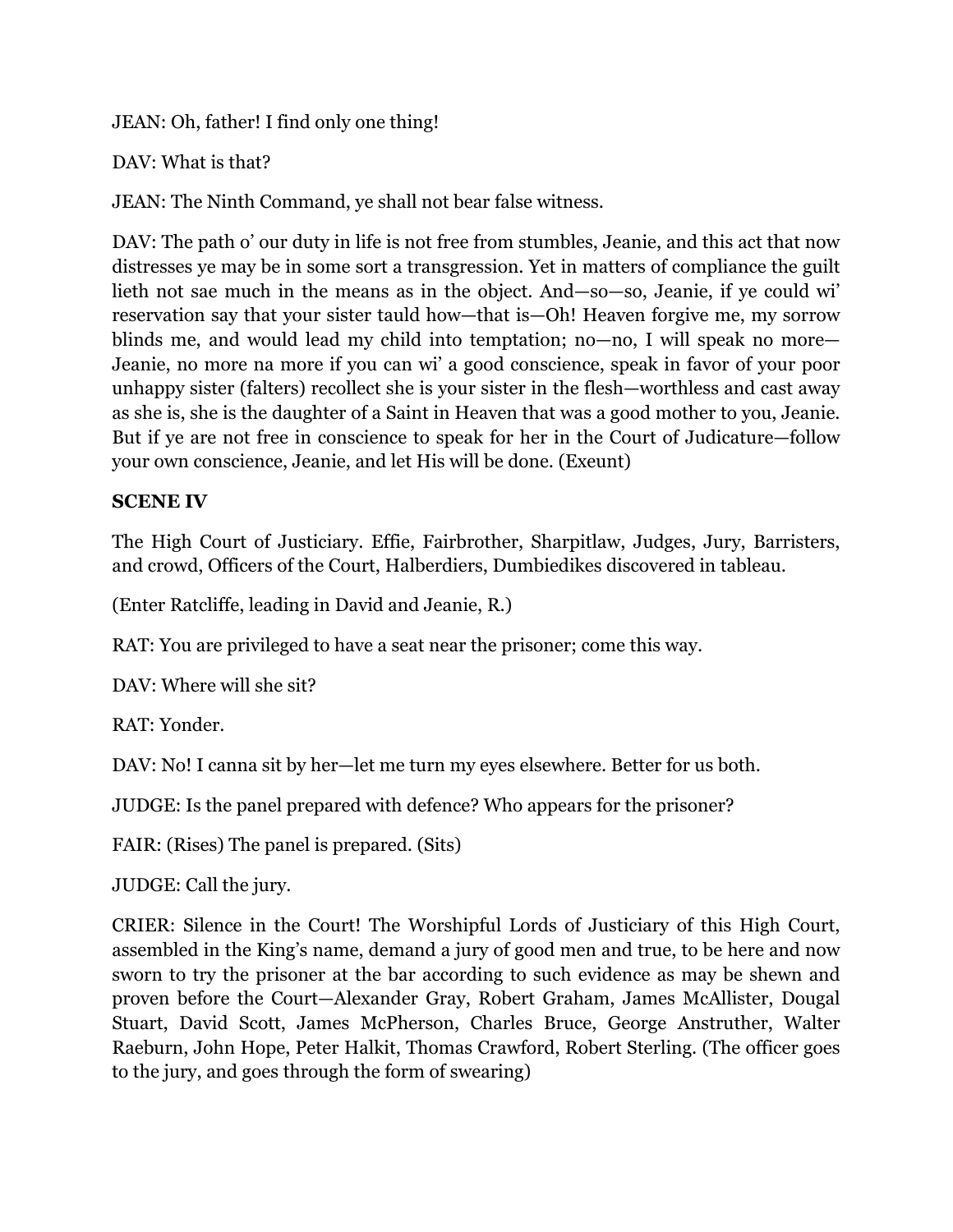JUDGE: If the panel except to any of the jury she will challenge now.

FAIR: There is no challenge, my Lord.

JUDGE: Is the Crown ready?

SHARP: (Rising) We are prepared, my Lord.

JUDGE: Let the prisoner be brought into court. Euphemia Deans, stand forth and listen to the criminal indictment now to be preferred against you.

RAT: Put back your hair, Effie. (Effie puts back the hair from her face; a murmer of commiseration runs through the crowd)

SHARP: George, by the Grace of God, King of Great Britain and Ireland, the Channel Islands, France, and the Colonies in America, Defender of the faith against Euphemia Deans. On due information and by belief to us shewn and discovered, the said Euphemia Deans, on or about the 24<sup>th</sup> day of June, upon the body of her infant child at that time born, did commit the act of murder; and secondly, the accused did conceal its birth against the ststute anno 1690, chap. 21; all or either of which being duly proven, she shall suffer the pains and penalties thereunto pertaining and set forth.

JUDGE: Prisoner at the bar—are you guilty or not guilty?

EFFIE: Not guilty of my poor bairn's death!

JUDGE: The Counsel to the Crown will plead to the relevancy.

SHARP: My duties in this case will be brief. The indictment is supported by the confession of the prisoner, duly attested. According to the stern, but necessary, severity of the statute, the erring mother who conceals her crime adds but another error to her first offence; and, if under such circumstances, she cannot show by proof that her infant died a natural death, or produced it still in life, she must, under the construction of the law, be held to have murdered it, and suffer death accordingly. The Crown rests upon the evidence furnished by the prisoner's confession, which the other side will, I fear, find difficult to rebut. (Sits)

FAIR: (Rises) My Lords and Gentlemen of the Jury—my learned friend—the Counsel for the Crown stated that his case was a brief one, and he did wisely. I say that he refrained wisely from leaning upon the cruel and bloodthirsty law under which this ordinance is framed. He refrained wisely from uncovering a single fact connected with this unhappy history. With admirable instinct, he addressed his speech, not to you, but to the Court. You are accessible to all those feelings which do honor to the human race. But their worships are expounders of the law—the inexorable law—and therefore he turned his back upon you, and sought the only ears that will be open to him. He relies on the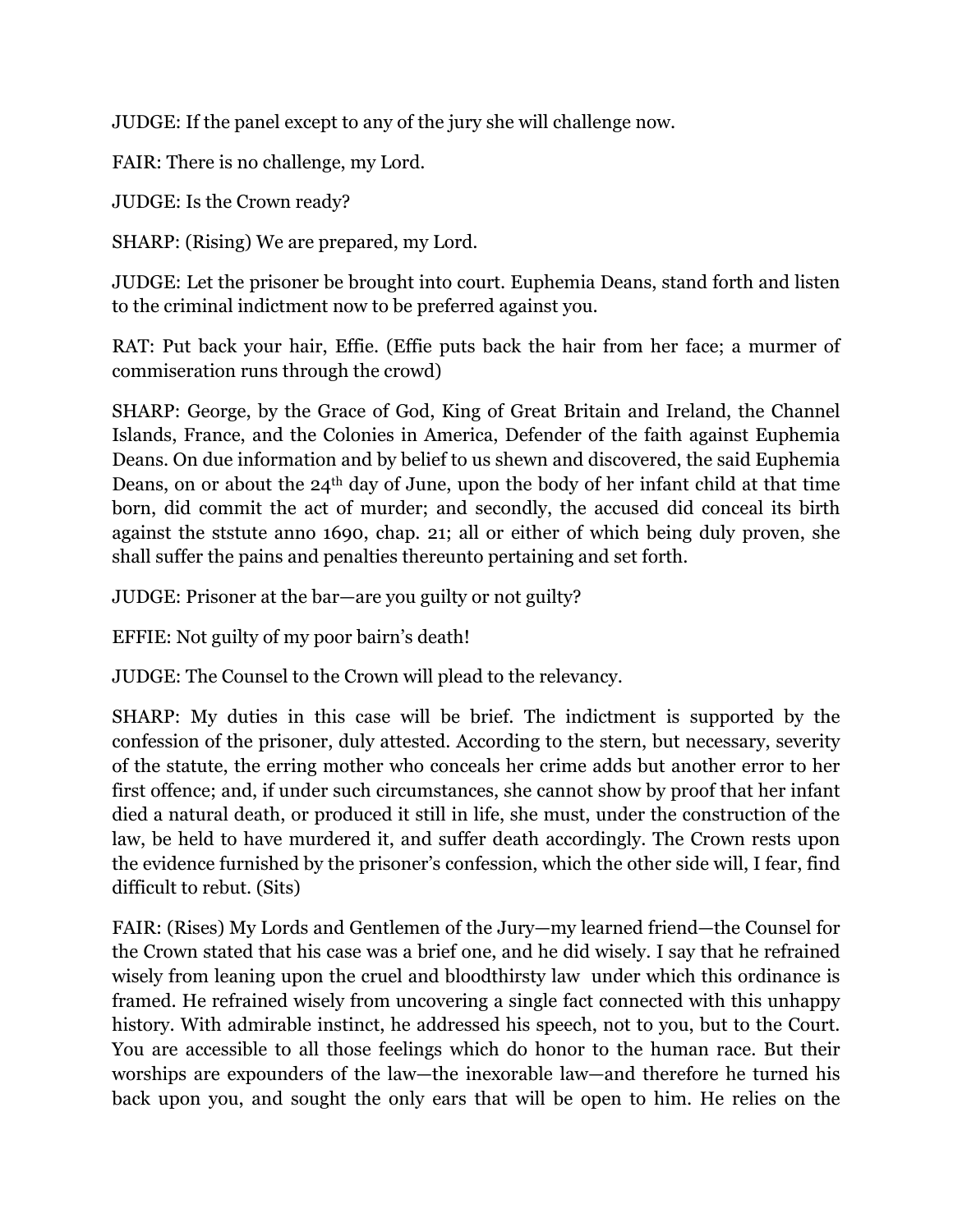confession of the prisoner to convict her. Here is that confession. She acknowledges her error in simple, heart-rending words. She refuses to name her seducer. No questions can entice—no threats can enforce—no cunning can entrap it from her. She shields him from all blame or shame. She denies, with a mother's tenderness, all participation in her infant's death, and all she asks is by a speedy death to cover up her miseries in the grave. Gentlemen of the Jury, you are asked to write her death-warrant on such a confession as this. The name of the author of the prisoner's ruin, which she refused to confess, I will tell you. It was none other than the notorious Geordie Robertson, the escaped felon. This Robertson—

JUDGE: I am sorry to interrupt the counsel, but this defence is travelling out of the case before us.

FAIR: I desire to show that her lover was convicted of felony, and sentenced to death. His fate withdrew from her all hope of that marriage he had promised, and at this moment of despair I trust to prove that she communicated to her sister the unhappy condition to which she was reduced.

JUDGE: If you can indeed prove that, Mr. Fairbrother, the case falls on the ground.

FAIR: And not only to her, but to another witness was the matter told. Call Margaret Murdochson, alias Madge Wildfire. (Call outside: "Madge Wildfire!")

SHARP: (Rising) The witness called is not in her sound mind. I trust that the time of the Court will not be wasted on the ravings of a maniac.

FAIR: What is this confession of the prisoner? What is the object of it? It is a prayer to be inducted to the scaffold! When you obtained it from her, did you warn her of what she was doing?—that she was committing suicide? If you did not, you obtained it illegally, and it must be ruled out. If you did, then here is your own witness attempting suicide; and is not that evidence enough of temporary insanity? One mad woman's evidence is as good as another's.

JUDGE: The Jury will decide. (Enter Mage R.2.E)

MADGE: Good day! (Curtsies) What d'ye want?

JUDGE: Let her be sworn.

MADGE: Na, na! ye don't catch me swearing! I was put in the stocks once for swearing at Baillie Novit.

SHARP: She don't know the nature of an oath.

MADGE: Don't I? It's six days in the Tolbooth.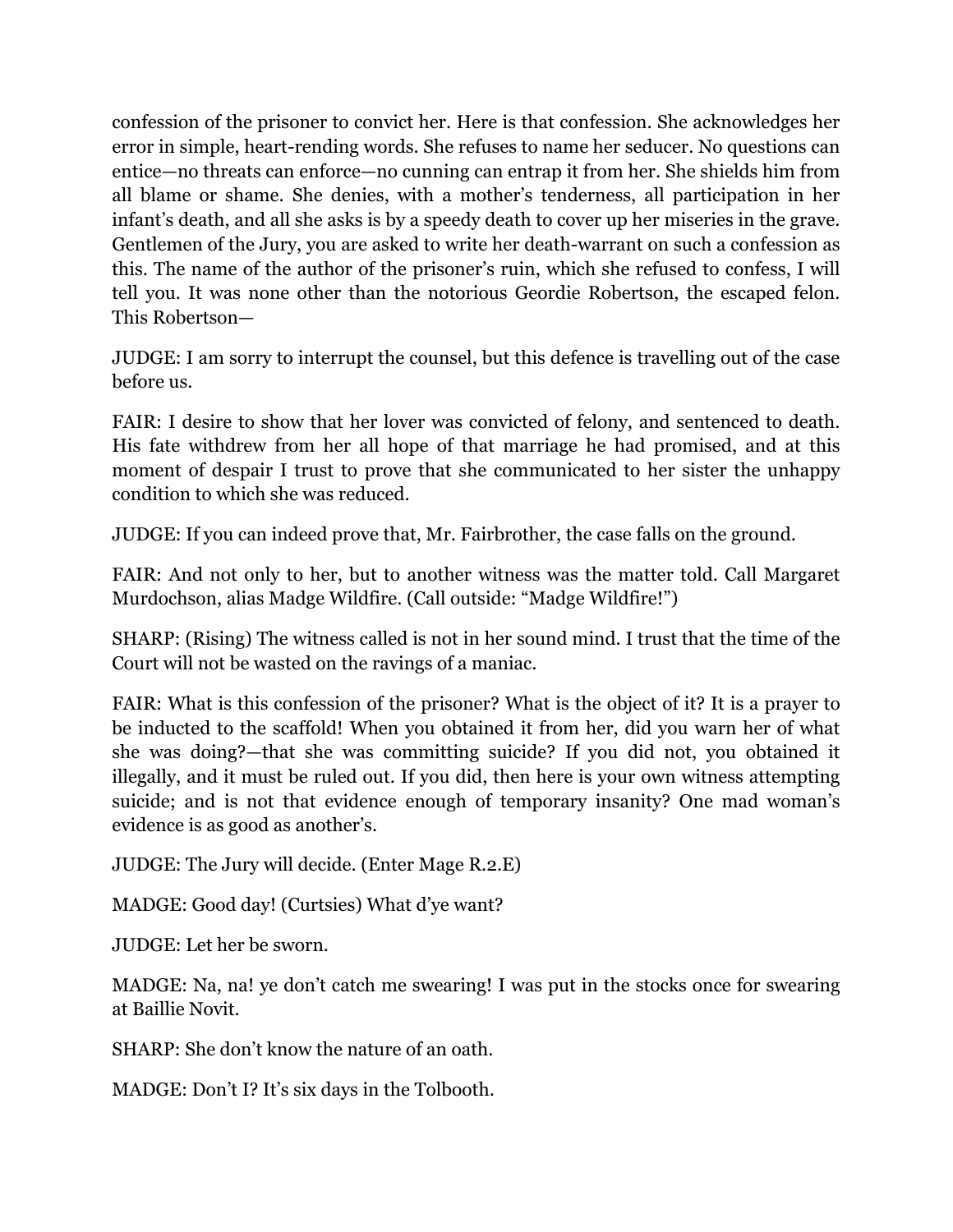JUDGE: What is your name?

MADGE: What's that to you what my name is?

JUDGE: Unless the woman can be sworn, her evidence is inadmissible.

MADGE: Eh? I know what ye want, but I won't tell you. You want me to show you where the bairn is. My mother has putten it away where ye'll never find it.

EFF: Oh, Maggie! D'ye ken where they hae putten my bairn, my innocent? Oh! If you would deserve a portion of Heaven in a broken-hearted creature's blessing on earth, tell me where ye hae putten my bairn, the sign of my shame, the partner of my sufferings.

FAIR: Do you hear that cry? Nature herself bears testimony in favor of the mother, in that piteous cry of maternal affection. Stand down, Madge.

SHARP: I claim that such testimony shall be ruled out of Court.

FAIR: Rule it out of the hearts of the jury if you can.

MADGE: Don't quarrel, gentlemen.

JUDGE: Take her away.

MADGE: Good morning, gentlemen. (Bowing to the barristers) Good morning, leddies. (Bowing to the judges and exits R.2.E)

JUDGE: Proceed with the defence.

SHARP: And let us have sane witnesses.

FAIR: Now bring forward my most important—I may say, only—witness, with whose evidence the case will conclude. Call Jean, or Jeanie Deans, daughter of David Deans, of St. Leonards Craigs. (Jeanie appears on stand R.2.E)

EFF: My sister! My sister! Where, where? Oh, Jeanie, Jeanie! Save me—save me!

DAV: Oh! This is the worst of all. Oh! This is indeed the dregs of the bitter cup. (An officer advances with the book)

JUDGE: Jean Deans; you solemnly swear the truth to tell, and no truth to conceal, as you shall answer in the last day of judgment. (Jeanie kisses the book) Young woman, you come before this Court in circumstances that it would be worse than cruel not to pity, and feel for. Yet it is my duty to tell you the truth is what you owe to your country and the Great Being you have invoked.

JEAN: I know it, sir—I mean, my Lord.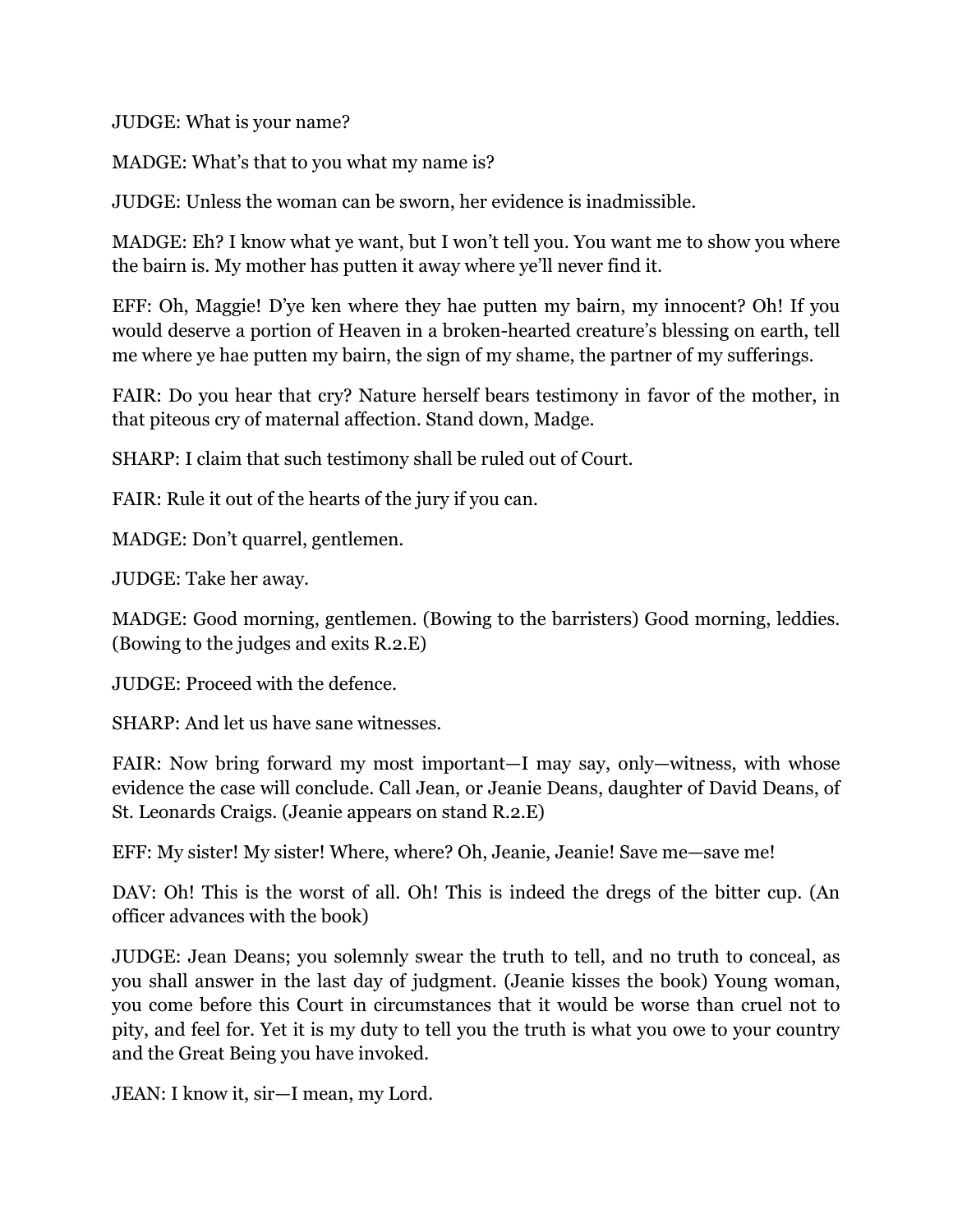FAIR: (Rising) You are, I think, the sister of the prisoner?

JEAN: (Curtseying) Yes, sir.

FAIR: She was employed for some time in Edinburgh, I believe? I mean, she did not reside in your father's house when she made the acquaintance of Geordie Robertson?

JEAN: No, sir. She lived in Edinburgh, in service.

FAIR: She lived in Edinburgh—in service. Take your time in answering.

JEAN: Yes, sir. (Curtseying)

FAIR: But she visited her father's house from time to time?

JEAN: Every Sabbath day.

FAIR: She came to see her father, and you, every Sabbath. So the closest love and sympathy always existed between you. You had no secrets from each other. Eh?

SHAR: I object to that question.

FAIR: It is not a question.

SHAR: It sounded like one.

FAIR: Object to the sound, then. (To Jeanie) Do you recollect noticing a serious change in her state of health?

JEAN: I did, sir.

FAIR: You did! It was palpable! Her spirits were broken, and of course, my dear, she confided to you the cause of her sorrow.

SHAR: I am sorry to interrupt my learned brother; but I appeal to the Court if this be not a leading question.

JUDGE: If this point is to be debated, the witness must be removed.

FAIR: It is no matter; I will shape it another way. The jury will appreciate our desire to get at the truth, and the technical impediments to which the Crown resorts to defeat us. Pray, young woman, did you ask your sister any question when you observed her looking unwell? Take courage; speak out. Don't be afraid of my learned friend; his bark is worse than his bite.

JEAN: Yes, I asked her what ailed her.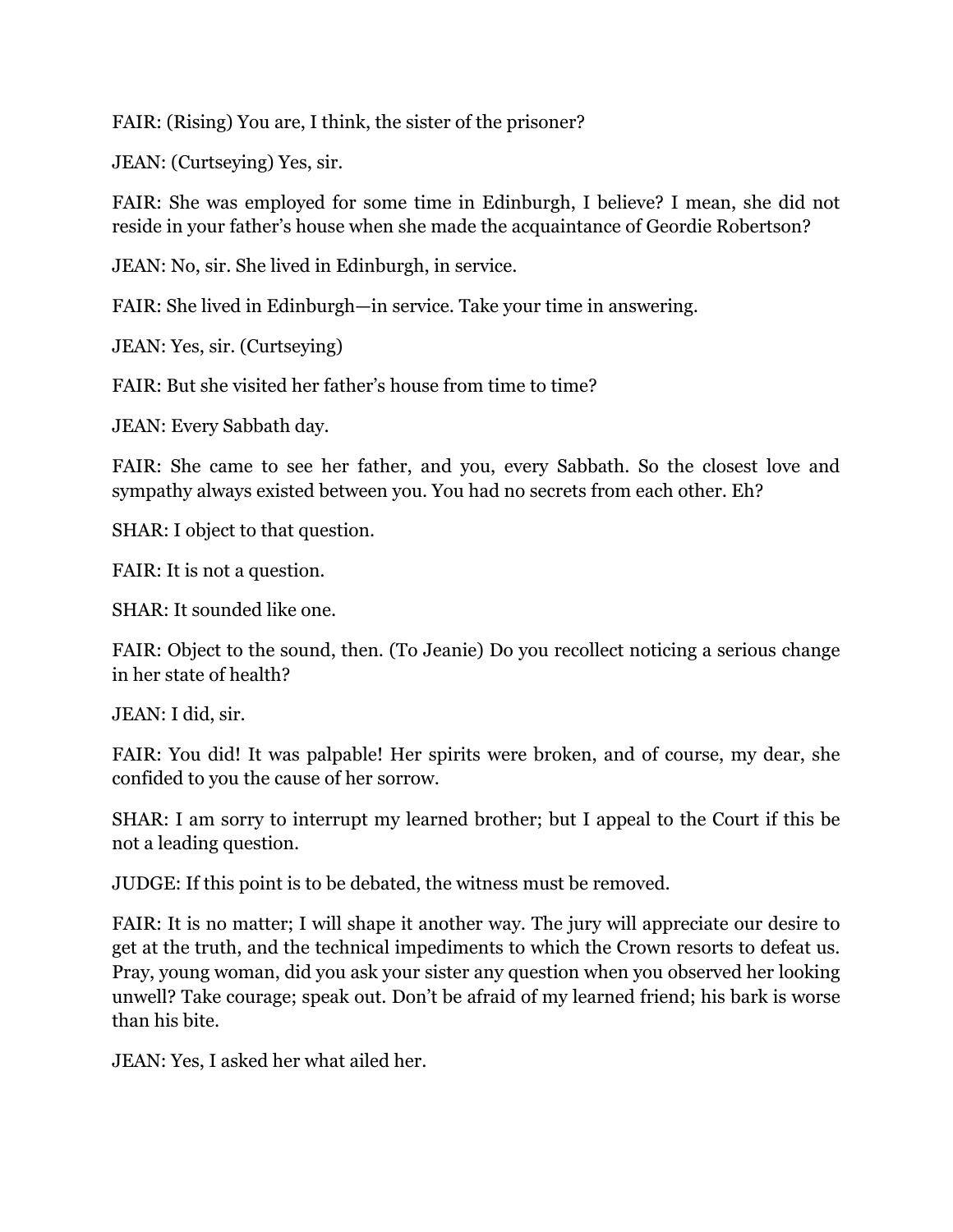FAIR: Very well.; very natural also you asked her what trouble she was in. Take your time now. And what was the answer she made? (A pause ensues)

DAV: (In a low voice) Oh! My poor bairn! Oh! Heaven, stoop down, and deliver my poor bairn in this deadly strait.

FAIR: Take courage, Jeanie. I asked you what your sister said ailed her when you inquired?

JEAN: Nothing. (Murmer. Crier yells "Silence in the Court!")

FAIR: Nothing; true. You mean that at first she hesitated; but when you naturally pressed her upon the subject, she told you.

JEAN: (Struggles, and looks helplessly and sadly around) She tauld me—she tauld me that—alack! Alack! She never breathed a word to me about it.

EFF: Ah! (Clasps her hands in despair)

DAV: My bairn—my bit lassie. Effie—Eff—(He falls forward in a swoon)

FAIR: He has fainted.

JEAN: My father!

EFF: My father!—my father! (Struggling with her guard) Oh, let me go to my father. I will gae to him—I hae killed him—I hae killed him!

(Jeanie Leans over David and Reuben)

FAIR: I must leave this case in the hands of the jury.

(Ratcliffe hands water to Jeanie, who bathes David's temples with it)

JUDGE: Gentlemen of the Jury, on the confession and admission, the Court directs you to return a verdict of Guilty against the prisoner at the bar. (Foreman rises, hands paper to the crier who hands it to the Judge. Reads) "For consideration of the extreme youth of the prisoner and cruel circumstances of the case, the Jury earnestly entreats the Court to recommend her to the mercy of the crown." Euphemia Deans, stand forth and attend to the sentence of the Court now to be pronounced against you. What have you to say in stay thereof?

EFF: Heaven forgie ye, my lords; I canna blame ye for what ye are going to do to me; for if I hae na killed my puir infant, ye may witness all that have seen it this day, that I have been the means of killing my poor father. I deserve the worst frae man and frae Heaven too, but He is more merciful to us than we are to each other.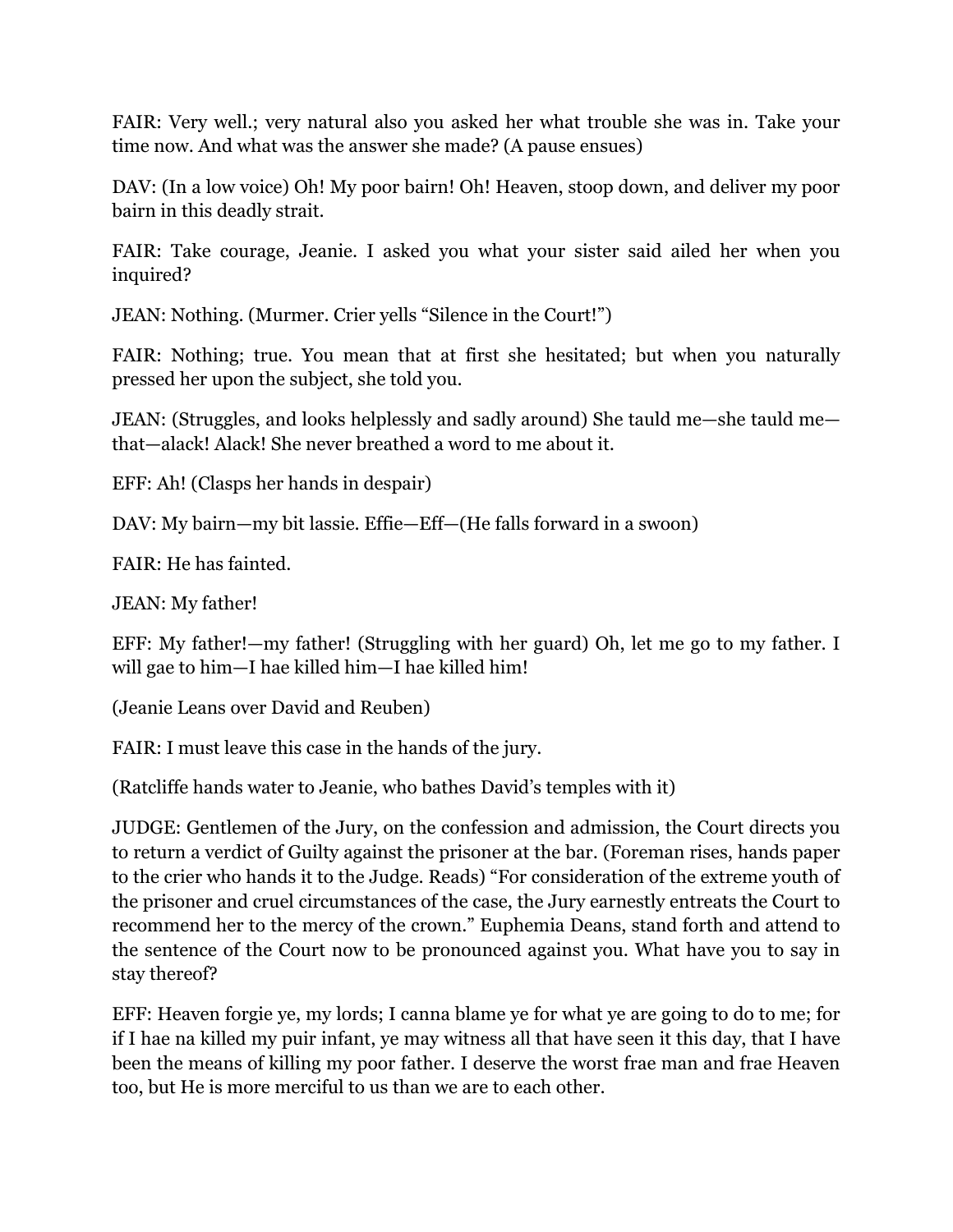(The judge assumes the Black Cap)

CRIER: Silence in the Court, while the worshipful Lord of Justiciary passes sentence of death on the prisoner at the bar.

### **ACT III**

**Scene I—**David Deans' cottage. Enter Dumbiedikes D.F.R.H.

DUM: Naebody at home but the clock, and that's stoppit. I'll just wait till Jeanie comes in. Now's the time, when the heart's off its guard, to walk in and tak possession. (Enter Jeanie D.F. with bundle)

JEAN: Laird, I was seekin' ye.

DUM: Eh! Why Jeanie, lassie, what's the matter wi' ye?

JEAN: I am gaun a long journey—I'm gaun to Lunnun to speak to the Queen about my sister's life.

DUM: Lunnon—the Queen—your sister's life—the lassie's demented!

JEAN: Mad or no, sink or swim, I gang that gate, if I have to beg my bread fra door to door, and sae I must, unless ye wad lend me a sma' sum to pay my food—a little thing will do it—and ye'll nae lose by it; my father will repay ye, laird.

DUM: (Aside) Sh—now's my chance.

JEAN: Well, I see you are no for assisting me; so fare ye well. (Draws out a wallet)

DUM: No, Jeanie! Ye misttak', here's my purse, d'ye hear it? (clinks)—gould, lassie; good, heavy, red goud. Jeanie, I will mak' ye Lady Dumbiedikes before the sun sets, and ye may ride to Lunnon in your coach.

JEAN: Lae, laird, it's nae time for weddings, and wi' disgraced folk like us.

DUM: That's my business. I'll tak' ye, disgrace and a'; or, here, tak' the siller, Jeanie, and when ye come back again—

JEAN: But, laird, I like another man better than you.

DUM: Another man better than me! It's no possible! Ye hae ken'd me so long.

JEAN: Ay, but, laird, I have ken'd him longer.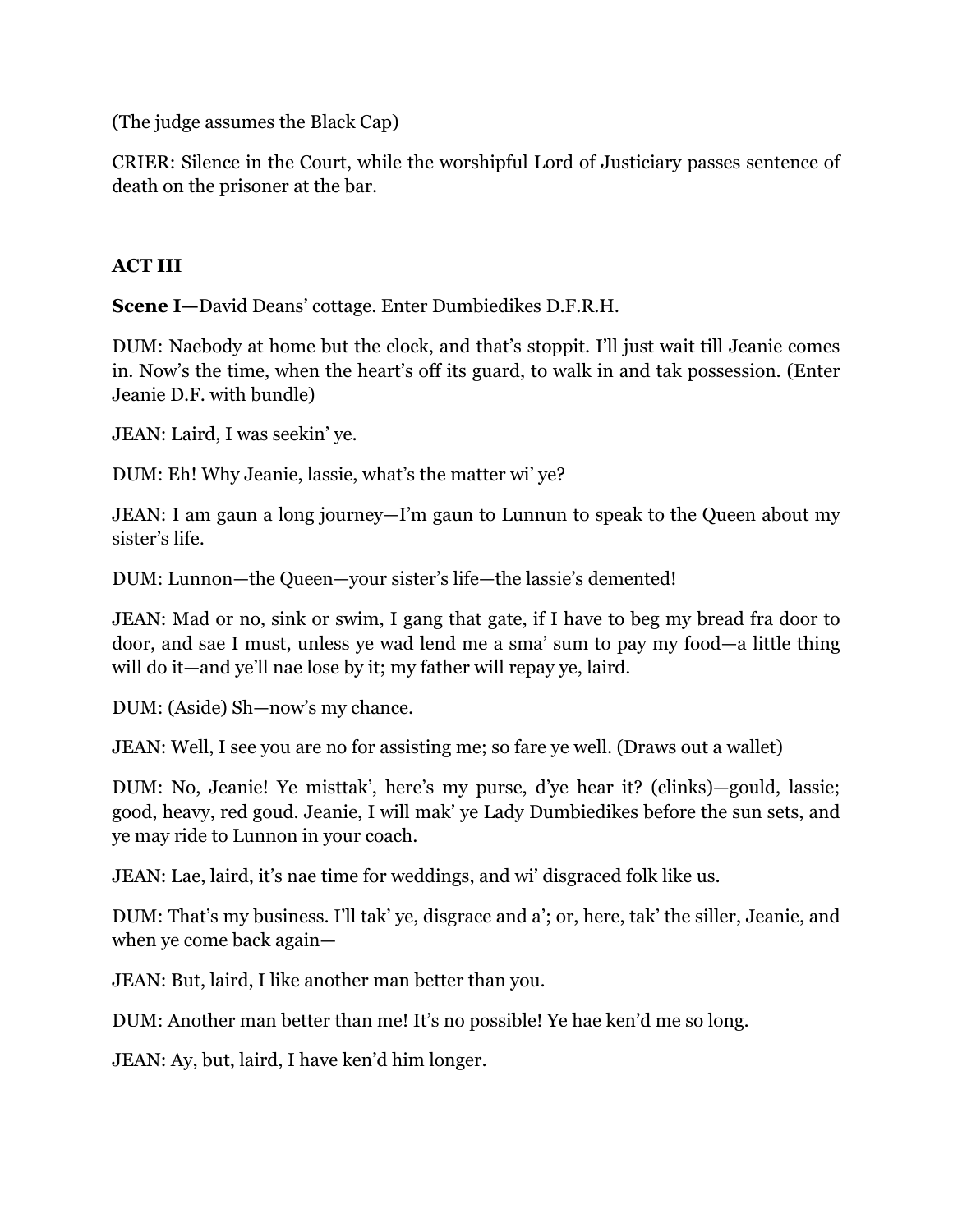DUM: Jeanie, it can't be? Think on it, lassie; d'ye hear that? (Clinks) I've got eighty like that, and lands and cattle, Jeanie, dear, and ye have no seen the rental book, 300 l sterling,m and there's my grandmother's wardrobe in the auld chest, silk gounds that would stand on end, and lace like spiders' webs, an' rings and earrings. Oh! Jeanie, come an' look at 'em.

JEAN: I've gi'en my word, laird, to him, and if ye'd gie me the haile barony of Dalkeith and Leyton too, I could not break it.

DUM: What is him? Who is him?

JEAN: Just Reuben Butler.

DUM: Butler, the cantrite wi'out a bawbee; well, Jeanie, lass; it dinna sinnify, a fair offer is nae cause of feud; but as for helpin' wi' my money.

JEAN: I was nae beggin' from your honor; gude morning to you, sir; ye hae been kind to my father, and ye cannot mak' me forget that. (Dumbiedikes hesitates, returns)

DUM: Jeanie, they say that only a fool takes a woman at her first word.

JEAN: But ye maun tak' me at mine, laird, for I hae but one to bestow, and that's a true one.

DUM: Well, then, you shouldna take a man at his first word, then; there's the siller, lassie, tak' it; I'd gie ye Rory too, but he's as willful as yourself, and wunna gang ony way but his own.

JEAN: God bless ye, laird.

DUM: There's twenty pound there, and so gang where ye like, do what ye like, and marry all the Butlers in the country if yer minded.

JEAN: I gie ye my hand, laird, though I canna gie ye my heart. I'm gaun to London to beg my sister's life, and when I'm gone, laird, tell my father that I would na see him till I cum back wi' Effie's life and pardon in my hand, and then he will take poor Jeanie to his heart, and love me for my sister's sake. My father, laird, stay by him.

DUM: I'll never quit him!

JEAN: Reuben will stay here too, and ye shall be twa sons to the auld man, to bear him up in his sorrow. Farewell. (Tableaux as Jeanie goes out. Scene changes)

**SCENE II—**A road, night. Madge sings outside. Enter Meg and Madge R.1.E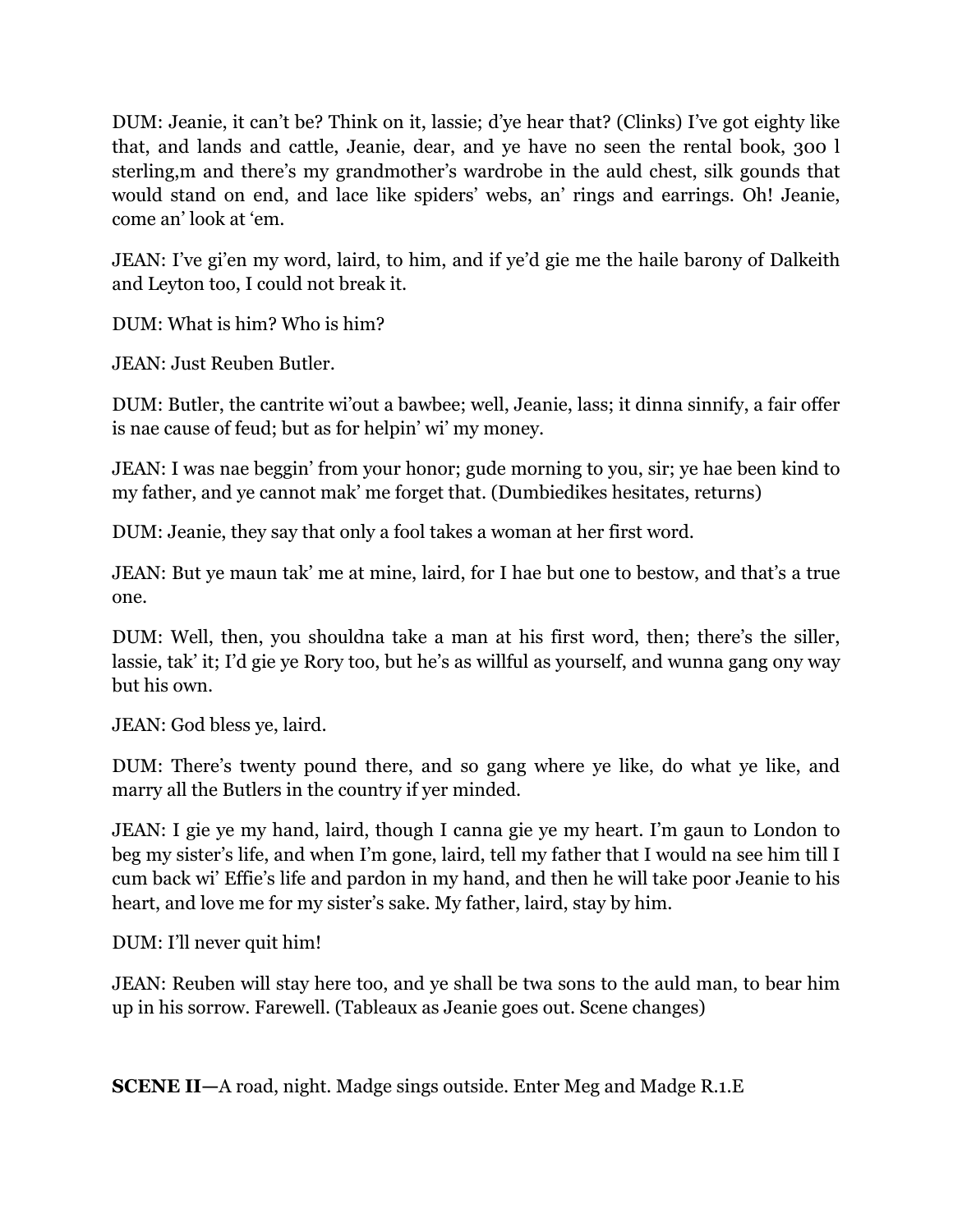MEG: Hold yer clack, ye jillet! (Calls) Hey, Frank! Frank Levitt! (Enter Levitt R.2.E)

LEV: Well, Mother hell-cat.

MEG: Has the girl crossed the hill yet?

LEV: Perhaps she has taken the York road.

MEG: I tell ye no! We passed her at Bernaby's rise.

MADGE: Look, mother! There's Effie's bogle in the Wood!

MEG: 'Tis she! Now, Frank, she'll pass this way.

LEV: Stand back a bit. (Meg and Madge retire behind tree R.H.1.E. Enter Jeanie L.H.1.E)

JEAN: In another hour I can reach Grantham; there I'll rest an hour or two.

LEV: Stop!

JEAN: What d'ye want wi' a puir lassie, sir?

LEV: I want your money first, and your company afterwards.

JEAN: Oh, sir! Take my money, but do not stay me;here is all I have—twenty pounds; give me as much as will find me in bread for my journey, and I'll be satisfied.

LEV: Twenty pounds! (As he counts the money, Jeanie steals past him and tries to escape R.1.E)

MEG: (Advances and stops her) No, lass; hold fast, there.

LEV: Hey, slippin' off; nae, then, we must take care of ye. Come—follow us into the house.

JEAN: Oh, sir! And you, who are one of my own sex—for the love of Heaven, dinna ask me to stop on my way.

MEG: We know your errand, and ye shall not accomplish it; it's nae your money we want; it is your sister's life.

MADGE: Dinna screel, lassie, or mother will put a knife in your back and toss you in the loch. (Exeunt R.1.E)

**SCENE III—**A hut subdivided into two compartments. Room L.H., shed R.H. Table candle burning—stools—paliasse—R.H. Fire L.H. Enter Levitt, Madge, Jeanie and Meg R.D.F into L.H. room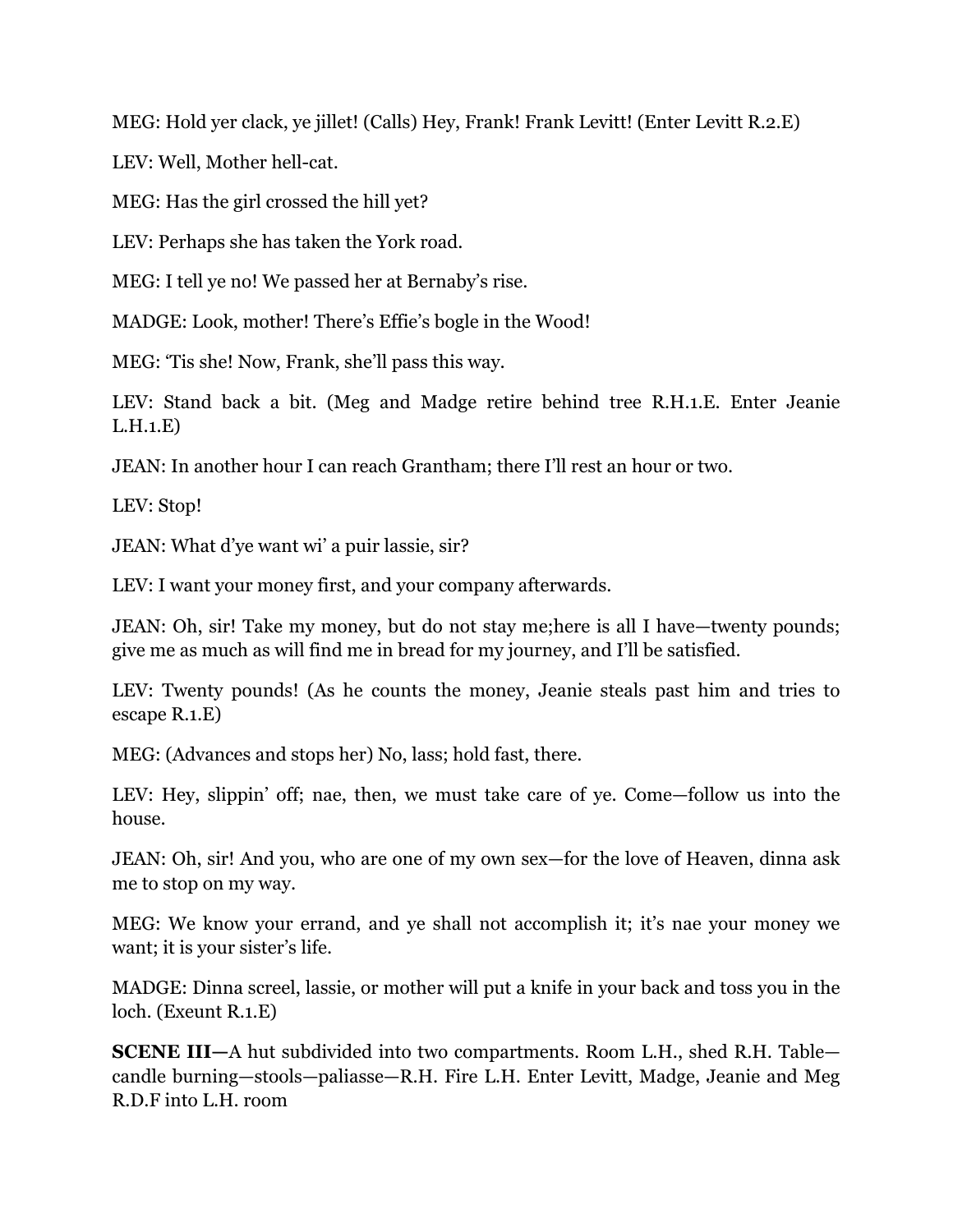MEG: So, Jeanie Deans, ye thought yourself half way to Lunnon, did you? But ye were only half way to Heaven, or—(Is about to strike her with a knife)

LEV: (Catching her arm) No you don't. (Wrenches the knife away) Let go, hell cat; I'll have no blood shed here.

MEG: Take care it isn't your own that'll flow first.

MADGE: Mother is an awfu' woman when she's put out.

LEV: (To Jeanie) Don't fear, lassie; while Frank Levitt, the pad is by, the your life's safe.

JEAN: Stay. The gaoler's pass—I forgot it—here, sir, perhaps you know this writing? (Gives him a paper)

LEV: What's this? (Reads) A pass from Daddy Radcliffe. Mother Blood, this wench must pass, by cutter's law.

MEG: D'ye forget your oath to me?

LEV: Madge, you bedlamite, take the girl to your kennel, and keep her close—d'ye hear?

MEG: Ay, look well to her. If you let her escape, I'll kill ye in the morning.

MADGE: That will be a hangman's breakfast. Ha! ha! Come, Jeanie, come my beauty. Were ye ever in Bedlam?

JEAN: Never, Madge.

MADGE: Come, and I'll show you how they rock folks to sleep in cells there. Come. (Music. She draws Jeanie into the shed R.H)

LEV: Now, mother, what d'ye want done?

MEG: I want that girl's life; I know her errand; and if she gets to London, her sister may escape the gallows after all.

LEV: I hope she may. What then?

MEG: Then Geordie will marry her, and cut out Madge.

LEV: Ha! Ha! Cut out! And d'ye think he'd ever marry that mad devil, your skelping moon-calf?

MEG: Hark ye, ye crack rope—ye born and bred thief, what d'ye grin at? If he refuses to marry Madge, I know that will hang him; d'ye hear—hang, hang, hang him!

LEV: And why don't you hang, hang, hang him? (They speak in whispers)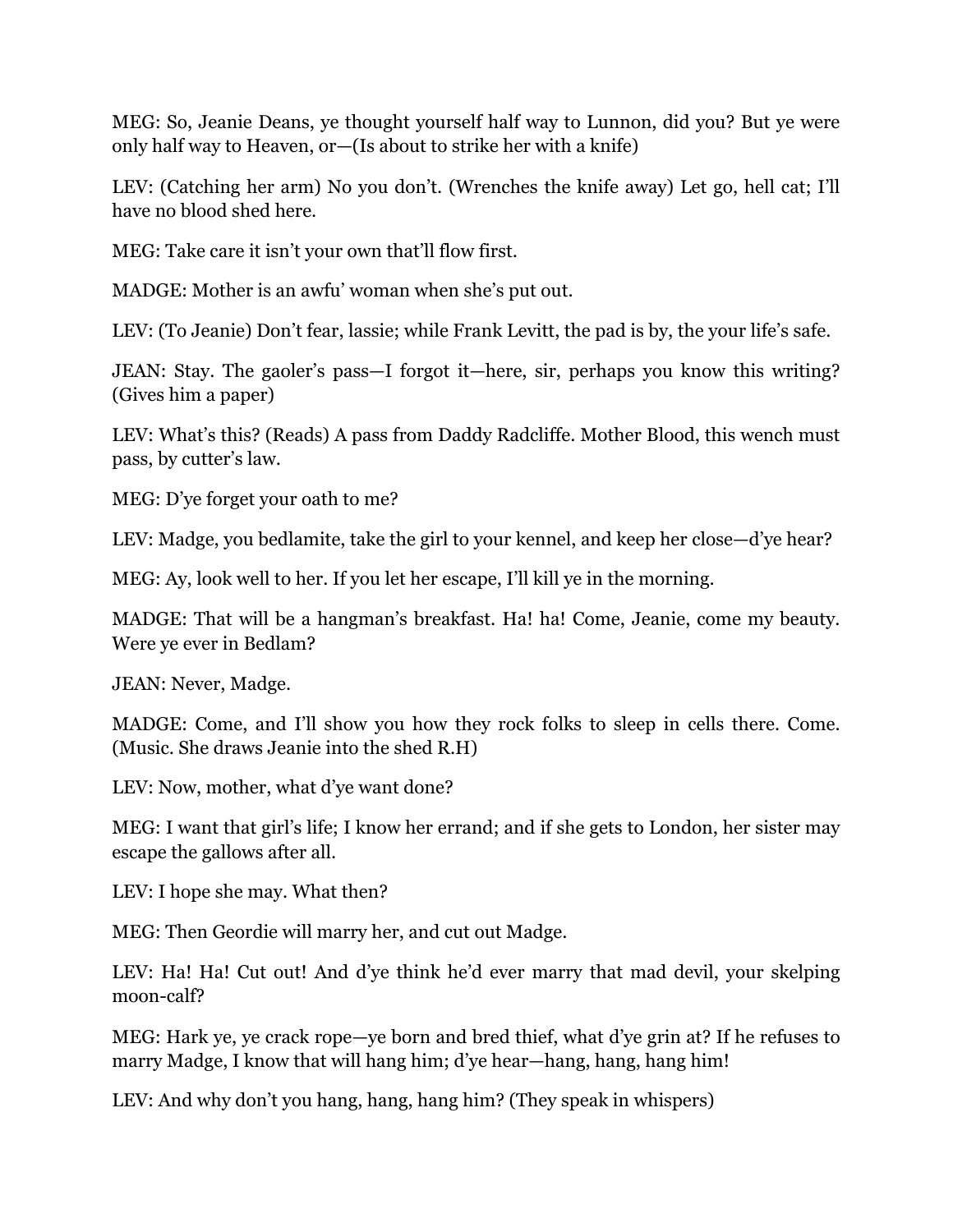MADGE: So ye were off to London, were ye? Ha! Ha! But ye shan't go. Here, tak' my cloak. Ah! Gie me your bundle.

JEAN: Nay, Madge.

MADGE: Gie it me, I tell ye! (Drags it from her) There now, ye are Madge Wildfire, and I am Jeanie Deans. I'll gang to London, and mother will kill you in the mornin'. He! He! I'm nae sae mad as they say.

JEAN: Puir thing! Puir lassie! (Madge sings in a low voice)

LEV: Well, mother, I care not; ye shall not harm the lass; that's my last word; so let's get to rest.

JEAN: Is there nae escape fra this awesome place? What will become of me? She sleeps, puir mad thing! I dinna hear their voices in the next room. If I could creep by them in the dark, they might tak me for Madge in these rags, and I could escape. Here's a chink in the door. (She looks through it L.H) There's the man; he seems asleep; what is she doing? (Meg takes the light and examines Levitt, pretending to see to the fire)

MEG: He sleeps. (She takes the knife from the table)

LEV: (Rousing himself) What are you doing with the candle? Leave it there.

MEG: I was going to the woodhouse for another log.

LEV: Stop where you are, and let the fire be.

MEG: As you like—good night.

LEV: Good night. (He sleeps. She rises and creeps to the door L.H)

JEAN: She comes this way. (Meg slowly pushes open the door and looks in. Jeanie crouches down)

LEV: Can't you keep quiet? Rat ye!

MEG: (Aside) Madge is first yonder. (Points to where Jeanie is crouching, covered by Madge's cloak) Jeanie is lying here—so I've light enough. (Leaves the door open. Advances towards Madge. Jeanie, rising, escapes quickly by the open door. Meg stabs Madge, who utters a cry)

LEV: (Leaping up) What in the fiend's name is up now? (Seizes candle and enters shed)

MADGE: Mother! Moth—

LEV: What have you done?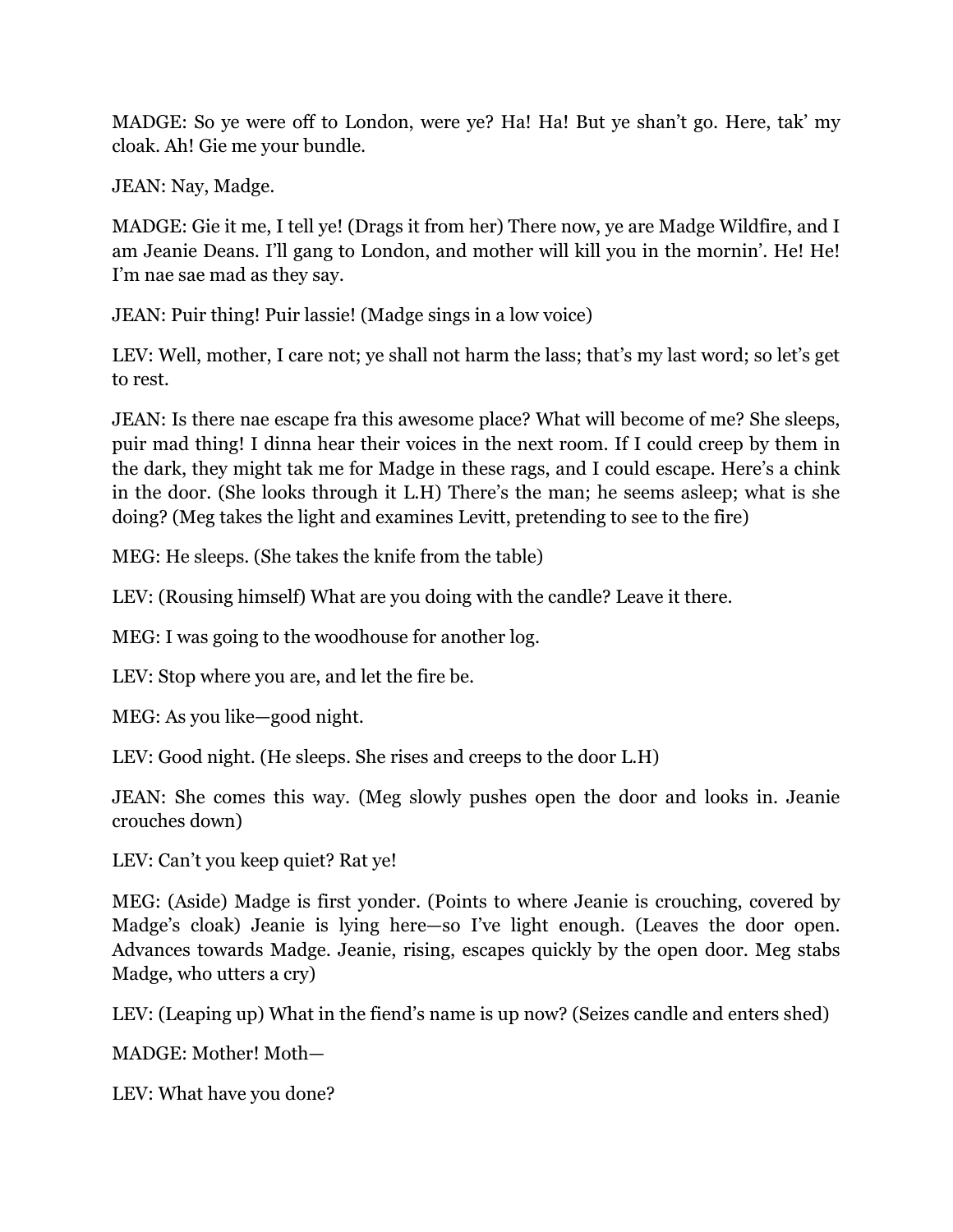MEG: Madge—my girl—my own child—my—ah! (Faints on her body)

**SCENE IV—**London. A room in the house of the Duke of Argyle. Enter Archibald R.1.E.

ARCH: (Speaking off) Thomas—Thomas—bring the toilette of his Grace into this apartment. (Enter Thomas with table, chair etc.) His Grace's chocolate and cinnamon water. (Thomas brings in a service) So! The Gazette also—attention—I hear his Grace's footstep, ahem! Footstep. (Enter Argyle L.D.F)

ARG: Oh! My good Archibald, order the carriage at eleven.

ARCH: At eleven.

ARG: Her Majesty has called me to her presence.

ARCH: To her presence.

ARG: (Takes up Gazette) Ah! Stupid this morning as usual—nothing in it.

ARCH: Nothing in it.

ARG: What calls have been made this morning—Lord Oxford, Earl of Hardwicke what's this, a card? (Raises an old book)

ARCH: AHEM! May it please your Grace, a young person—persons who called this morning at the hextraneous hour of six—six—said she had come from Scotland to visit the McCullum More. Ahem! More—declined giving her name—said she would wait till you were up—up—asked for her card—she handed me that octavo—ahem—aw—declined to enter—but sate down on the hall door steps—ahem—steps.

ARG: Some silly lover from the auld country, whose lover has been pressed to sea, or a Campbell, 249 removes.

ARCH: Removes.

ARG: What's this? A ragged Bible? A very strange card to leave on a gentleman.

ARCH: On a gentleman.

ARG: Stay! Here's a letter. Why, 'tis my father's handwriting! What can it be?

ARCH: Can it be.

ARG: (Reads) "To all who may have friendship for the house of Argyle, these are to certify that David Deans, the bearer, having saved my life from a regiment of Monk's Dragoons, and having no recompense at present to afford him, I trust that an hour may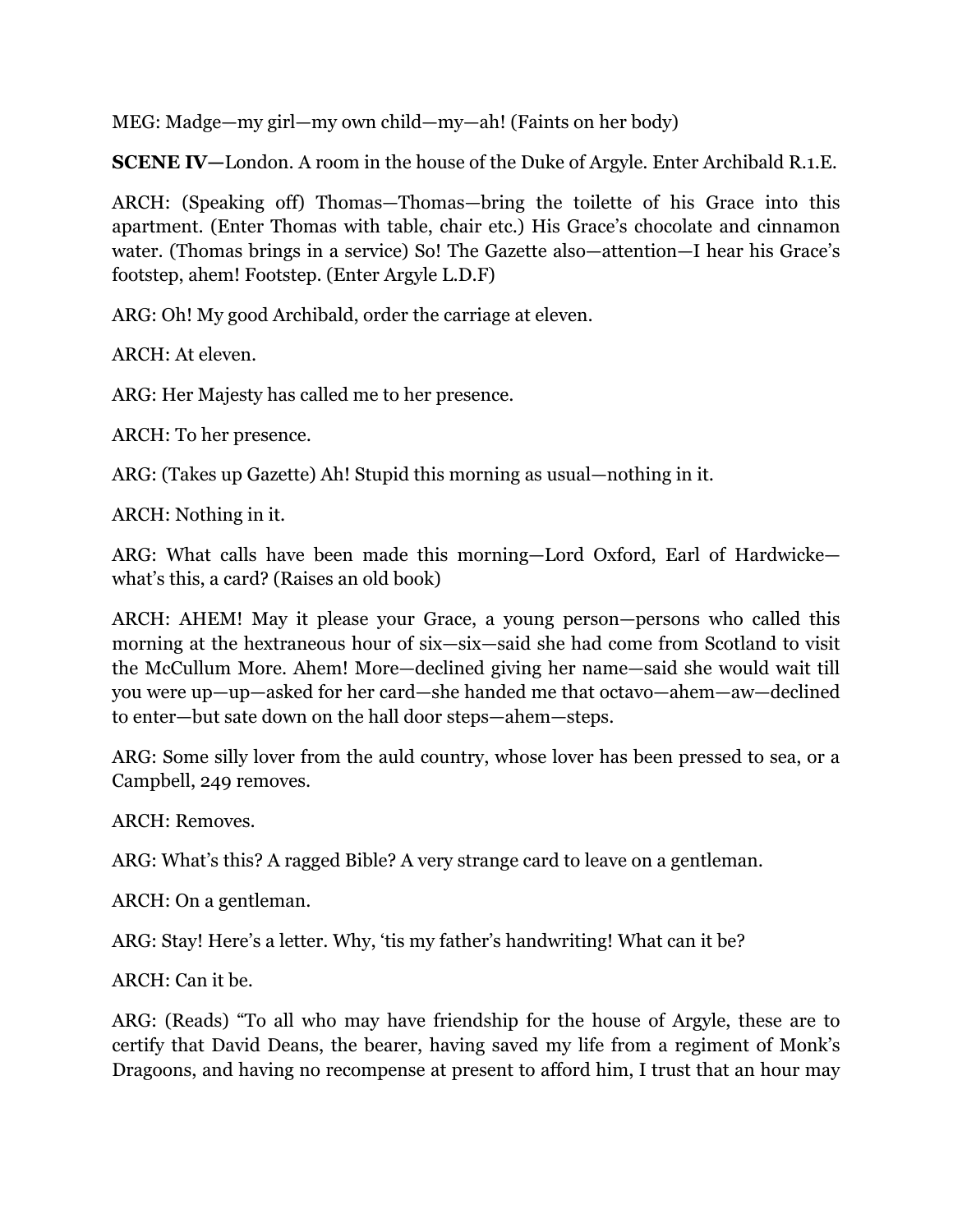come in happier times when I or mine may acquit this debt.—Witness my hand, LORNE of ARGYLE." Show in this person instantly.

ARCH: Instantly. (Exit R.1.E)

ARG: This is indeed a claim it is a pleasure to recognize. Deans—Deans, the name seems familiar. (Rises and crosses to L.H. Enter Archibald, followed by Jeanie R.1.E) D'ye wish to speak wi' me, my bonnie lass?

JEAN: If it please your honor's grace.

ARG: And what is it? I see by your dress that you have just arrived from Scotland.

JEAN: This morn, your Grace.

ARG: Come—never mind the Grace! In England I'm a Duke and Peer, but in our ain Scotland I am the McCullim More! So speak out plain, and show you have a Scottish tongue in your head!

JEAN: Sir, I'm muckle obliged t'ye! I'm the sister of Effie Deans, who is ordered for execution in Edinboro'—

ARG: Ah! I have heard of that matter. Hardwicke was speaking of the case, and the law under which she suffers. A hard case! A cruel case!

JEAN: And I've come frae the North, to ask your honor to say a word for her to the King, and to ask him to reprieve my poor sister's life.

ARG: Have you no friends at the Court?

JEAN: None; excepting God and your Grace!

ARG: Alas! My poor girl! I am out of favor, and I fear that I have no means of averting your sister's fate. Why did you think of applying to me?

JEAN: Because every bairn in Scotland knows that Argyle is his country's friend; that your voice is strong for the weak, and your hand is open to the poor; and all may draw near to stand under your shadow.

ARG: Bless your honest, sincere face! I wish I could serve you. Your sister's case is one fitted for the mercy of the Crown.

JEAN: God bless you, sir, for the word!

ARG: She suffers for a crime not proven, I believe?

JEAN: No, sir.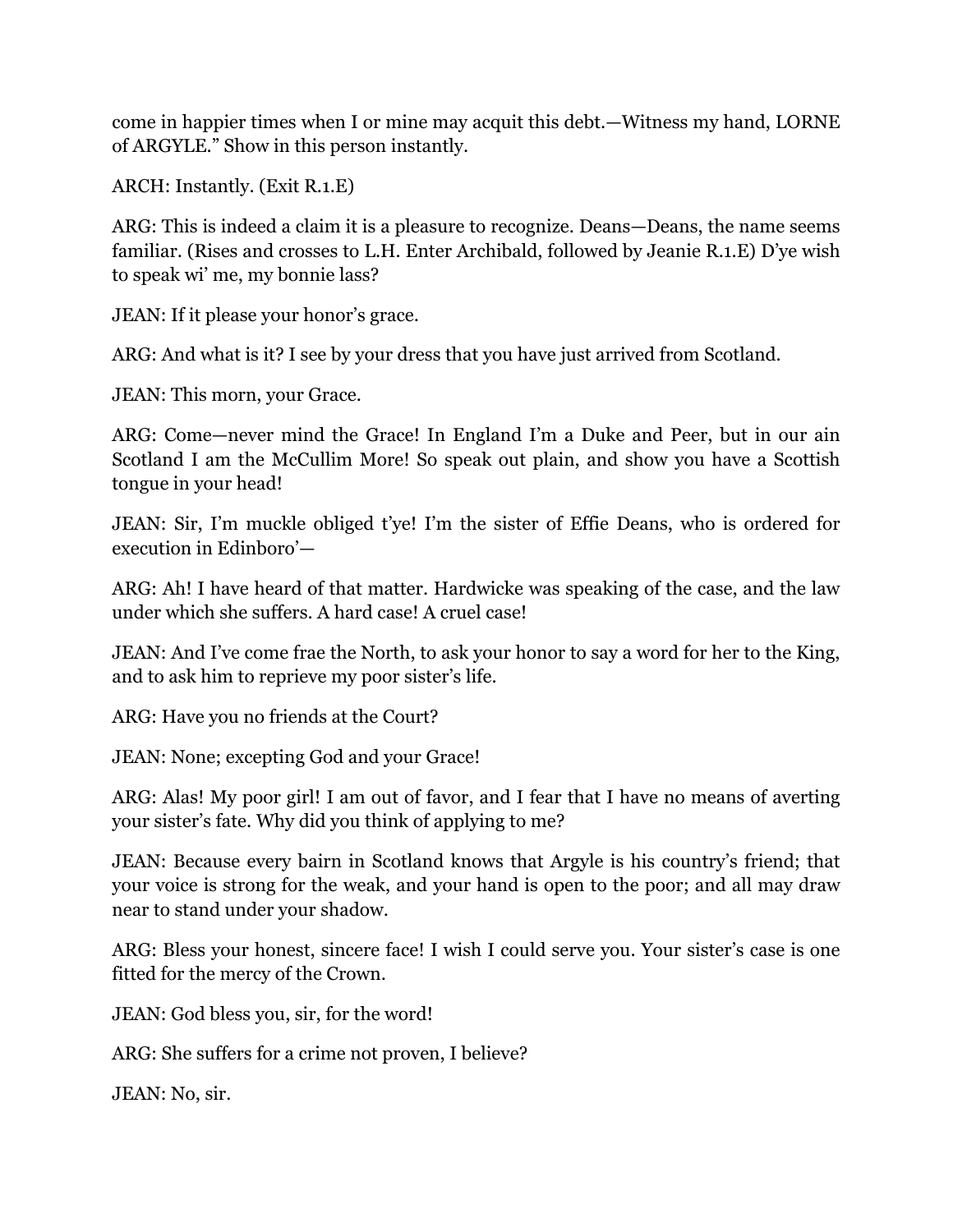ARG: And which may not have been committed at all.

JEAN: God bless ye again, sir!

ARG: But what's to be done? I scarcely know by what agency I can obtain a hearing from the King. (Enter Thomas R.1.E)

THOM: The carriage waits, your Grace.

ARG: Ah! The very thing! Your name, lassie?

JEAN: Jeanie, sir—Jeanie Deans!

ARG: I'm going to see a lady, Jeanie. I'll take you with me, and if you can plead for your sister's life to move her compassion, she can save it.

JEAN: Eh, sir, but I'm not dressed for that gate. I would have putten on a cap to come before your honor, but it's only married folks at home that wears caps, and I'd have worn a cloak, but I thought being sae many hundred miles frae home, your Grace's heart would warm to the tartan.

ARG: You thought right, and the heart of McCullum More will be cold in death when it does not warm to the blue snood and the tartan of auld Scotland. Come, Jeanie, and Heaven prosper your mission. (Exeunt R.1.E)

**SCENE V—The garden of the palace at Sheen. Enter Argyle, Jeanie and Archibald** L.1.E.

ARG: Well, stay now, Jeanie, till the lady comes. I will go and meet her, and introduce your history to her.

JEAN: Oh, sir! But if ye'd tell me what to say, I'd get it by heart.

ARG: Say what comes uppermost, Jeanie; speak with all your honest feeling ; it's rare to hear in these parts, and the music of the heart may charm the ear. But keep your eye on me, and if I put my hand to my cravat thus—stop. I shall do so only if you are treading on dangerous ground. Now take courage, and speak out. (Exit R.2.E)

ARCH: And speak out. Ahem!

JEAN: Oh! How my heart trembles! There he goes!

ARCH: Ahem! He goes.

JEAN: There's four leddies! Which is the one? He stops—now he goes up and kneels to kiss her hand—now he's talking to her—she smiles—eh! It's a bonnie smile, is it nae, sir?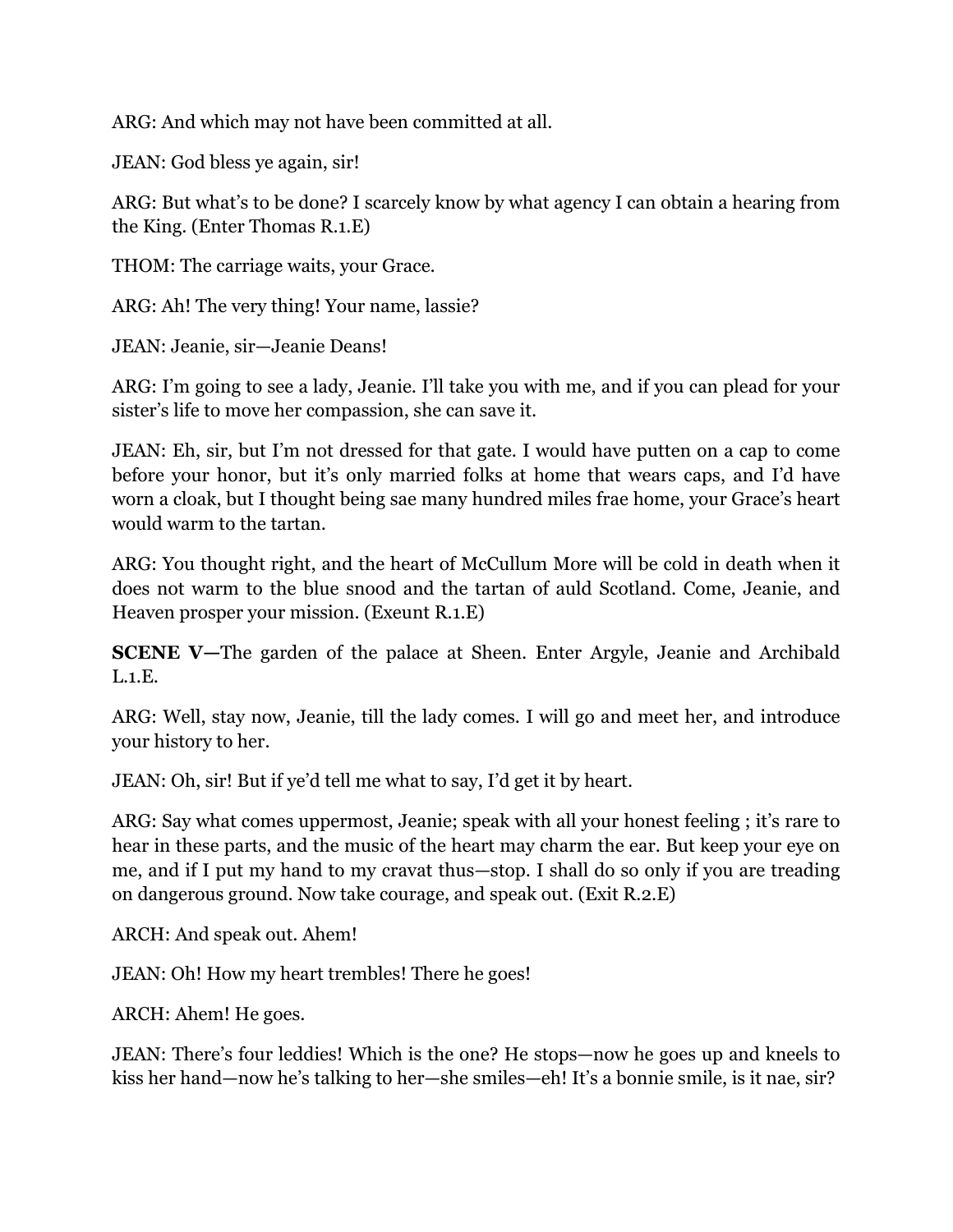ARCH: Smile, Ma'am? Yes, Ma'am!

JEAN: They look this way—they come! Eh! But I feel my knees weakly.

ARCH: Ahem! Weakly—knees. (Enter Argyle R.2.E. retiring before the Queen, who is followed by three ladies-in-waiting)

QUEEN: You Grace seems to take particular interest in this young woman. This is she. Approach.

JEAN: Good day, my leddy.

QUEEN: You seem to have travelled far?

JEAN: I've walked frae Edinboro' to London, Ma'am, I mean my leddy.

QUEEN: All the way from Scotland! How far did you walk in a day, then?

JEAN: Five and twenty miles and a bittock.

ARCH: Ahem! And a bittock.

ARG: That is about ten miles more.

QUEEN: I am considered a good walker, but this shames me.

JEAN: May your leddyship never hae so weary a heart that ye cannot be sensible of the weariness of your limbs.

QUEEN: The people of Scotland are poorly deserving of any mercy; a stiff-neckit and rebellious race; the mob of Edinboro' worst of all. It was but two months ago we pardoned a servant of our own, Captain Porteous, when your Edinboro' mob seized his body and did execution on it in contempt of the royalk reprieve and authority.

JEAN: Porteous was guilty.

ARG: (Aside) Ah! The devil! (raises his hand)

JEAN: Guilty in the eyes of a misguided mob.

QUEEN: And your sister is innocent, I suppose, in the eyes of the same misguided mob?

JEAN: Na, leddie. It is nae for her I plead; but a word of your mouth might restore his bairn to a poor broken-hearted auld man, that never forgets in his daily prayers to bless the King, that I now seek. Oh, Ma'am! If ye kenned what it was to suffer for I with a puir young sinning creature sae tossed wi' woe, that it was neither fit to live nor to die, ye'd have some compassion on our misery. Save an honest house from dishonor, and a puir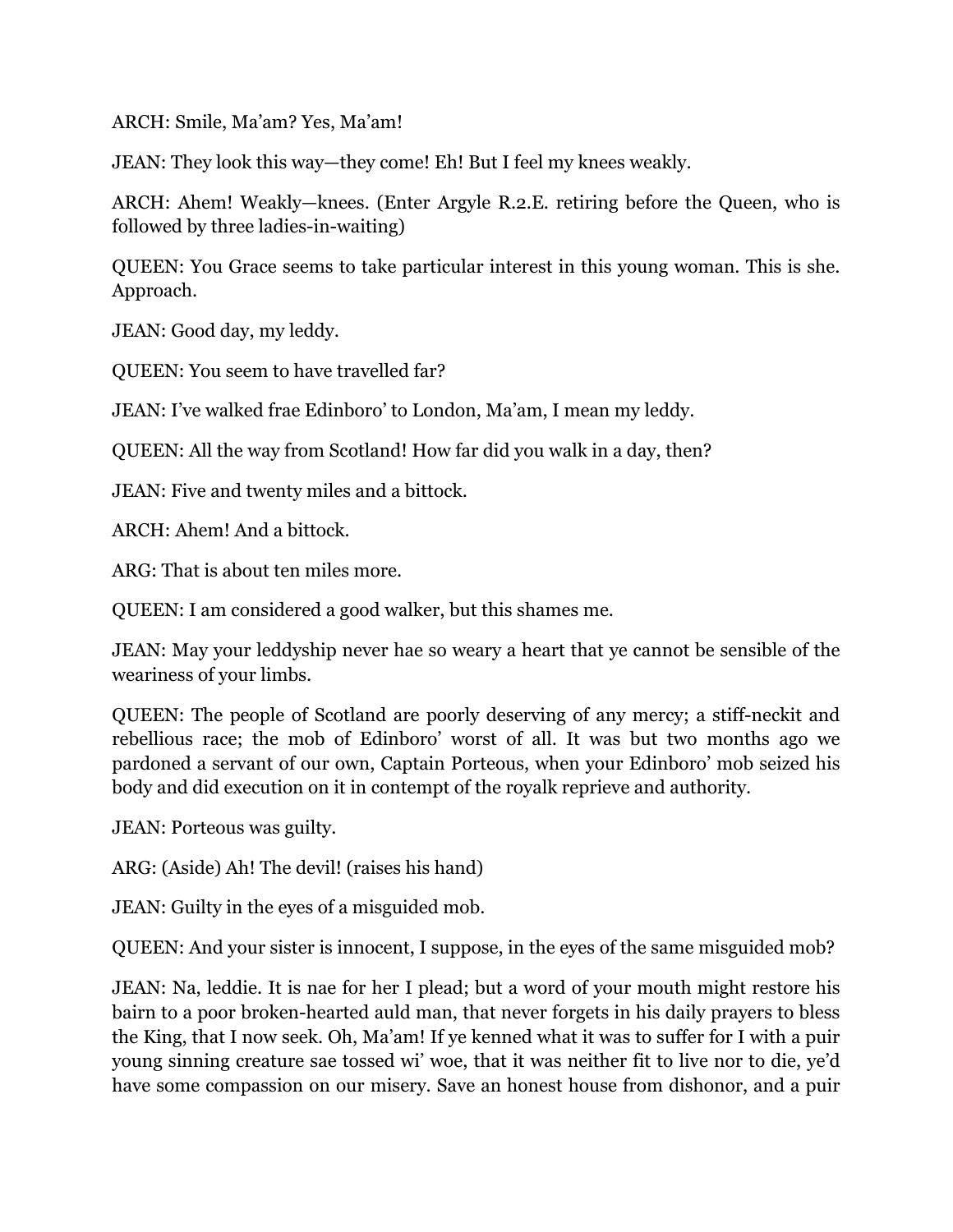girl, not eighteen years of age, from an awful and dreadful death; and then, when the hour of truth comes, the thought that ye have spared a poor girl's life will be sweeter to you. Come when it may, then, if a word of your sweet mouth could hang the whole Porteous mob at the tail of a cow.

QUEEN: Poor child! Do not weep; I cannot grant a pardon to yoiur sister; but I will speak to His Majesty. Take this ring, and let it remind you hereafter that you have had an interview with, and drawn tears from, the eyes of the Queen Caroline.

JEAN: The Queen! (Falls on her knees and kisses her hand. Exeunt the Queen, ladies and Argyle. Argyle takes Jeanie's hand)

ARG: (Aside to her as he goes) You have saved your sister's life.

ARCH: Ahem! Sister's life!

JEAN: The Queen! Am I awake?

ARCH: This way to the carriage, Madam. Allow me to take your bundle. (Exeunt L.1.E)

**SCENE VI—**The prison. Enter David, preceded by Ratcliffe R.1.E.

RAT: No news of Jeanie, David? This way, Effie.

DAV: Let me see my child! Let me see my poor Effie! (Enter Effie L.1.E)

EFF: My father! You have come to bid me farewell!

RAT: There is yet some hope that Jeanie has succeeded in obtaining your pardon.

EFF: In a few hours I shall be beyond the power of any King on earth to pardon or reprieve! Where is Reuben?

DAV: Reuben, poor fellow! Has been all night with the Lord Justice General and the King's Advocate, beseeching them to stay your last hour, until we hear the result of Jeanie's pilgrimage.

EFF: Here! Here he is! (Enter Reuben, pale R.1.E)

EFF: Dinna speak, lad! dinna speak! I see by the looks they will give the girl no grace.

REU: Not an hour, Effie! They are obdurate as the law.

RAT: Damn them for a lot of periwigged wolves!

DAV: Oh, Jeanie, Jeanie, my noble bairn! Speed ye! Speed ye to the old man's arms and save my dearest one! (Enter Sharpitlaw and officer R.1.E)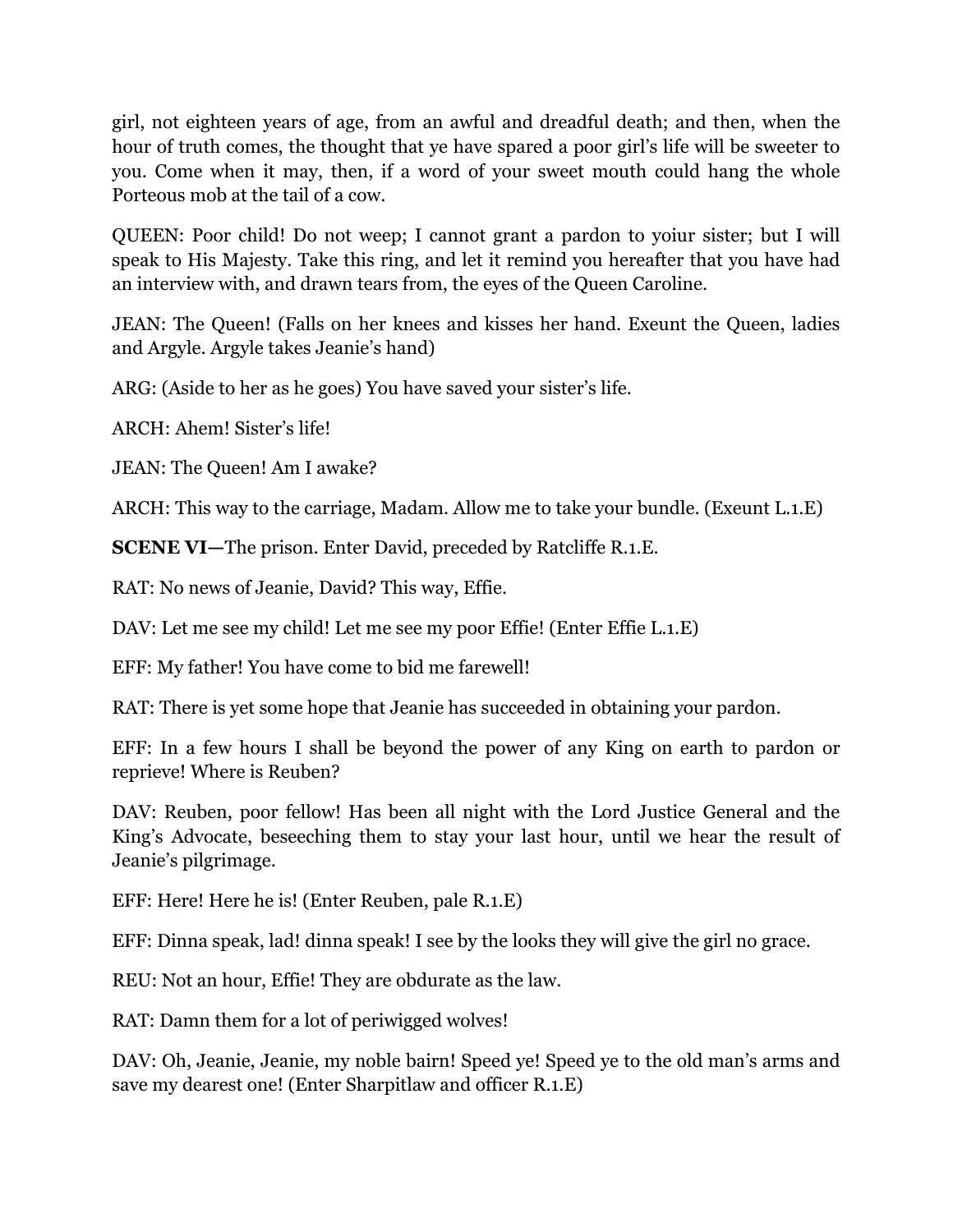EFF: Is the time come, sir?

SHARP: Take off her bonds. (Crosses to L.H)

DAV: God's will be done.

EFF: Don't weep, father; see, they set me free. (She embraces her father)

SHARP: (To Ratcliffe) We expect some trouble in the streets. A mob is gathering round the Tolbooth; that old fury, Meg Murdochson, mad with rage or drink, is howling to them that Effie Deans is innocent.

RAT: Will they attempt a rescue?

SHARP: I have sent to the castle for military aid; they say that Levitt and Geordie Robertson have raised men from Leith.

RAT: There will be hot work, then, for there is not a man in Edinboro' that would not give his left arm to save that girl's life. (A bell sounds)

SHARP: Effie, the sad moment of parting has come.

EFF: Dinna take me from my father. (Sharpitlaw, in action, motions Effie to exit. Effie takes a step)

DAV: Wi' Heaven's help sir, I will only part wi' her when her young life returns to Him that gave it to me. (When Effie turns to wish Reuben Butler good-bye, beel rings when near wing, and David kisses Effie. Bell. Exeunt R.1.3)

**SCENE VII—**A street in Edinburgh. Exterior of the Tolbooth—night. Enter Frank Levitt and crowd R.2.E

LEV: Now, lads, it wants but an hour to daylight. Geordie with the men from Leith are behind their time; no, here they come. (Enter Geordie Robertson L.2.E. Bell tolls)

GEO: The Canongate is astir, and a dull murmur like the howl of a storm comes from the throat of every wynd and every street. Today at eight o'clock, Effie Deans will hang on the Grassmarket if we do not save her.

LEV: We'll pull down the Tolbooth first.

GEO: Her sister has knelt to the King for her pardon; but the King, that pardoned Porteous, refuses to pardon her. We hung Porteous because he was guilty; now we free Effie Deans because she is innocent.

ALL: Free Effie Deans! Down with the Tolbooth! (Enter the guard with an officer L.2.E)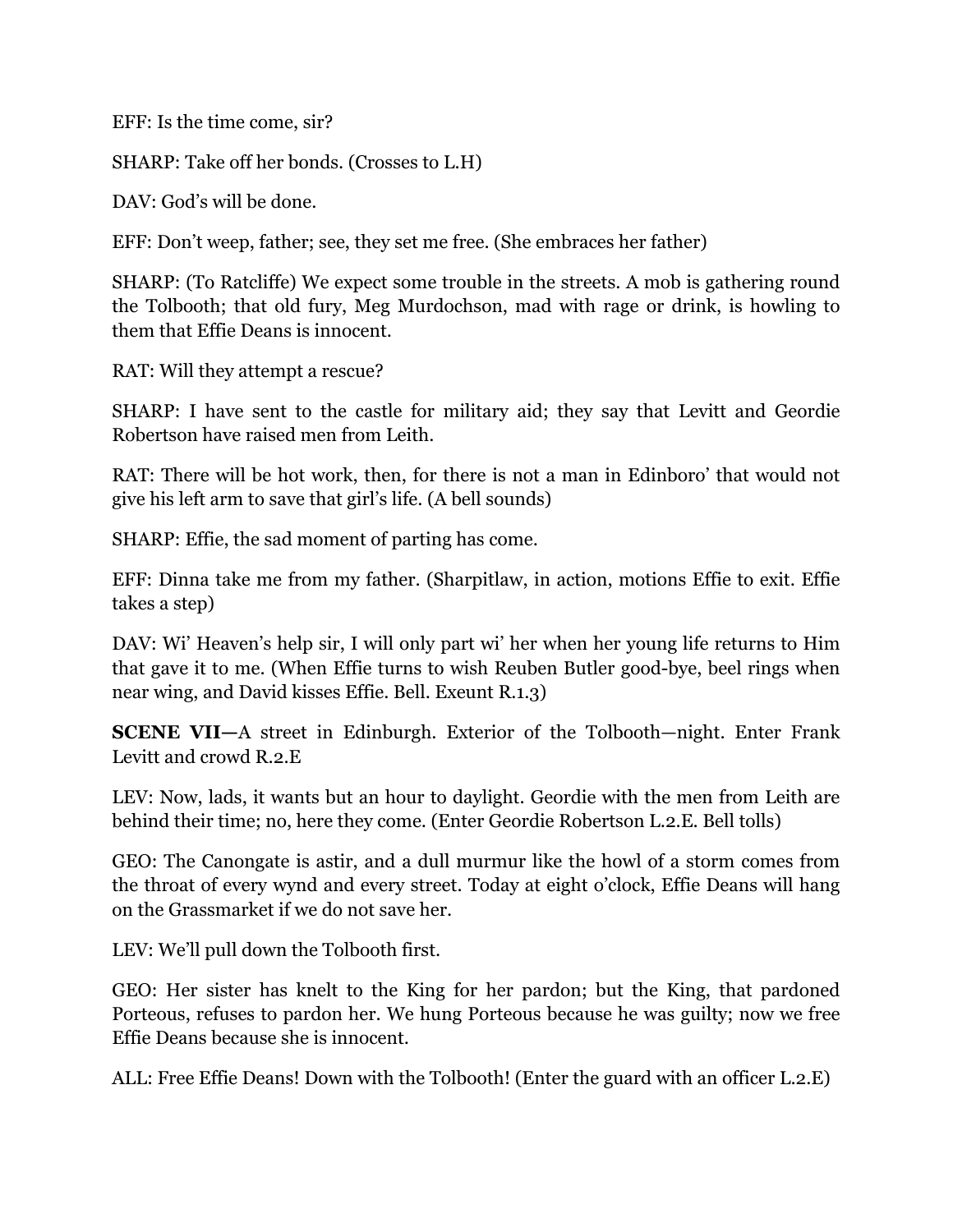GEO: There's the bloody 41<sup>st</sup>, that fixed on the people in the Porteous riot.

ALL: Ah! Ah! (Groans)

LEV: There go the murderers of Effie Deans!

 $ALL: Ah! Ah!$ 

GEO: We only want a beginning now to rouse the city.

LEV: You want a beginning? (Fires a pistol after the guard) There goes one down. See, they turn. They're going to fire upon us. (A discharge of arms is heard. Frank falls. One man is hit on the hand, another on the face. Geordie is struck on the side)

GEO: I am hit.

LEV: So am I.

ALL: Down with the guard! Down with the Tolbooth! (Cries heard. The crowd rush out crying. Geordie raises Frank; they exeunt shouting)

**Scene VIII—**Interior of the Tolbooth. Bells. Alarms. The guard under arms. Enter Ratcliffe R.3.E.

RAT: Bar the doors; the prison is surrounded by the mob. (Enter Sharpitlaw L.U.E)

SHARP: Bring forth the prisoner. Signal to the castle for military aid. We'll soon sweep this mob from our post. (The mob appear C. behind the grating. Pause. Light red fire and shouts. Enter R.3.E Effie, David, Reuben with an open book. Procession. Great outcry outside)

RAT: We dare not open the gates; the street is besieged.

SHARP: Read the Riot Act, and then, guards, if a rescue is attempted, fire upon the prisoner—the law must be respected. (He mounts the platform of the wall R.H. and commences to read the Riot Act. The attack commences. Loud yells are heard. The mob outside applies fire to the gate. It burns. At last falls in. As the populace try to scale the walls they are shot down, and fall across the wall. An explosion. The wall and gate fall in pieces, revealing the exterior. Street crowded with the populace. Geordie rushes down. Is shot and falls dead L.H. Four of the guard face Effie and wait the word of command to shoot her. Enter Jeanie with a paper, which she hands to Ratcliffe. A loud hurrah of the mob. Effie and Jeanie embrace. Tableau.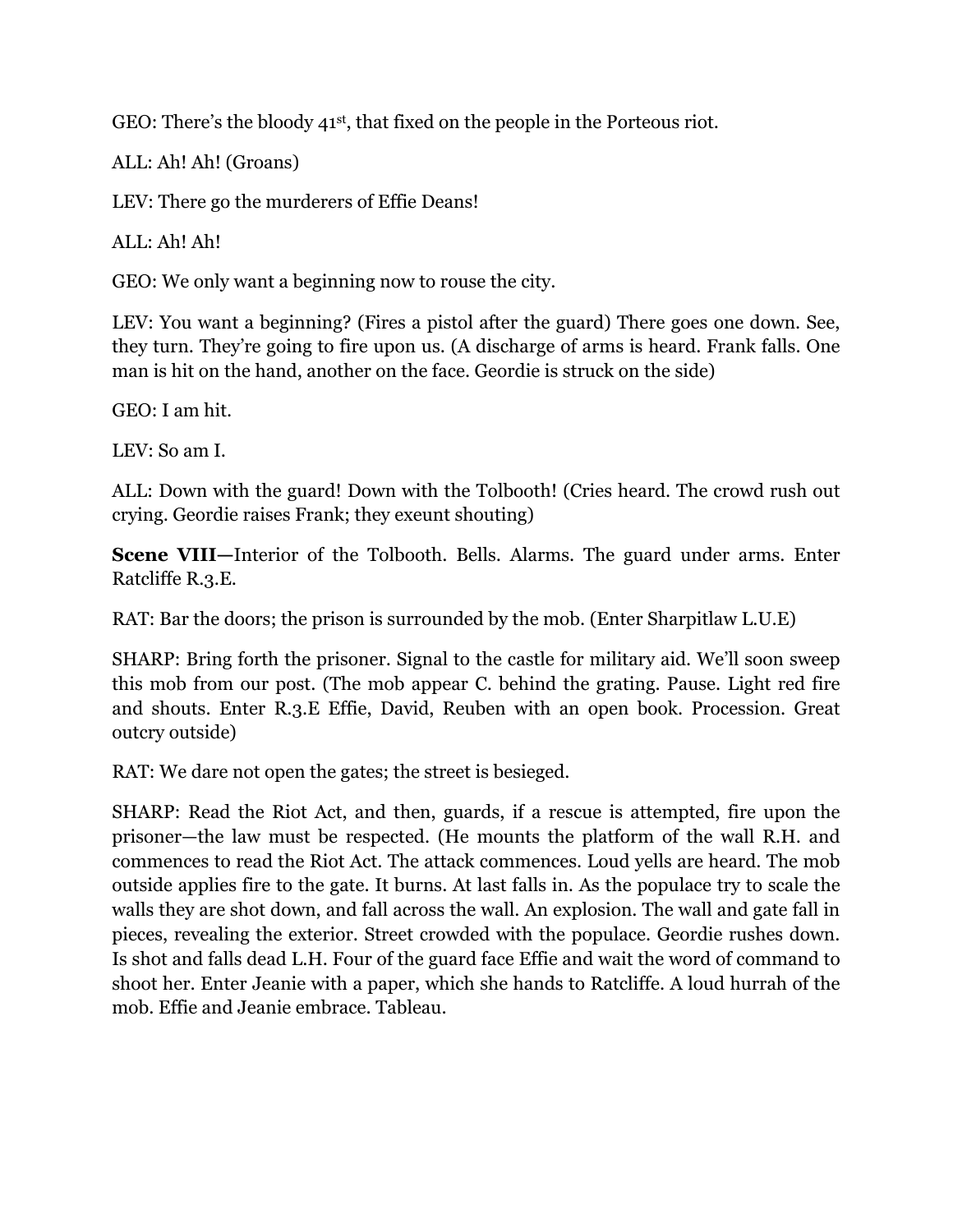#### APPENDIX

**SCENE I**—The Solway—Night. High rocks, R.H. The opposite shore in the distance. Enter Meg, wrapped in a cloak.)

MEG: Hish, Madge! Are ye there?

(Madge appears amonst the rocks R.H)

MADGE: I'm waiting, mither.

MEG: Where's Pat Ryan? Did ye not bid him meet ye here wi' his boat to-night?

MADGE: Ay, mither! And he'll be here, nae fear.

MEG: We must get him to put us across to Aberdour, for the law-dogs are at our heels they want you to testify at the trial of Effie Deans; and if they catch me, they'll get the child here, and that will spoil all.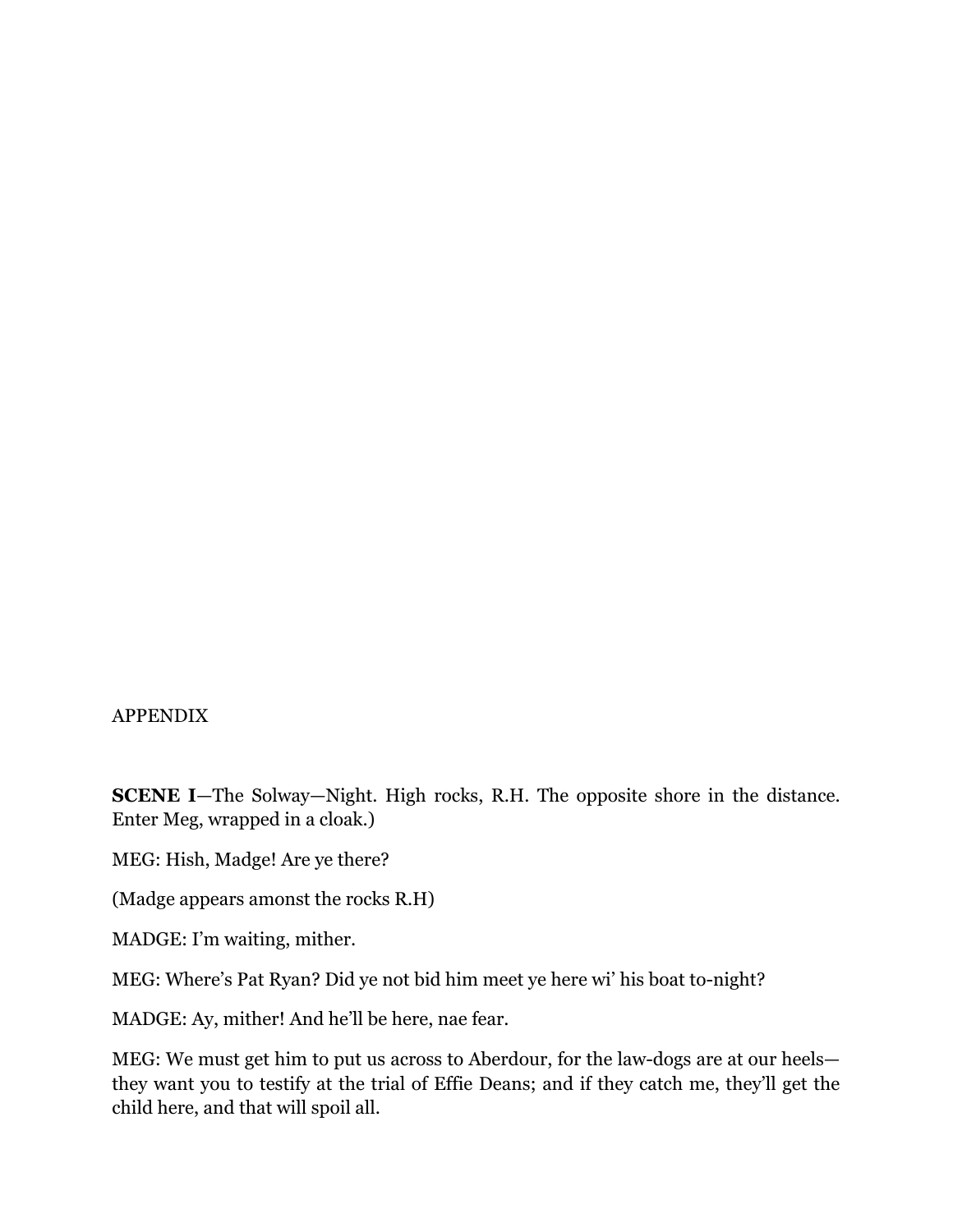MADGE: Hae ye got the bairn under yer plaid?

MEG: Aye! Here it is! We must hie awa' wi' it until the trial is over.

MADGE: And when Effie is killed awa', mither, Geordie will marry me?

MEG: Hush! See yonder comes the skiff! He leaps ashore. But hold! Whist! It's no Pat Ryan. Nay! It's a bigger man than he!

MADGE: 'Tis Geordie himsel'!

MEG: No! That canna be! He escaped to France the night Effie was taken.

MADGE: 'Tis he! I tell ye! Eh! D'ye think my heart canna see in the dark?

MEG: Geordie! Come away, Madge! Away! I tell you! (She pushed Madge before her, and they disappear among the rocks)

GEO: The devil is not so black as he is painted, Jeanie. And I'd gie my life to save your sister. Effie is accused of murder. The infant lives! But that must be proved.

JEAN: I know it all, sir! I ha' seen her in the prison.

GEO: I have discovered that Meg Murdockson and her daughter Madge will cross over the firth to Aberdour this morning. Pat Ryan, the smuggler, was to meet Madge here an hour before sunrise. He was heard to ask her how many passengers there would be, as his boat is only a skiff. She answered there would be three; but one of them a child!

JEAN: D'ye think that was Effie's bairn?

GEOO: I'm sure of it! The old hag is escaping with it into Fife yonder! But she little thinks what boatman awaits her at the ferry here! I made Ryan drunk, and borrowed his skiff! When they arrive, I'll tear the infant from her, and you shall bear it away!

JEAN: Eh, sir! Only do that, and you will save mair than Effie's life! My puir father has lain at death's door ever sin his wee bairn was took awa! Let him be sure that she is no guilty of bluid, and he will forgie her a' the rest!

GEO: When she is liberated, she can join me in Holland.

MADGE: (Looking out) Na, na! Geordie! It's me, not Effie, ye maun tak' awa' wi' ye!

GEO: Madge!

MADGE: Ay, Madge! Your bonnie doo. Madge, whose wits ye have stolen! Mad Madge!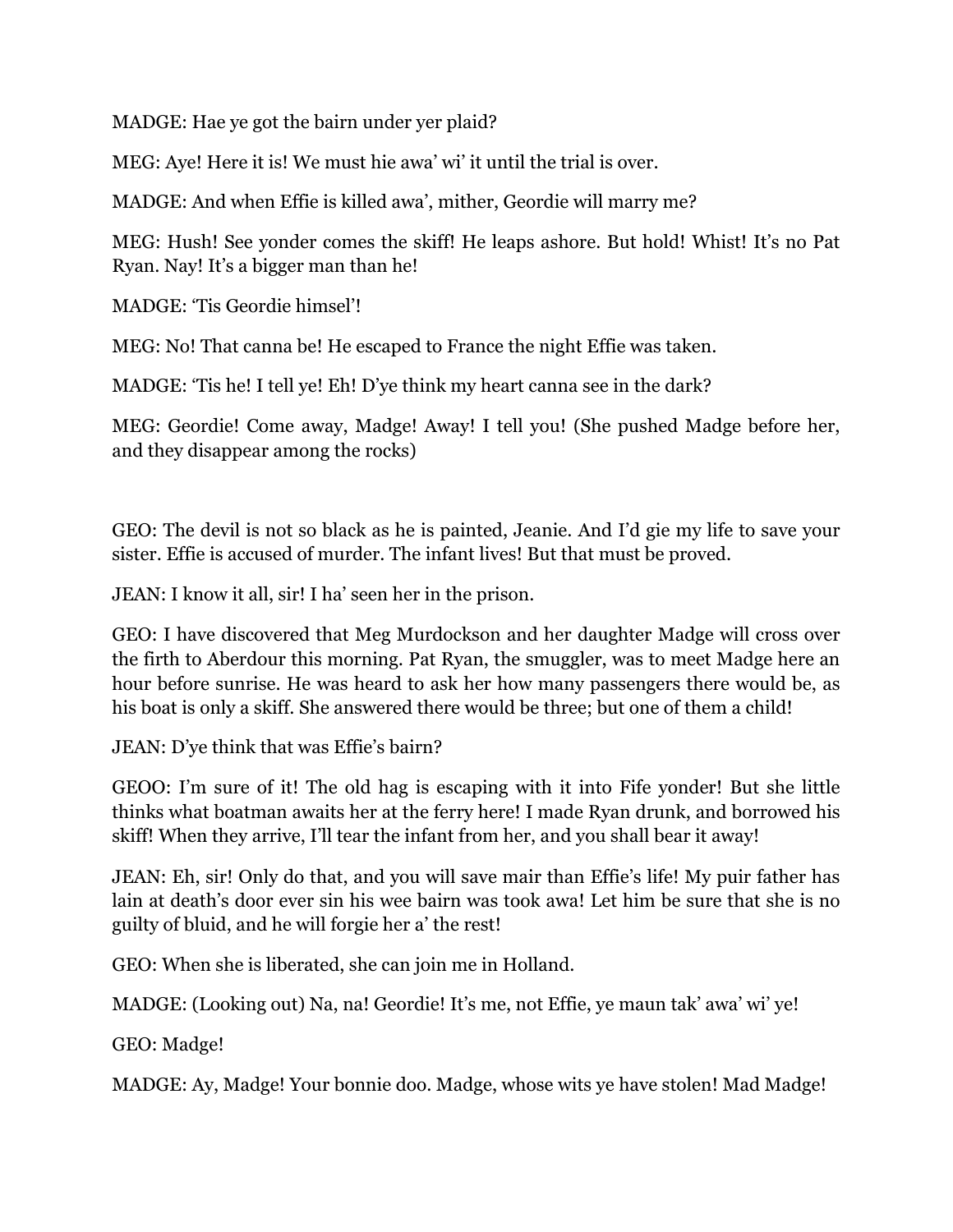GEO: How long have you been here?

MADGE: Dinna skreel sae loud, or ye will wak' the child!

GEO: Ay! (Aside) D'ye hear, Jeanie! (Aloud) So you have it in keeping, Madge—eh, dear Madge? What shall I give you for it? (Madge descends) Come here my pretty Madge! Come, how me where it is! Where is it?

MEG: (Appearing( It is here, Geordie Robertson! Here, under my plaid!

GEO: Ha! (Is rushing up the rocks)

MEG: Stand back I say! I heard what ye told yon lassie, but she will never ha' the bairn never, I tell ye; so dinna dare me.

GEO: We'll see that. Now, hag! Demon! My child!

MEG: Take it, then! (She throws it over the rock, and escapes. Geordie, with a cry, leaps over the rock and disappears)

JEAN: Ah!

MADGE: Haud yer whist, or mithir will kill ye!

JEAN: Let go! The tide will carry the lad to yon rocks! Let me go, I say! (Breaks from Madge and runs off R.H)

MEG: He has gone on a fool's errand. Here's the bairn! Now, Madge, quick into the skiff! Away!

DUM: Haud up, Davie, man! Haud up, man! And put yer faith in the merciful certainty of the law!

DAV: It is not the law I fear, laird; but Effie's guilt!

(Enter Ratcliffa and Jeanie)

RAT: There, ye may set your heart at rest, Davie, anent that matter. I doubted the story Effie tauld us until this mornin'. But I've proof enough to satisfy me that she is no guilty of the bairn's death!

DAV: Heaven bless ye for the word! But how are you sure of that? And can ye make me sharer o' your convictions?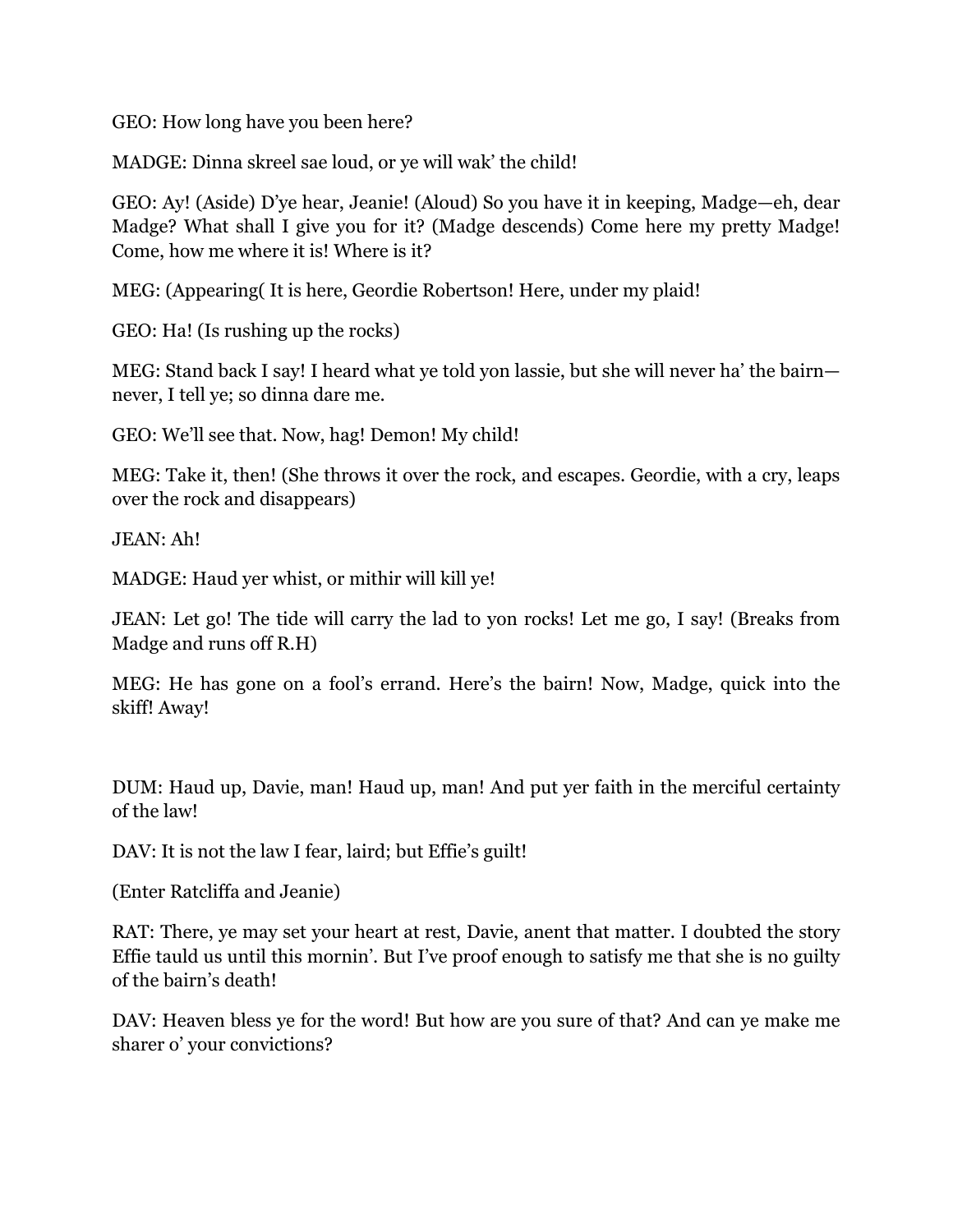JEAN: If he canna, I can, father. I hae seen the child alive this morn. It was almost in my arms, when it was bereft awa' by Meg Murdochson!

DAV: Surely this testimony will clear my Effie of this charge?

RAT: Not so, Davie! Who can prove that bairn was Effie's? Can Jeanie swear to it? What can she say? She has seen a child—no more!

DUM: There's a doubt, and Effie is entitled to it; my counselor, Michael Novit, will get her off!

RAT: There's but one man in Edinbro' can do that—if it can be done! That's Lawyer Fairbrother. 'Tis well known that he will tak no case unless satisfied o' the righteousness of the cause he pleads. Jeanie and I have been wi' him just noo!

DAV: And will he defend her? He is a good man! An upright, God-fearing man! What said he?

JEAN: Not a word! But, as I tauld him all, I saw the tear in his eye, and I knew he believed me, and pitied her. I laid down before him the few pounds I brought wi' me, and to mak' up what it lacked of his fee, I offered him the blessing of a broken-hearted father, and the prayers of an honest lassie!

DUM: Who ever heard of a lawyer takin' sic a fee?

(Enter messenger)

MESS: Here is a letter for one Jean Deans.

JEAN: For me?

MESS: From Counselor Fairbrother. (Exit)

JEAN: Eh, father! He returns my money! He will not defend our Effie. See! It is here!

DUM: I knew he would. My counselor Michael Novit will tak' your siller.

RAT: Why d'ye look sae blank, Jeanie?

JEAN: Effie never tauld me that this man will ask me to swear she did.

RAT: What o' that? If three words of yours will give your sister a chance of nicking the law, you ain't going to make a mouth about slapping them out, are you?

JEAN: I could gie the best bluid in my body to keep her skaithless; but my wrong can never mak' her right.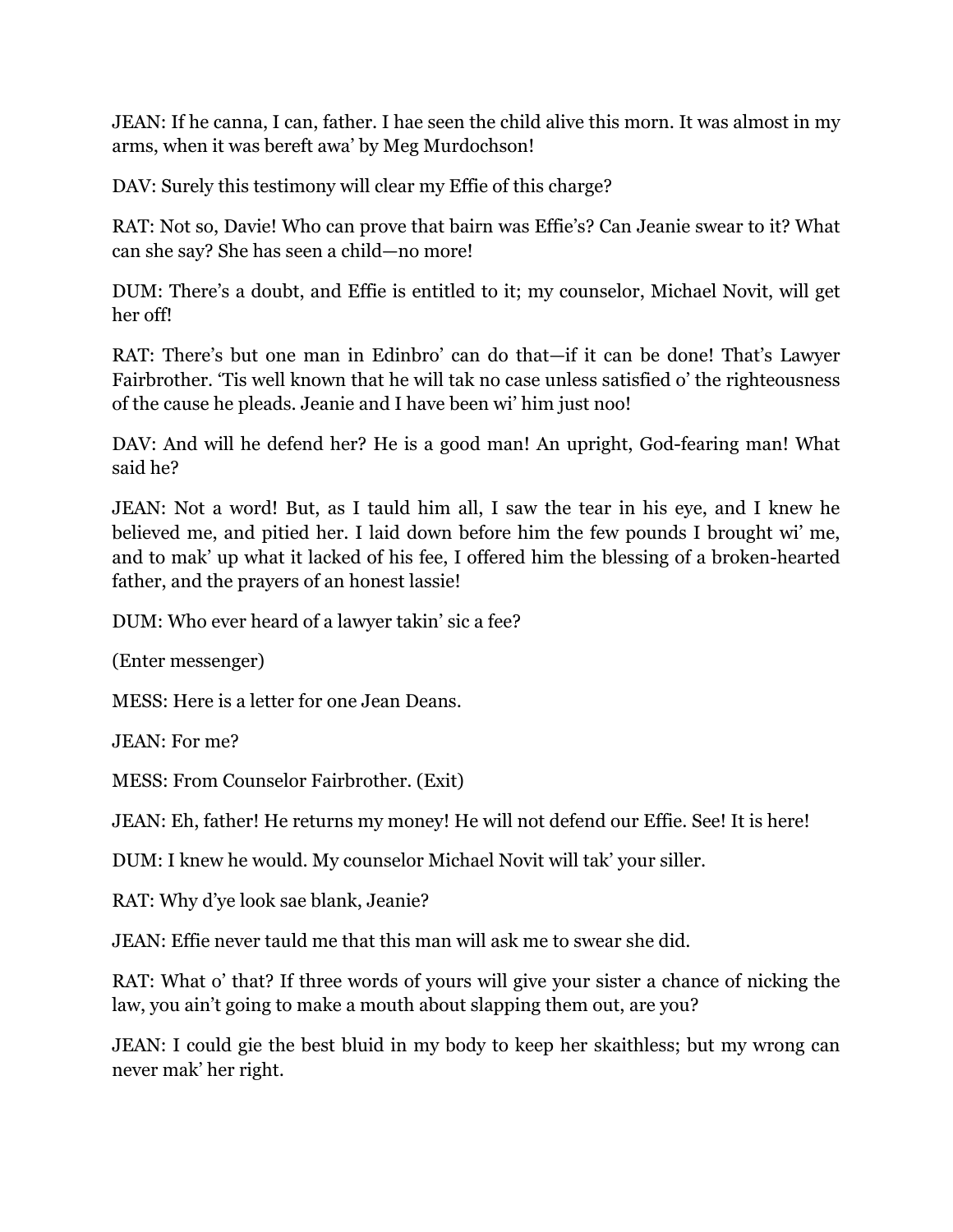DAV: She holds by my teaching, sir; and she shall not do evil that good may come.

RAT: Hark! There is the old bell of St. Giles. The court is open. I must go to the prison, and conduct Effie to the trial.

DAV: Will she pass this way? I would fain look on her again.

RAT: Ay will she. See, the gates are opening now. Keep up your heart, David. (Bell tolls. Exit)

DUM: And put your faith in the merciful uncertainty of the law.

DAV: I put my faith in the certain mercy of Heaven, laird.

DUM: Nae doubt, nae doubt, in the abstract, David; but gude testimony in the box is a bird in the hand, man, and if Jeanie could only remember that Effie confided to her. (Bell tolls)

JEAN: I canna remember what never happened, laird.

DUM: But ye may have forgotten, and ye are entitled to the benefit of the doubt; and think, Jeanie, one breath of your mout this day may be worth a' the breath in her body. (Bell tolls)

JEAN: I'd gae to the scaffold for her wi' all my heart. I'd tak' the shame and bear the penalties, if I could only see her back in my father's arms.

DUM: If you wad do sae much, why can't ye tell a lie, and be done wi' it? (Bell tolls)

(Enter a crowd, then soldiers, then gaolers, then Effie with Ratcliffe)

RAT: Come, Effie, brisk up.

EFF: The law is no gentle, sirs, to lead a puir lassie through the streets for all the world to gape at.

DAV: Where is she?

RAT: See who stands there.

EFF: My father!

DAV: Effie, my doo, my bonnie bairn, Effie! (He struggles to arrive at her—the guard press him back)

CROWD: Let him pass; it is her father. Shame!

DAV: (Embracing her) I'm no ashamed o' ye, my child, for I ken ye are innocent.